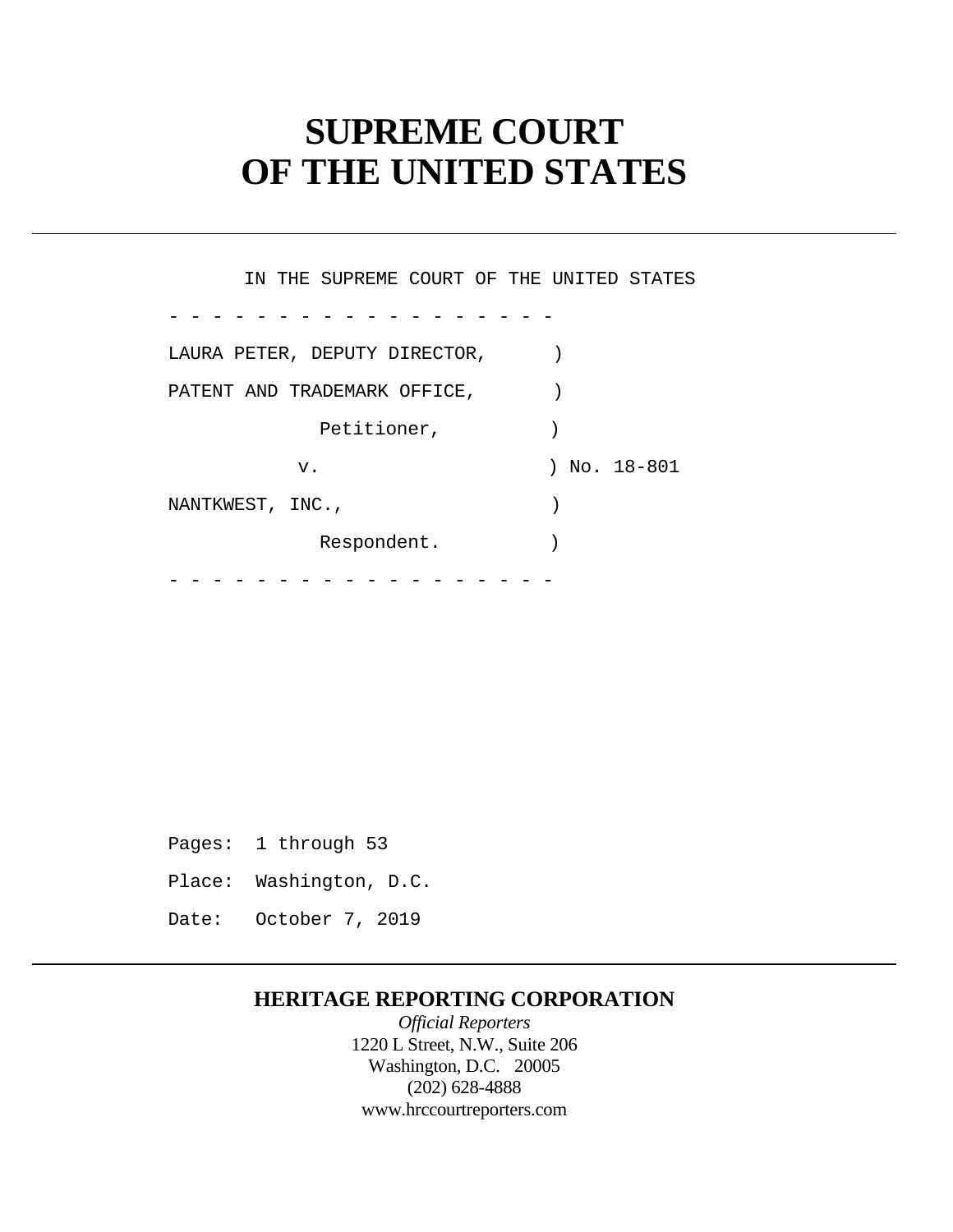1

```
1 
 \overline{2}3 
 4 
 5 
6 
7 
8 
9 
10 
11 
12
13 
14 
15 
16
17 
18
19 
20 
21 
22 
23 
24
25
     - - - - - - - - - - - - - - - - - -
      - - - - - - - - - - - - - - - - - -
       IN THE SUPREME COURT OF THE UNITED STATES 
     LAURA PETER, DEPUTY DIRECTOR, |PATENT AND TRADEMARK OFFICE,
                  Petitioner, )v. ) No. 18-801 
     NANTKWEST, INC.,
                  Respondent.
                   Washington, D.C. 
                Monday, October 7, 2019 
            The above-entitled matter came on for 
     oral argument before the Supreme Court of the 
     United States at 11:10 a.m. 
     APPEARANCES: 
     MALCOLM L. STEWART, Deputy Solicitor General, 
         Department of Justice, Washington, D.C.; 
         on behalf of the Petitioner. 
     MORGAN CHU, Los Angeles, California; 
         on behalf of the Respondent.
```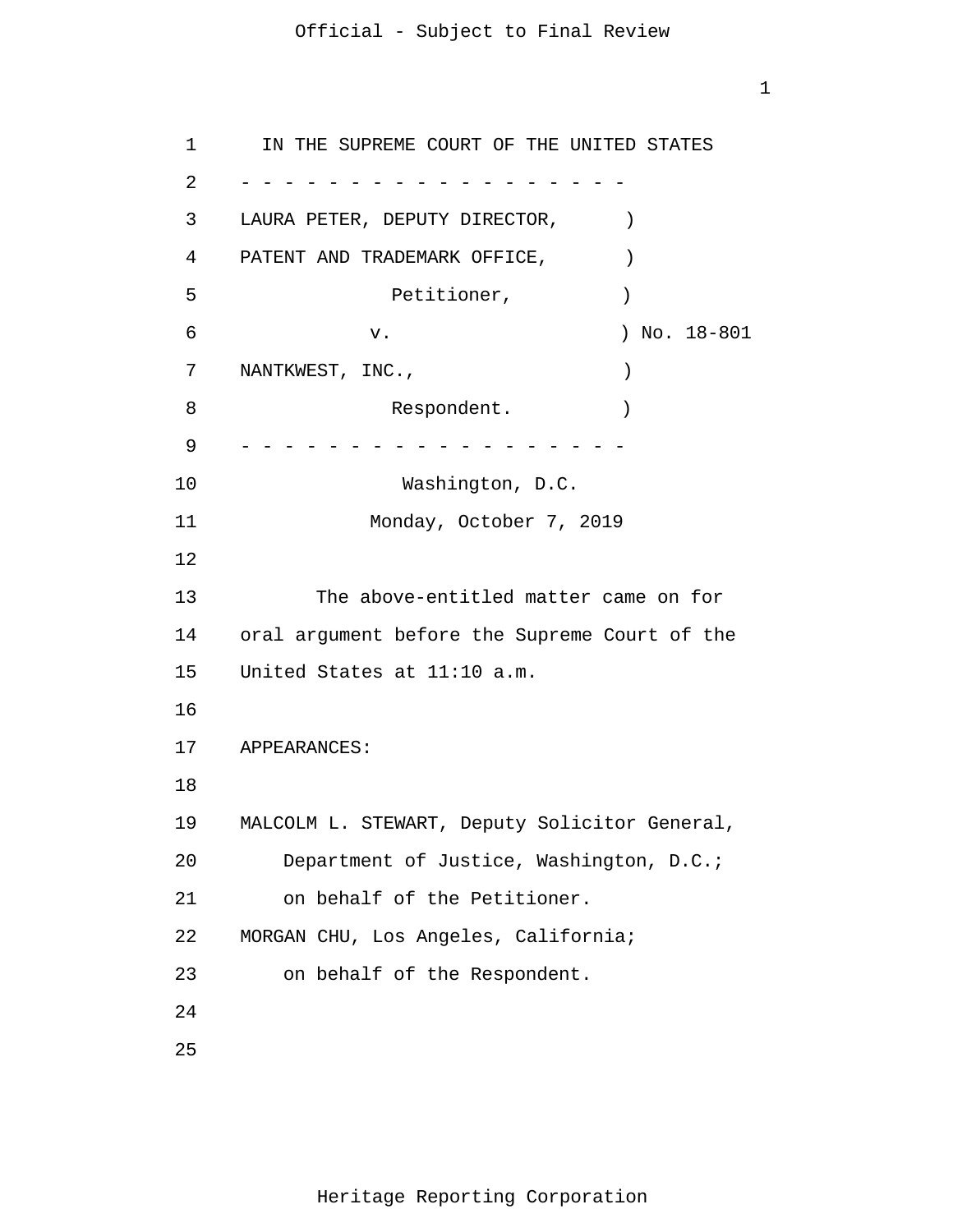| $\mathbf 1$    | CONTENTS                    |       |
|----------------|-----------------------------|-------|
| $\overline{a}$ | ORAL ARGUMENT OF:           | PAGE: |
| 3 <sup>7</sup> | MALCOLM L. STEWART, ESQ.    |       |
| $\overline{4}$ | On behalf of the Petitioner | 3     |
| 5              | ORAL ARGUMENT OF:           |       |
| 6              | MORGAN CHU, ESQ.            |       |
| 7              | On behalf of the Respondent | 27    |
| 8              | REBUTTAL ARGUMENT OF:       |       |
| 9              | MALCOLM L. STEWART, ESQ.    |       |
| 10             | On behalf of the Petitioner | 47    |
| 11             |                             |       |
| 12             |                             |       |
| 13             |                             |       |
| 14             |                             |       |
| 15             |                             |       |
| 16             |                             |       |
| 17             |                             |       |
| 18             |                             |       |
| 19             |                             |       |
| 20             |                             |       |
| 21             |                             |       |
| 22             |                             |       |
| 23             |                             |       |
| 24             |                             |       |
| 25             |                             |       |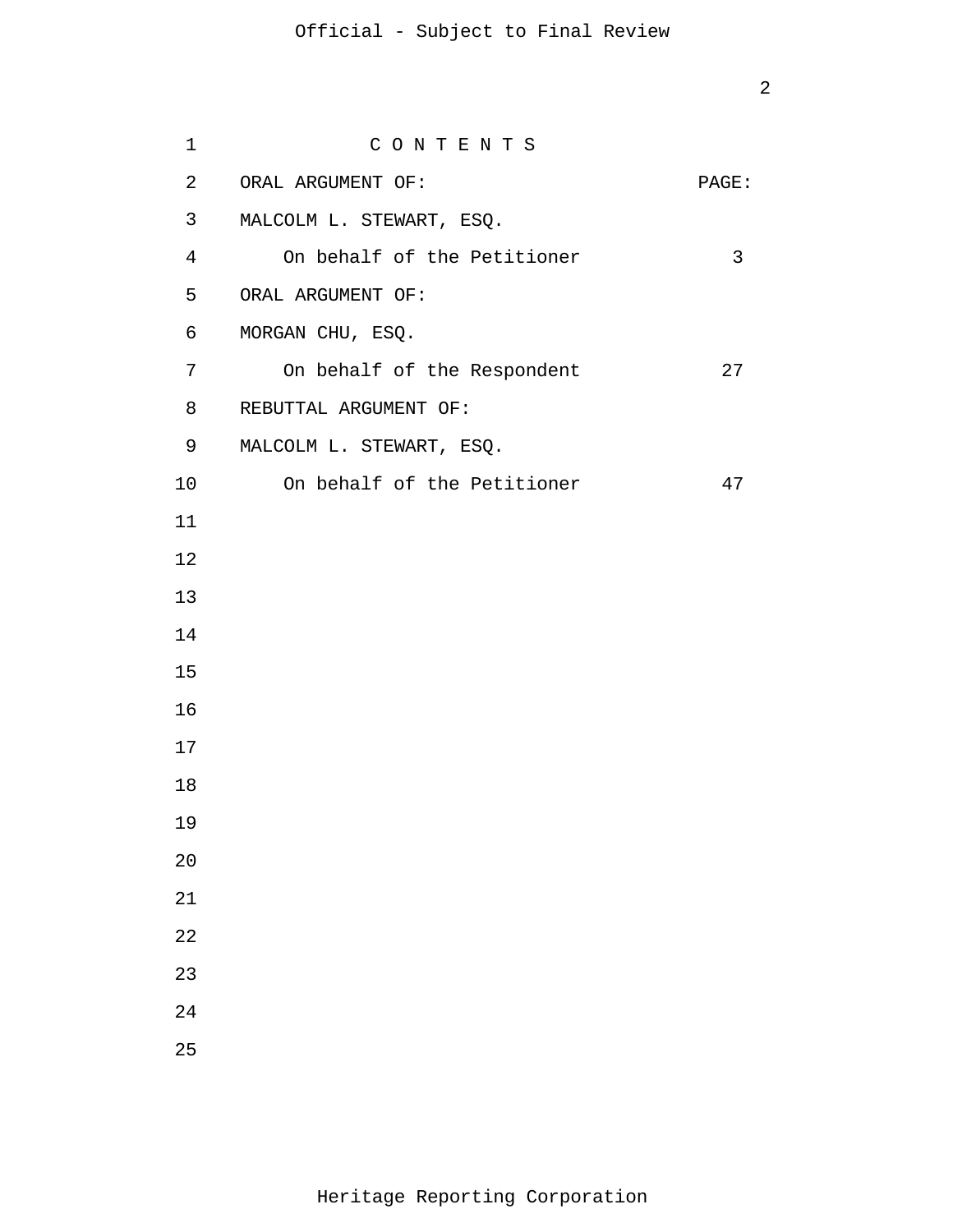1  $\overline{2}$ 3 4 5 6 7 8 9 10 11 12 13 14 15 16 17 18 19 20 21 22 23 24 25 P R O C E E D I N G S (11:10 a.m.) CHIEF JUSTICE ROBERTS: We'll hear argument next in Case 18-801, Peter versus NantKwest. Mr. Stewart. ORAL ARGUMENT OF MALCOLM L. STEWART ON BEHALF OF THE PETITIONER MR. STEWART: Thank you, Mr. Chief Justice, and may it please the Court: An unsuccessful patent applicant may seek judicial review through either a direct appeal to the Federal Circuit under 35 U.S.C. 141 or a district court suit under Section 145. Section 145 states that an applicant who files suit under that provision must pay all the expenses of the proceeding. The question presented here is whether those expenses include money that the PTO spends to employ lawyers and paralegals who assist with the agency's defense of the suit. For three principal reasons, the answer to that question is yes. First, the term "expenses" unambiguously encompasses costs - encompasses money paid to employees or other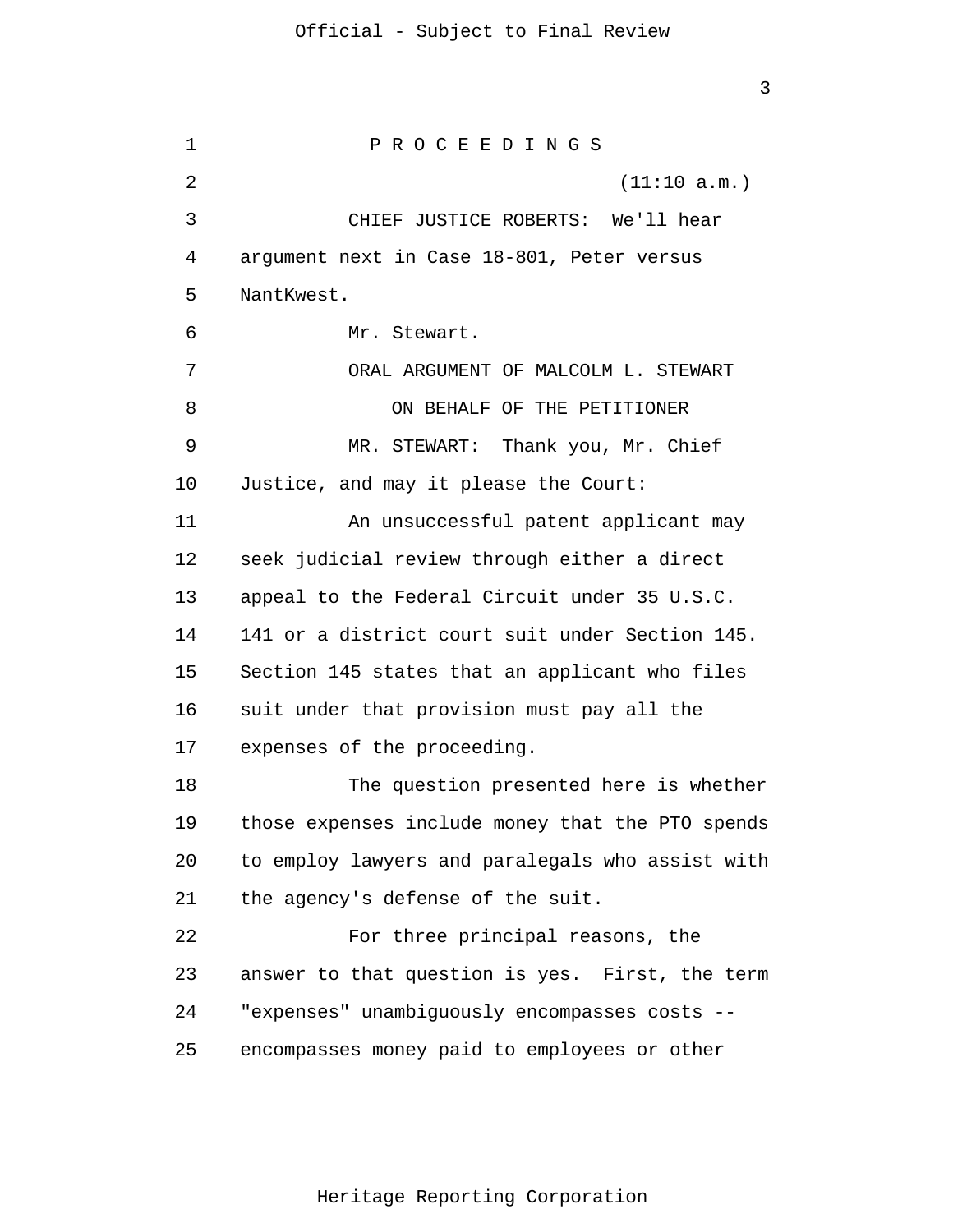4

1 2 3 4 5 6 7 8 9 10 11 12 13 14 15 16 17 18 19 20 21 22 23 24 25 personnel to accomplish an -- a particular task. And unlike the term "costs," which has a similarly broad common meaning, this Court has not construed the term "expenses" as a legal term of art with a more limited scope. Second, requiring patent applicants who file suit under Section 145 to pay personnel expenses of the PTO is consistent with the overall statutory scheme. Congress has directed the PTO to charge fees that are sufficient to cover its aggregate operating costs, including personnel expenses. And the PTO has developed fee schedules that, in a rough and ready way, require applicants who cause the agency to incur greater expenses to -- to pay more in the way of fees. And Section 145 applicants put the PTO to a particular expenses, and it's therefore consistent with the logic of the statute to require them to pay more. And, third, it's especially appropriate to require Section 145 plaintiffs to pay the PTO's personnel expenses because Section 141 is available as an alternative means of obtaining judicial review. Section 141 is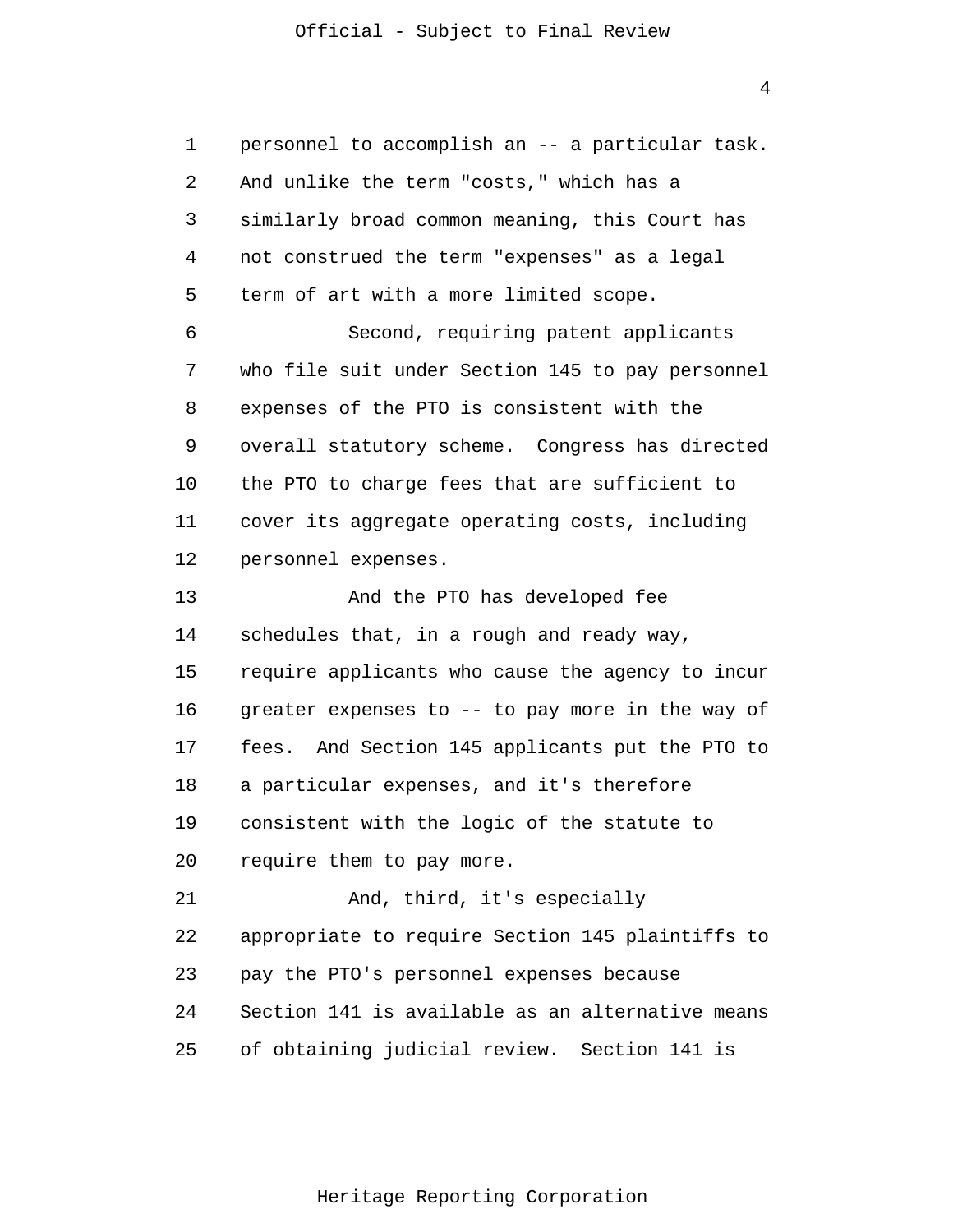1  $\overline{2}$ 3 4 5 6 7 8 9 10 11 12 13 14 15 16 17 18 19 20 21 22 23 24 25 not a cut-rate or a substandard mode of judicial review. It's ordinary, on the record, APA-style judicial review. And it contains no requirement that the -- the applicant who chooses that course must pay the PTO's personnel expenses. And so  $-$ JUSTICE GINSBURG: Mr. -- Mr. Stewart, is there any other federal statute that provides for attorneys' fees on the basis of the word "expenses" alone? As you know, there are expenses and attorneys' fees, expenses including attorneys' fees. But what other statute provides for attorneys' fees simply on the basis of the word "expenses"? MR. STEWART: We're not aware of any, unless you include the trademark analogue to this provision. And, presumably, the government's position on those two statutes will rise or fall together. We're -- we're frankly not aware of any other federal statute that uses the term "expenses" standing alone; that is, as -- as Your Honor's question suggests, when Congress has provided for shifting of expenses, it typically makes clear that it intends to provide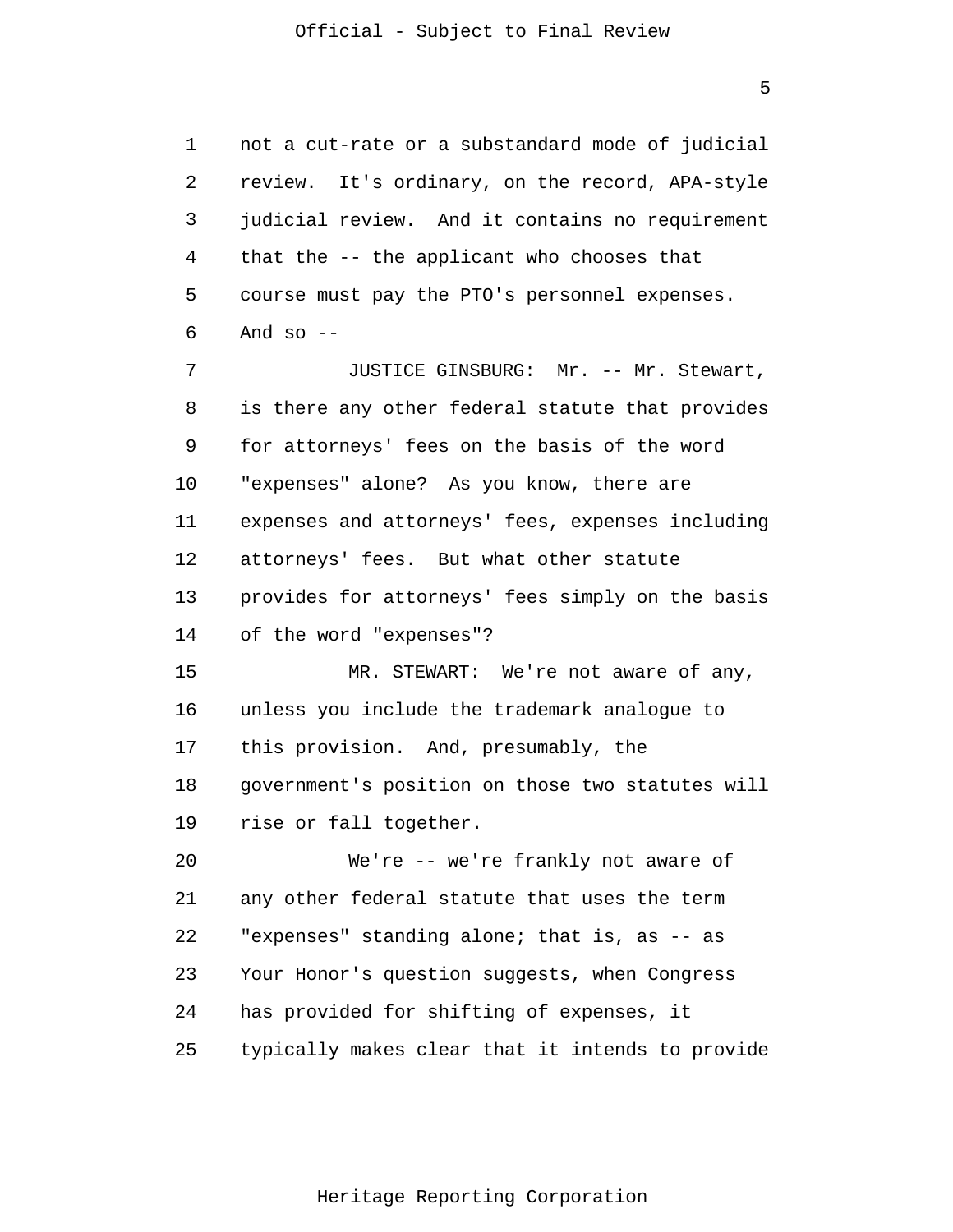1 2 3 4 5 6 7 8 9 10 11 12 13 14 15 16 17 18 19 20 21 22 23 24 25 for payment of attorneys' fees in -- in the course of doing that. But sometimes it says expenses including attorneys' fees, sometimes expenses and attorneys' fees. JUSTICE KAVANAUGH: How -- how about to the losing party? Are there other statutes that provide for fees, attorneys' fees, that are awarded against the prevailing party? MR. STEWART: I mean, the -- the only one we're aware -- there are -- there are two categories of those. There are -- there are Sebelius versus Cloer, the vaccine act, and that was an unusual situation. There are also statutes that provide discretion to award attorneys' fees without specifying that the -- the person who receives the fees must obtain some degree of litigation success. And in that context, the -- the Court has construed those discretionary provisions as requiring a degree of litigation of success. But I'd say a couple of things about that  $--$ JUSTICE KAVANAUGH: And it was called it a radical departure to do otherwise? MR. STEWART: Well, it -- it would be,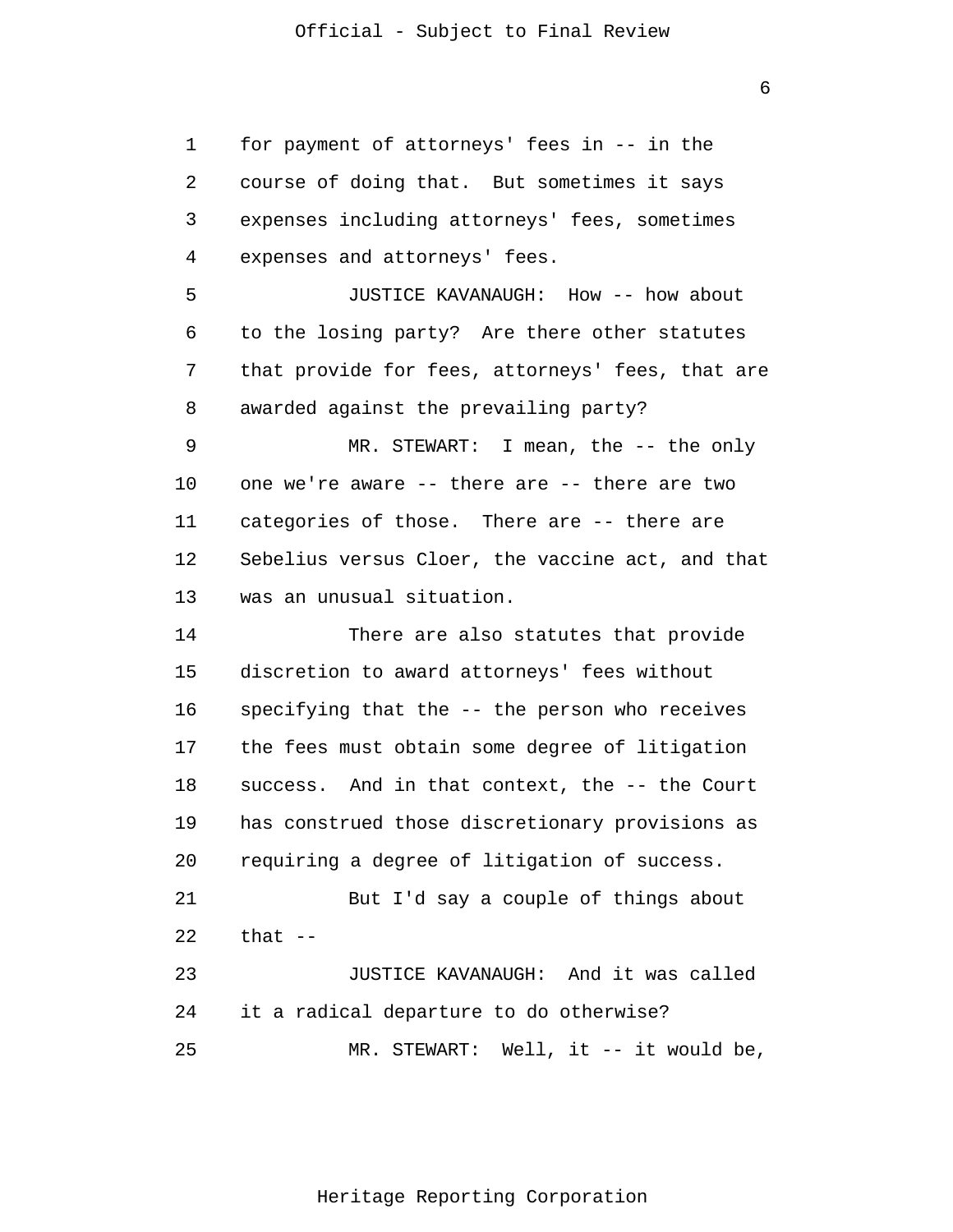7

| 1  | in the context of ordinary fee-shifting          |
|----|--------------------------------------------------|
| 2  | provisions. And I think this is an important     |
| 3  | point, that if you ask is it unusual, is it a    |
| 4  | departure from the norm, either to require a --  |
| 5  | an adverse litigant to pay the government's      |
| 6  | personnel expenses or to require the prevailing  |
| 7  | party to pay, the answer is if you compare it to |
| 8  | other adversarial litigation involving the       |
| 9  | government, yes, it is unusual.                  |
| 10 | If you compare it to other stages of             |
| 11 | the patent application process, it's not unusual |
| 12 | at all. And so the PTO charges particular fees   |
| 13 | for application and examination. Those fees --   |
| 14 | the PTO doesn't try to fine-tune the process.    |
| 15 | It's determined that it would be                 |
| 16 | administratively overly cumbersome to say to     |
| 17 | each applicant, you must pay in precise          |
| 18 | proportion to the work that you make the PTO do. |
| 19 | But in a sort of rough and ready way,            |
| 20 | it's tried to create a scenario in which         |
| 21 | applicants who cause the PTO to pay -- to incur  |
| 22 | greater expenses must pay more. So if your       |
| 23 | proposed patent has an unusually large number of |
| 24 | claims, you may have to pay a larger fee. If     |
| 25 | you seek continued examination or if you file an |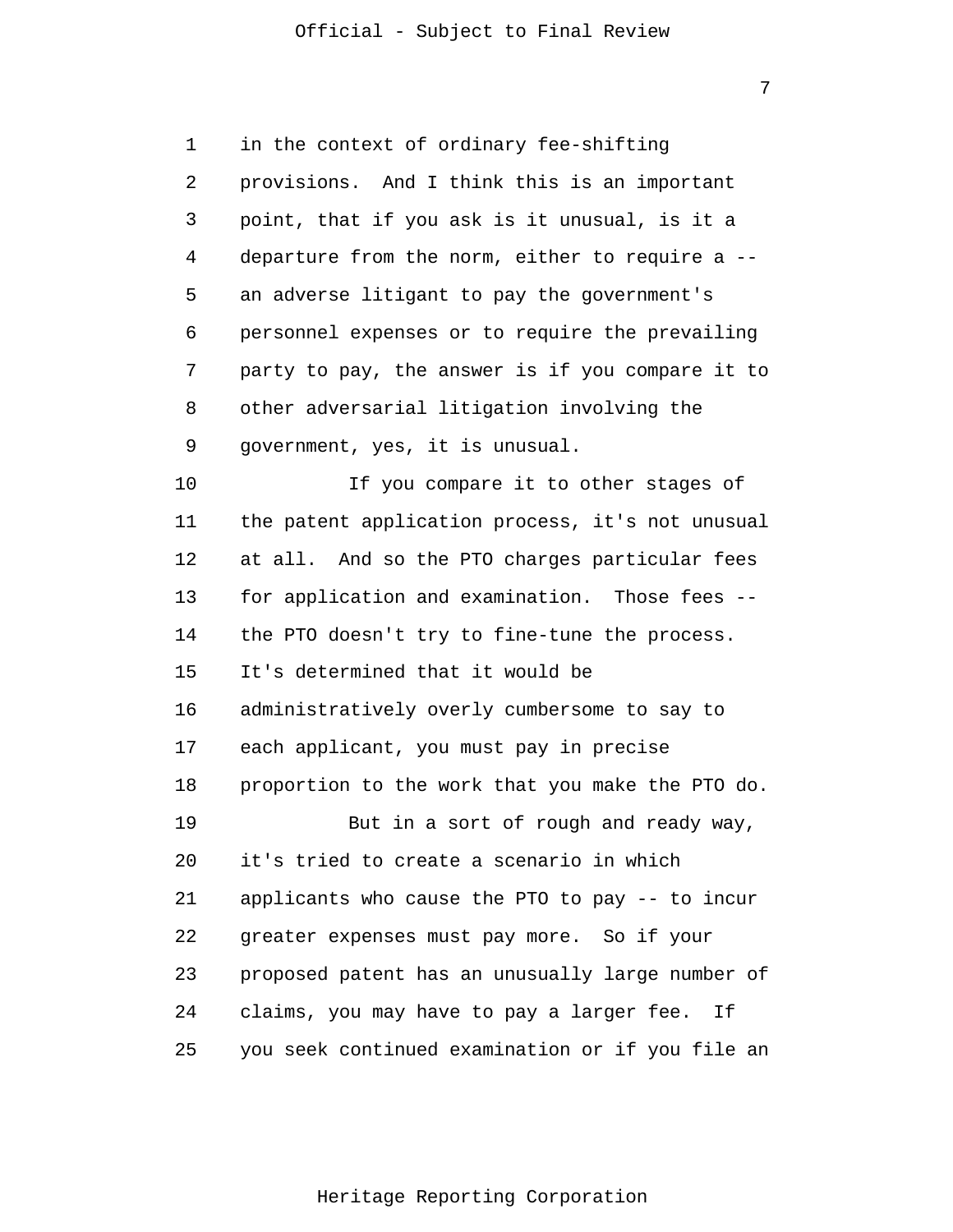1 2 administrative appeal to the PTAB, you have to pay additional fees.

3 4 5 6 7 8 9 10 11 12 And none of that is contingent on how the application is ultimately disposed of. And so if your application is turned down by the examiner and you file an appeal to the Patent Trial and Appeal Board, the PTAB, and the PTAB says yes, you're right, the examiner missed the boat completely, you are entitled to your patent, you get a favorable disposition, but you still have to pay the appeal -- appeal fee to the PTAB -- for the PTAB proceeding.

13 14 15 16 17 18 19 20 21 22 JUSTICE GORSUCH: Counsel, your - your interpretation of "expenses" includes attorneys' fees, you argue in this case. Is there anything that would inhibit the government from suggesting that other forms of overhead might also be allocated to litigants? The electric bill? The sewage bill? Other things that were required in order to be able to litigate these cases? MR. STEWART: Well, the statute refers

23 24 25 to expenses of the proceeding. And so we would have to show the requisite connection to the -- JUSTICE GORSUCH: Well, you have --

Heritage Reporting Corporation

8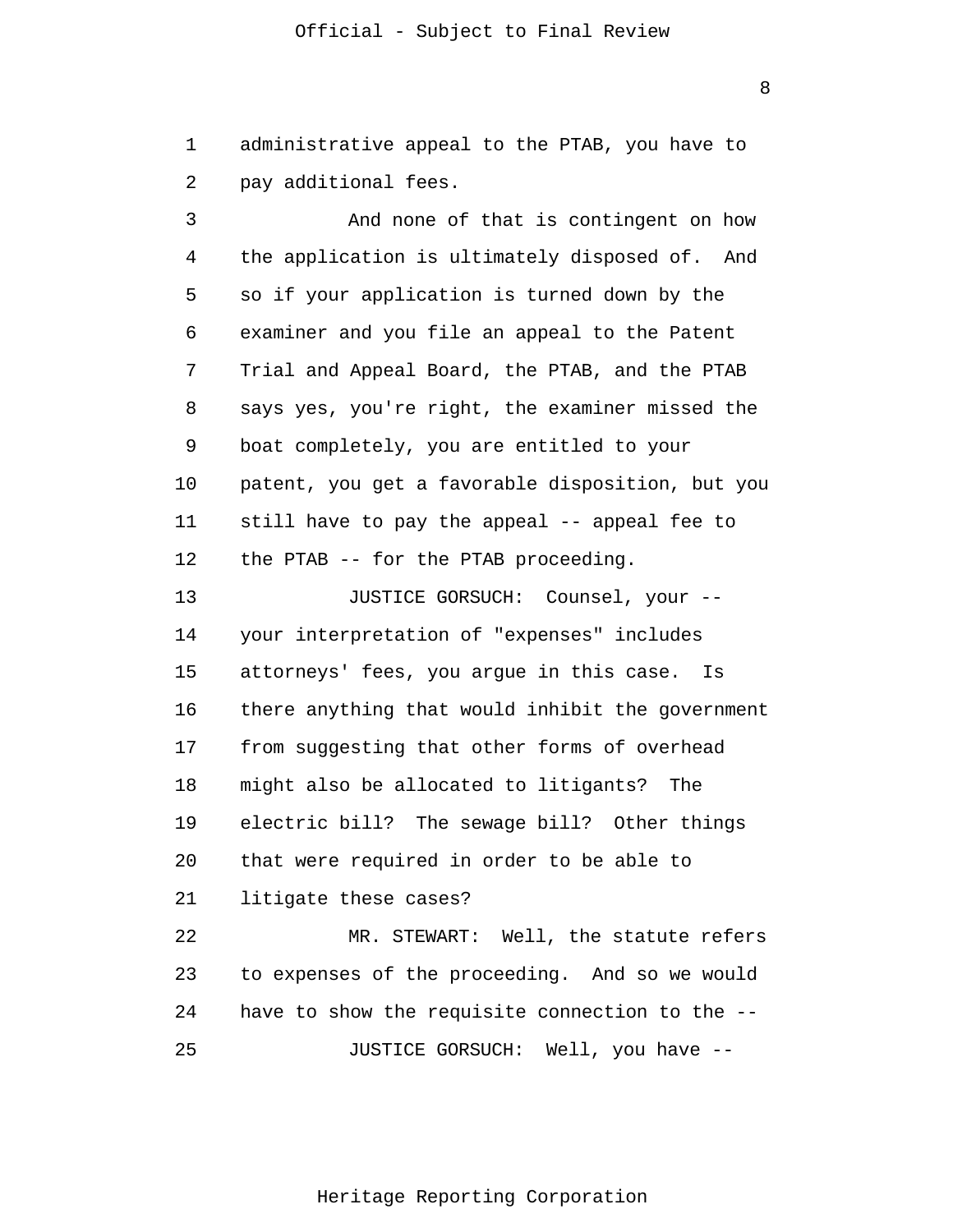9

1 2 3 4 5 6 7 8 9 10 11 12 13 14 15 16 17 18 19 20 21 22 23 24 25 you had a lawyer here, right, who works for the government anyway. It's not like you went out and hired a lawyer. So you're allocating some personnel expenses to this proceeding. What would prohibit the government from allocating other expenses to this proceeding? MR. STEWART: Well, it certainly - it's certainly true that, for some bookkeeping purposes, when we talk about personnel expenses, we will include what I think is referred to as a fully burdened rate -- JUSTICE GORSUCH: Right. MR. STEWART: -- where we're talking not just about the salary but to some additional increments of money that are -- that go along with hiring a -- JUSTICE GORSUCH: So nothing, in other words, right? A fully burdened rate would include this other form of overhead that we're talking about, correct? MR. STEWART: I guess the point I would make is we -- we do that in the application process already. JUSTICE GORSUCH: Oh, okay. So you're already doing this?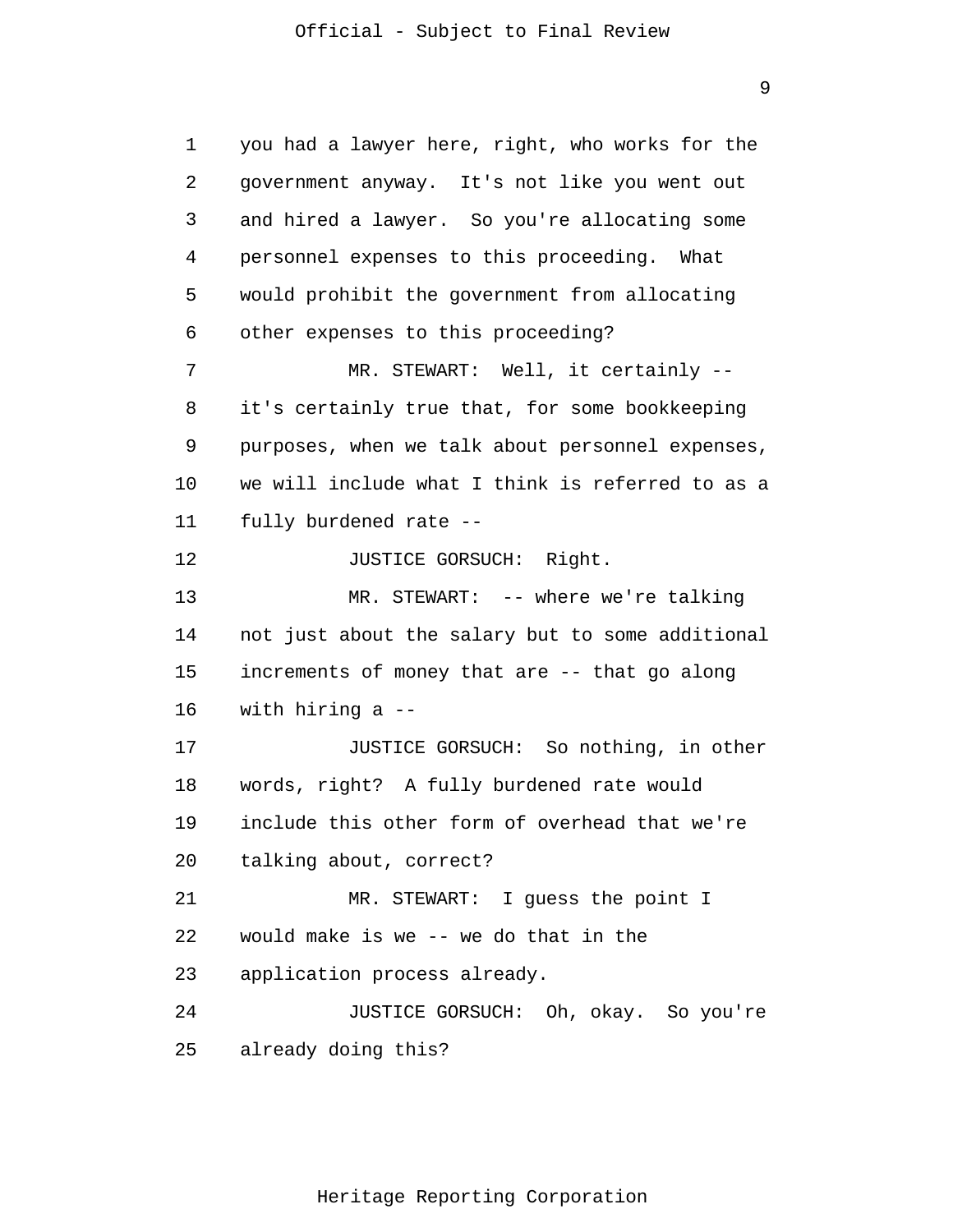1 2 3 4 5 6 7 8 9 10 11 12 13 14 15 16 17 18 19 20 21 22 23 24 25 MR. STEWART: We're -- we're doing that in the application process in the sense that we are under a congressional mandate to collect fees that, in the aggregate, are sufficient to cover -- JUSTICE GORSUCH: Well, that's helpful to know that you're already doing this. And it has been 170 years; is that right? MR. STEWART: That's right. JUSTICE GORSUCH: How did the government just figure this out? MR. STEWART: Well, I think -- we don't have a good explanation for why we weren't doing it before. We do have explanation -- good explanations for why we focused on this matter at the time that we did. JUSTICE GINSBURG: But you would - you would say that in all the years that you weren't doing it, you were violating the statute because the statute is mandatory? MR. STEWART: I wouldn't -- I wouldn't say that we were violating the statute. That is, this is somewhat analogous to what the Court often refers to as a mandatory claim processing rule as opposed to a jurisdictional requirement.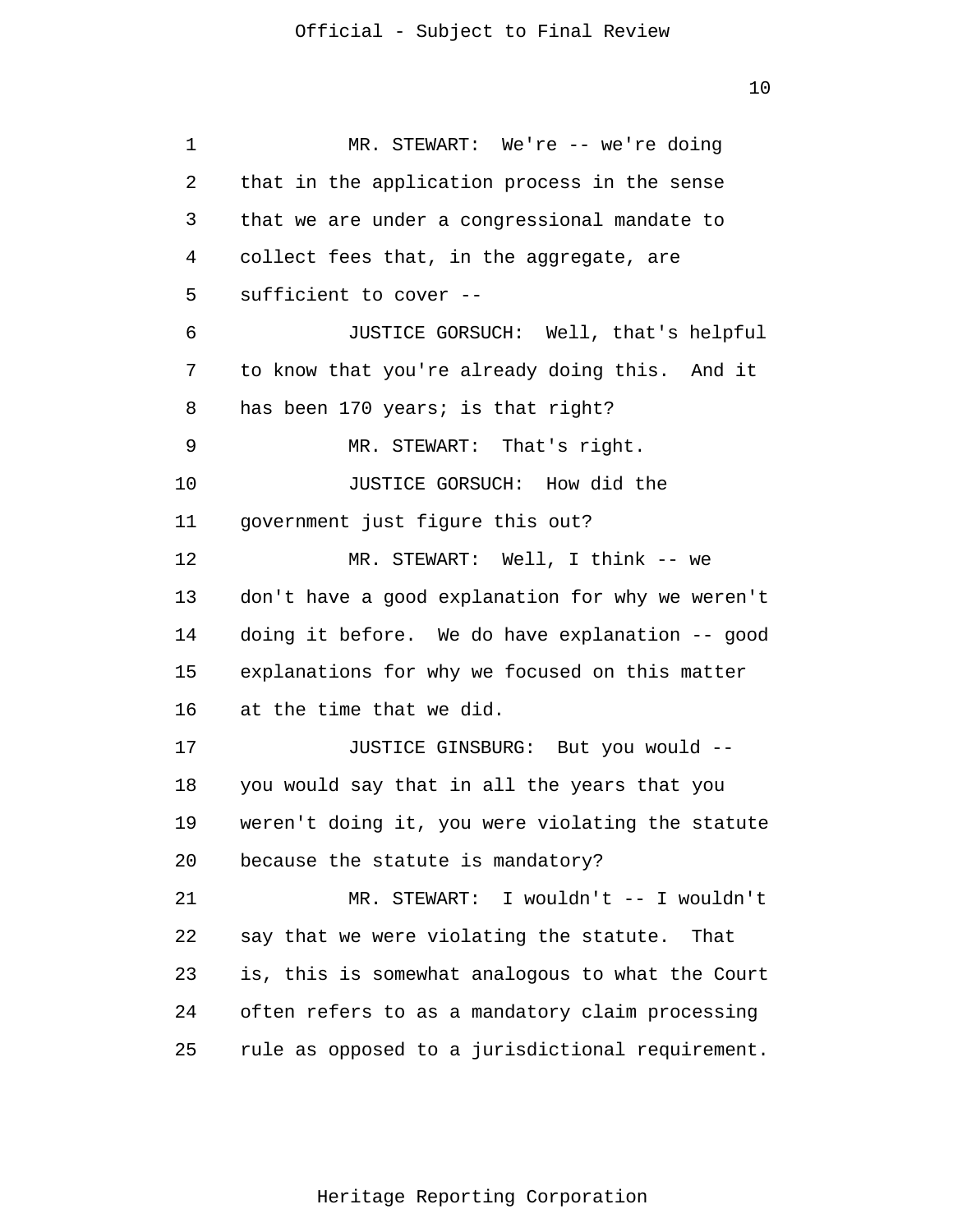| 1  | So, for instance, statutes of                   |
|----|-------------------------------------------------|
| 2  | limitations are often phrased in terms of no    |
| 3  | suit shall be filed more than three years after |
| 4  | the violation occurs. But everybody understands |
| 5  | that even though the -- the statute is phrased  |
| 6  | in mandatory terms, the defendant can waive or  |
| 7  | forfeit the limitations defense by failing to   |
| 8  | raise it at the appropriate moment.             |
| 9  | And nobody would say that the                   |
| 10 | defendant violates the statute by failing to    |
| 11 | assert a limitations defense that it could have |
| 12 | asserted. So you -- I think we would have to    |
| 13 | say that for that 170-year period, we were      |
| 14 | foregoing a source of income that we were       |
| 15 | entitled to get.                                |
| 16 | JUSTICE KAVANAUGH: You started by               |
| 17 | saying that the statutory term expenses         |
| 18 | unambiguously covers attorneys' fees. So two    |
| 19 | questions on that.                              |
| 20 | First, the cases seem to suggest that           |
| 21 | there is something of a clear statement rule in |
| 22 | this area that has to explicitly, expressly     |
| 23 | cover fees and, two, all of the statutes that   |
| 24 | seem to satisfy that refer to a attorneys,      |
| 25 | attorneys' fees, or fees, and not the term      |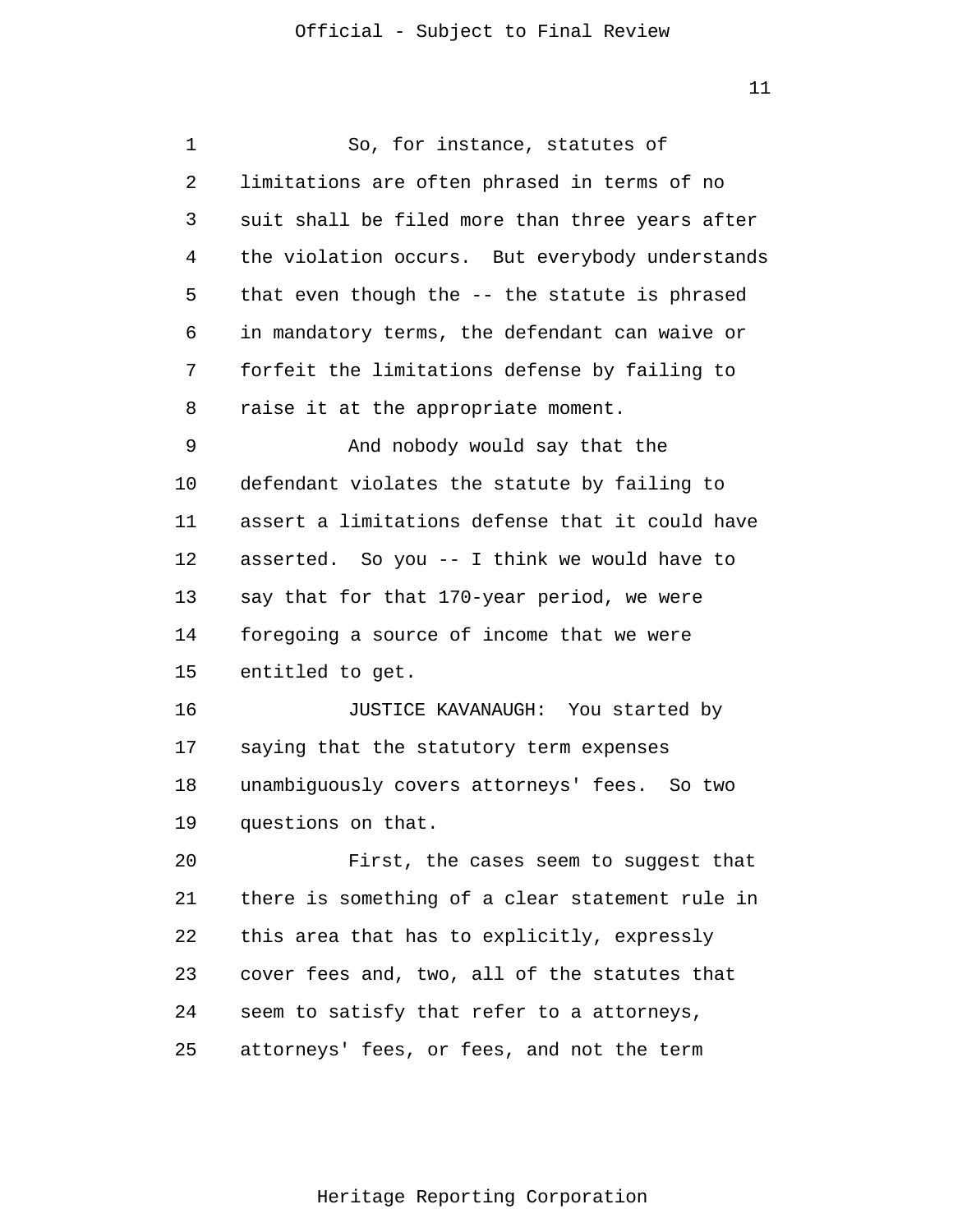1 expenses.

 $\overline{2}$ 3 So which part of that do you disagree with?

4 5 6 7 8 9 10 11 12 13 14 15 16 MR. STEWART: Oh, well, the Court has made clear that, even though a relatively clear indication of congressional intent is necessary, there's no magic words requirement. And the point I was making about expenses being unambiguous is that there is no ordinary, plain language understanding of the word "expenses" that doesn't encompass the money that you use to hire a person to accomplish a particular task. And sometimes in situations like this, where Congress has viewed expansive general language, the Court has said the failure to specify particular items doesn't indicate

17 18 ambiguity, it indicates breadth, that Congress could have --

19 20 21 22 23 24 25 JUSTICE KAVANAUGH: I think that would be true if there weren't some kind of clear statement backdrop to this. But my question is, you agree there is something of a clear statement requirement; is that correct? MR. STEWART: That's correct. JUSTICE KAVANAUGH: Okay. And then --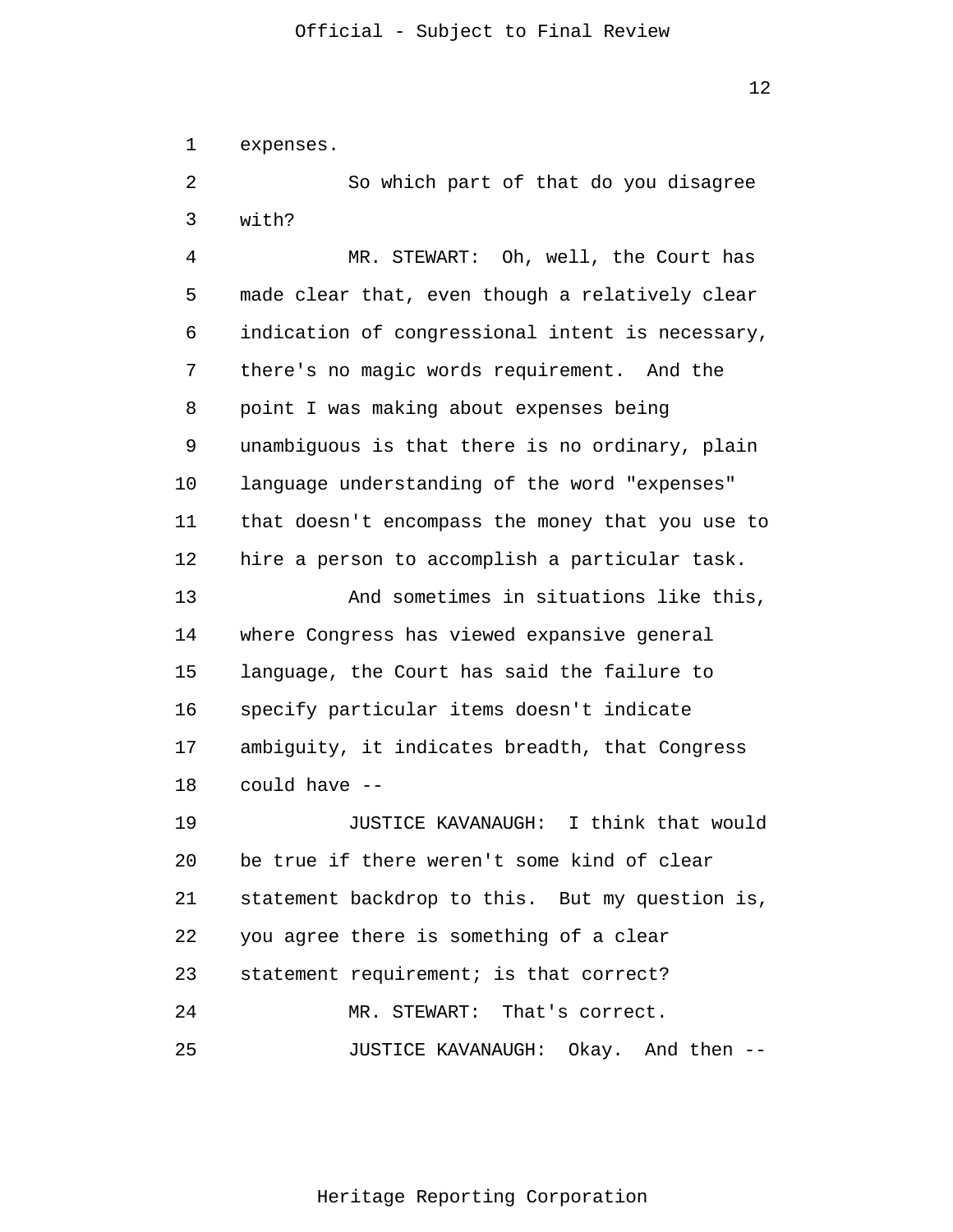1  $\overline{2}$ 3 JUSTICE KAGAN: May I interrupt for a second? JUSTICE KAVANAUGH: Go ahead.

4 5 6 7 8 9 10 11 12 13 JUSTICE KAGAN: Does that mean you are dropping your argument in your initial brief that the American Rule doesn't apply to this kind of case, because in your reply brief you don't make any mention of that, and here in responding to Justice Kavanaugh's questions and in your first two minutes, you also don't make that argument again, have you effectively dropped that argument so we're now within the American Rule presumption?

14 15 16 17 MR. STEWART: We -- we would certainly acknowledge that if this sentence didn't appear in Section 145 at all, we would need -- we would not be able to recoup personnel expenses.

18 19 20 21 22 23 24 25 Now, the Fourth Circuit held that because the Section 145 mandate applies without regard to the ultimate outcome of the litigation, the American Rule doesn't apply. And we think the Federal Circuit -- the Fourth Circuit was right at least to the extent of saying the absence -- not only the absence of a prevailing party requirement, but the specific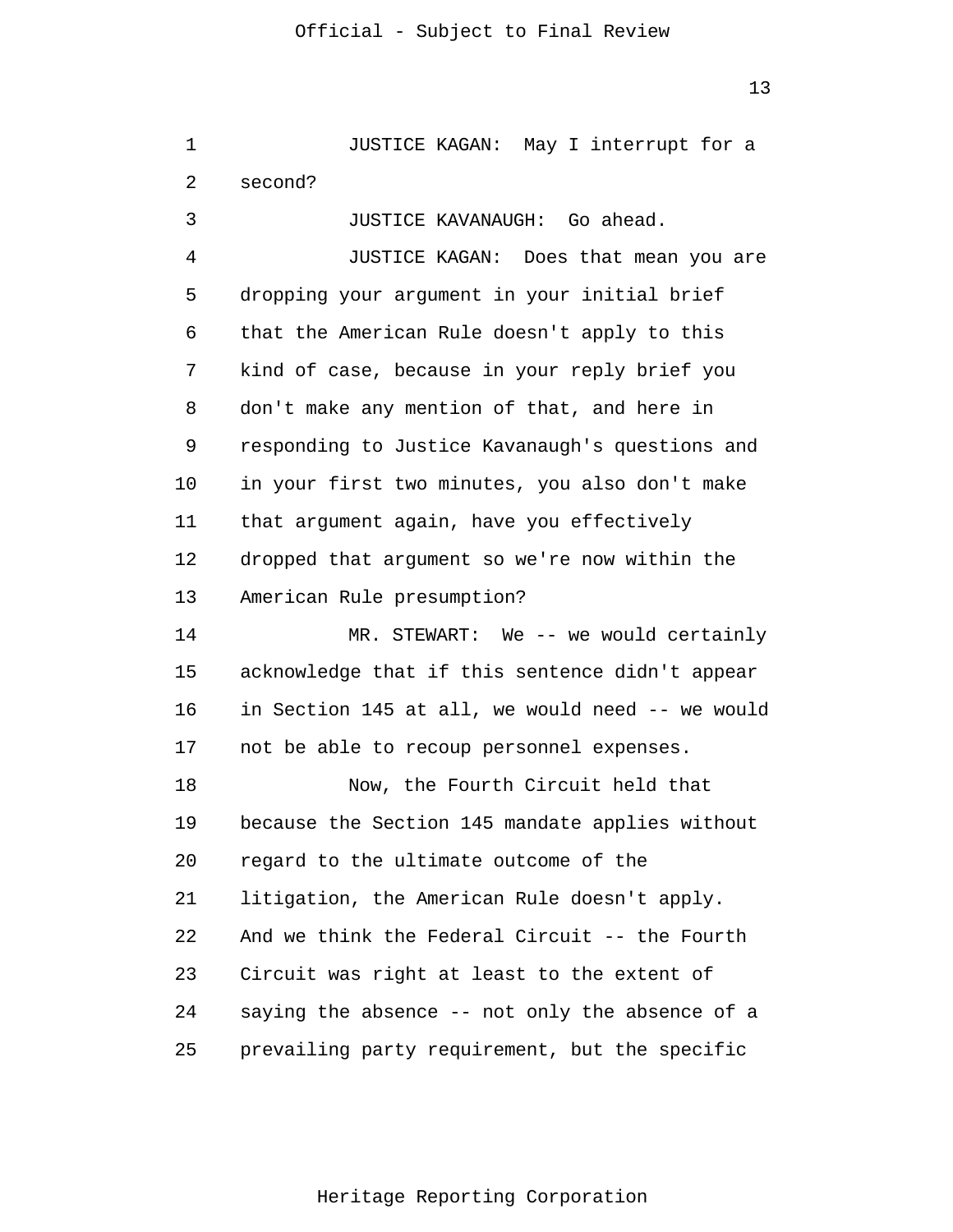1 2 3 4 5 6 mandate that the expenses be paid regardless of the outcome of the proceedings is a good indication that this provision is trying to accomplish something very different from what an ordinary fee shifting provision is intended to accomplish.

7 8 9 10 11 And so you can conclude on that basis the American Rule doesn't apply or you can conclude this is one of the contextual factors that leads you to the conclusion that personnel expenses are -- are encompassed.

12 13 14 CHIEF JUSTICE ROBERTS: Are you -- are you going to send the Respondent a bill for your time today?

15 16 17 18 MR. STEWART: We -- we are not. And I think that's -- there -- there are really three different potential obstacles to our claiming an incremental share of my salary.

19 20 21 22 23 24 The first is that the PTO has, even in the most recent years, has sought only expenses of PTO personnel, not of Department of Justice lawyers who's assisted -- who have assisted in the representation of Section 145 suits. And I think that's based on the idea

25 this is a provision that is intended to help in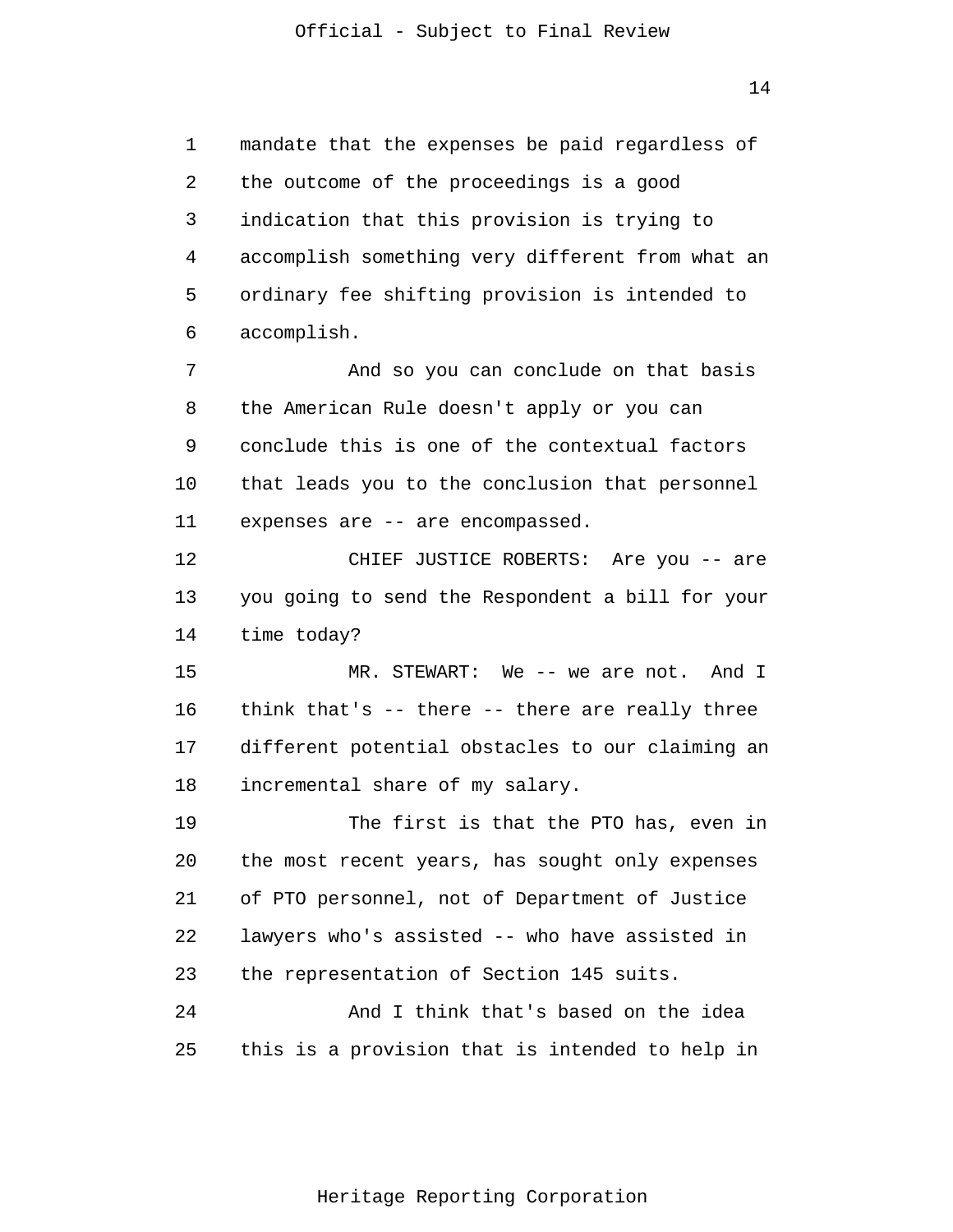1  $\overline{2}$ 3 4 making the PTO a self-financing agency. It complements the requirement that the PTO collect fees to cover its own operating expenses, not that of other agencies.

5 6 7 8 9 10 11 There -- there's a separate question also about whether an appellate stage of the case would fall within the term proceedings in Section 145, and it's noteworthy in this regard that Section 141, which provides for direct appeal to the Federal Circuit, doesn't include an expense recoupment mandate.

12 13 14 15 16 And I think you could infer from that fact that Congress intended only that the trial stage of the Section 145 proceedings, the thing that was distinctive to a Section 145 suit, to be subject to this mandate.

17 18 19 20 21 And the third thing is, even in the trial -- with respect to the trial court proceedings in this case, the PTO didn't seek recoupment of expenses for attorney time spent arguing about the fees.

22 23 24 25 It -- it requested recoupment of expenses only for the attorney time that was devoted to the issue of patentability. And the only issue before this Court, obviously, is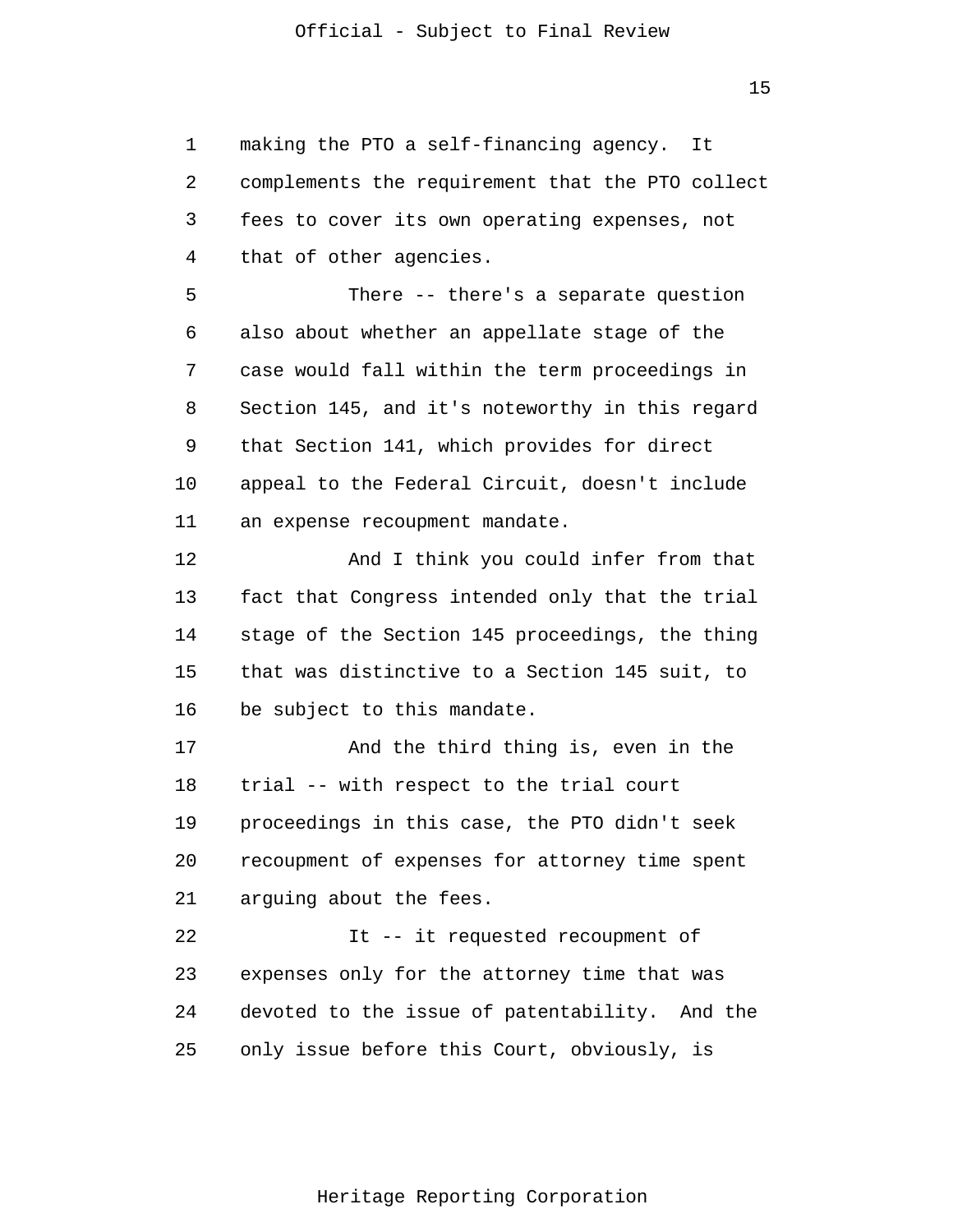16

| 1  | recoupment of fees, not the original dispute.    |
|----|--------------------------------------------------|
| 2  | JUSTICE SOTOMAYOR: Mr. Stewart --                |
| 3  | JUSTICE GINSBURG: I can see the                  |
| 4  | argument, Mr. -- Mr. Stewart, that the word      |
| 5  | "expenses" could include attorneys' fees, but I  |
| 6  | don't understand the argument that expenses      |
| 7  | alone must include attorneys' fees.              |
| 8  | MR. STEWART: I think the argument $-$ -          |
| 9  | the argument is simply, as a matter of plain     |
| 10 | language, no one would doubt that the money      |
| 11 | paid, excuse me, the money paid to PTO personnel |
| 12 | in the course of the suit were part of the       |
| 13 | expenses that the PTO incurred.                  |
| 14 | And the only question is whether the             |
| 15 | term expenses, like the term costs, has acquired |
| 16 | a status as a legal term of art that has a legal |
| 17 | meaning narrower than its common meaning. And    |
| 18 | the Court has never used the term in that way.   |
| 19 | Indeed, in elucidating the term costs,           |
| 20 | the court has sometimes said, as in Taniguchi,   |
| 21 | cost has an ordinary meaning that's synonymous   |
| 22 | with expenses, but for purposes of federal cost  |
| 23 | shifting statute, it has a more narrow meaning.  |
| 24 | The -- the other thing I would say               |
| 25 | about costs is that when the Court says that the |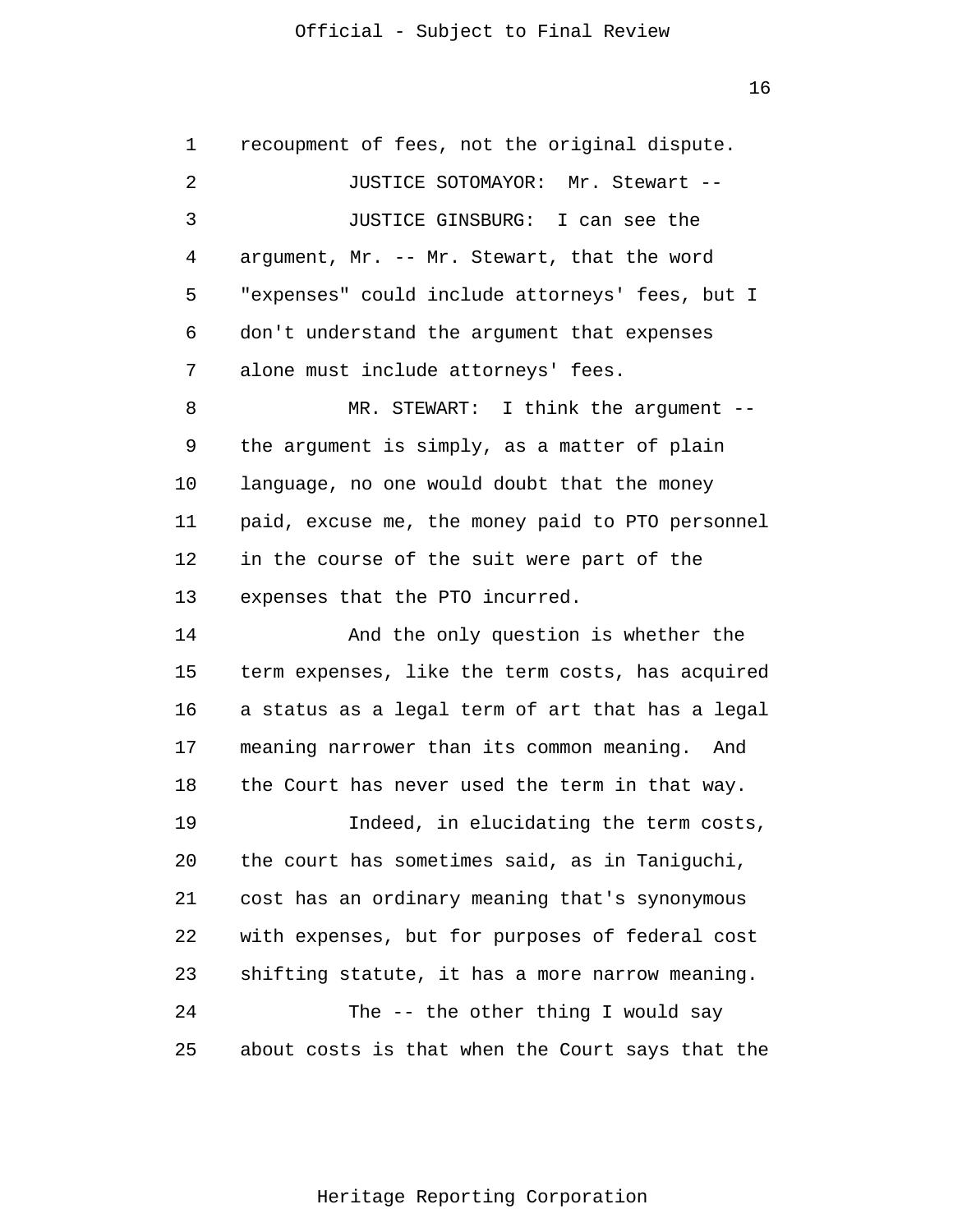1 2 3 4 5 word "costs" is a term of art, it has a limited meaning, the Court has a source of law to look to to see whether particular items are or are not costs. It looks to 28 U.S.C. 1821 and 28 U.S.C. 1920.

6 7 8 9 10 And so when the Court says we are going to depart from the ordinary meaning of costs, it doesn't have to make things up. It has a source of law to determine whether -- JUSTICE BREYER: All right. Sorry. I

11 don't want to cut you off.

12 13 14 15 16 17 18 19 MR. STEWART: Whereas here, I think NantKwest has really given no guidance as to what it thinks the term "expenses" means, other than it doesn't include attorneys' fees, but we can't fault NantKwest for that because there really is no alternative source for determining what the term "expenses" means, if not its ordinary meaning.

20 21 22 23 24 25 JUSTICE BREYER: How should I deal with this fact. As far as I can tell, if you go back to the 1830s when this was enacted, the patent litigants paid the costs, including the attorneys' fees of the Patent Office, didn't they?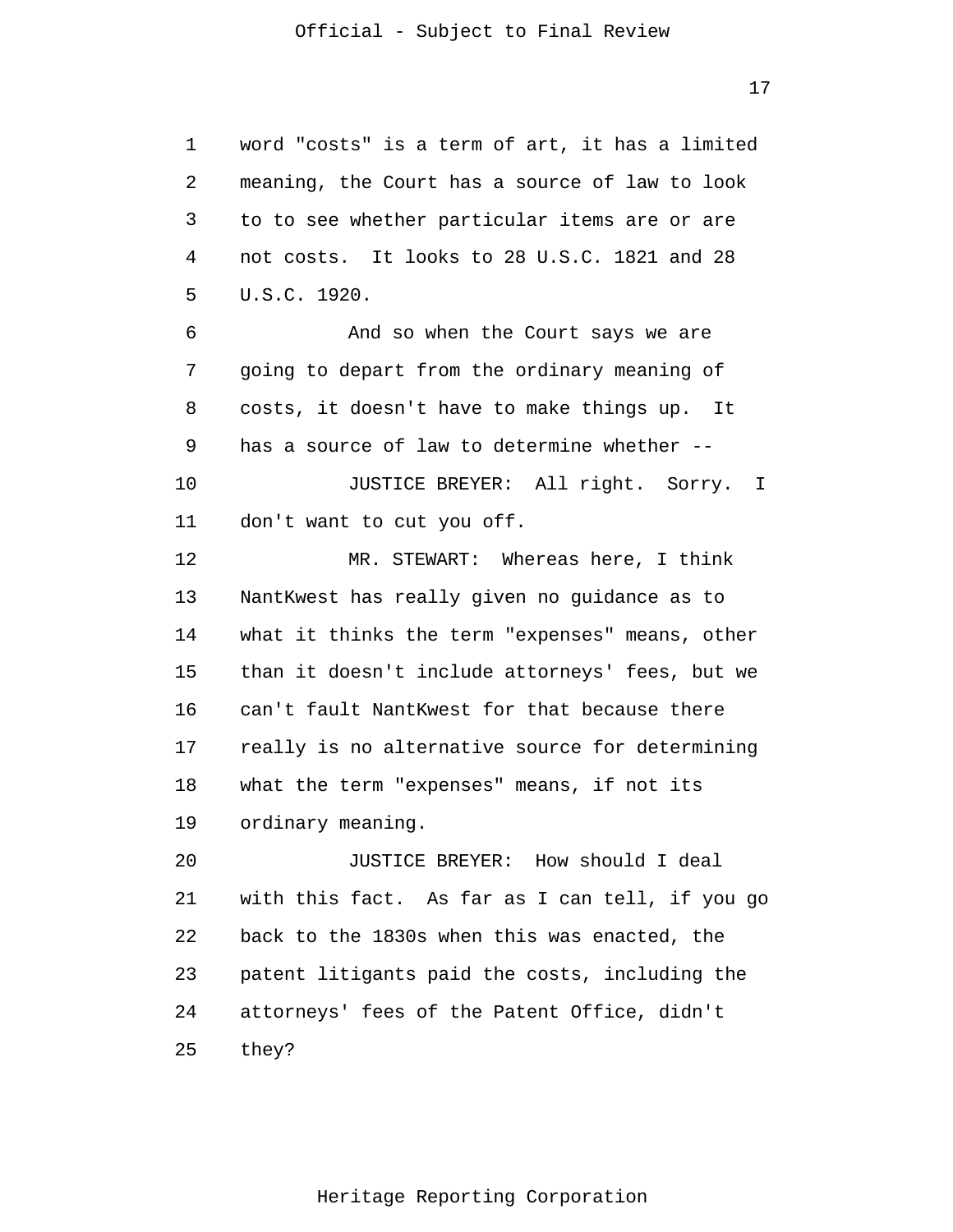1 2 3 4 5 6 7 8 9 10 11 12 13 14 15 16 17 18 19 20 21 22 23 24 25 So you could say, well, this was just, where there are special costs here, this group should pay it, not everybody. That made sense. But then in the 1860s, the government decides to pay for all these expenses. Now it doesn't make much sense any more to have this group pay. Then in 1990 it goes back to the first system. All right. So if it were just the one system or the other, I could make a lot of sense out of it, either saying these have special costs, the patent litigants pay anyway, let them pay, or I could say you are putting a special burden on this and it has to be clearer before you break the American Rule. But we have some of one and some of the other. So what -- should I put -- use that to put weight on the fact nobody has ever thought of this before? MR. STEWART: Well, as I say, I think this was an argument that could have been made for an extended period of time. And we don't have a good explanation for -- JUSTICE BREYER: I don't know if it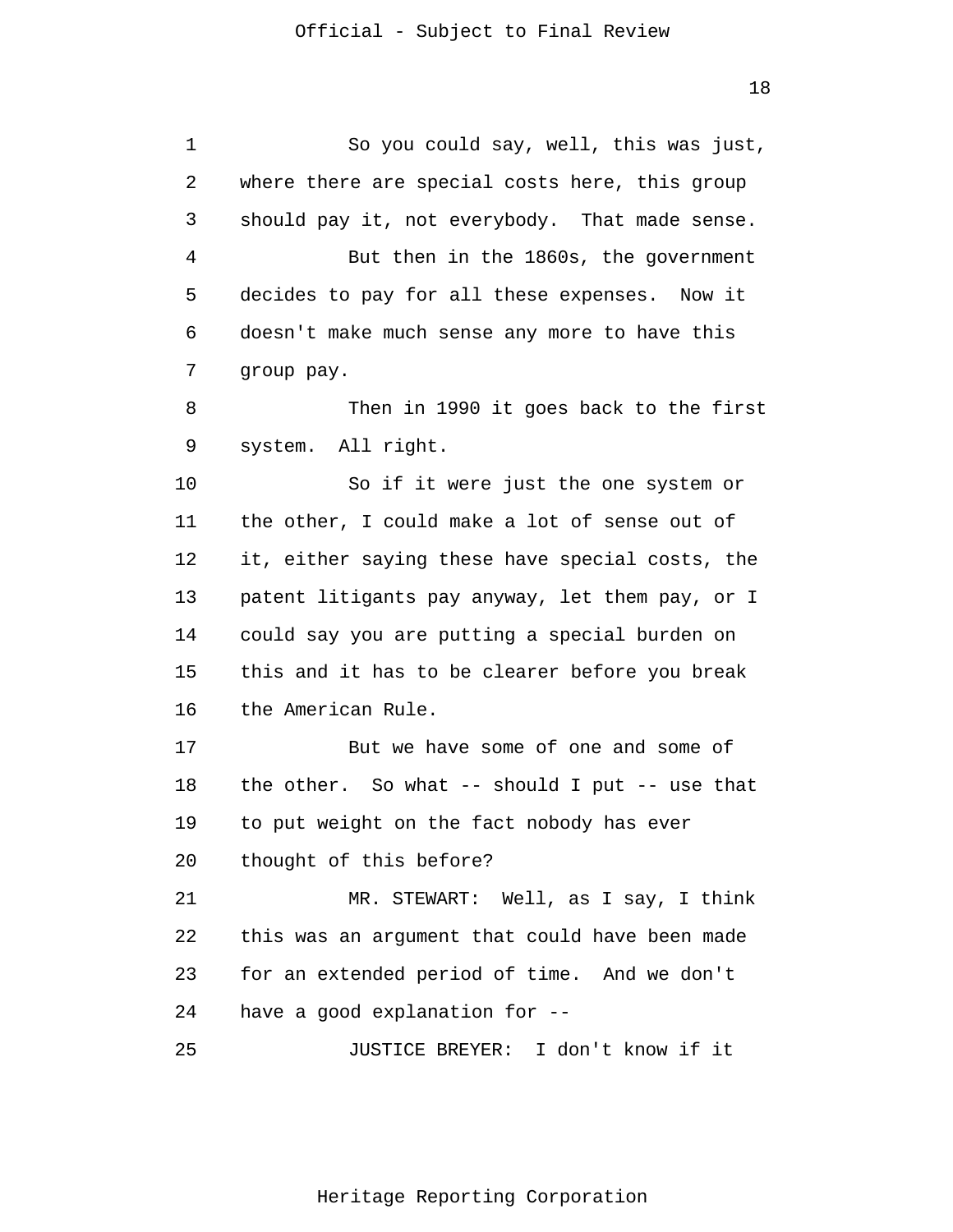19

1  $\overline{2}$ 3 4 5 6 7 8 9 10 11 12 13 14 15 16 17 18 19 20 21 22 23 24 25 could have been made between 1865 and 18 -- and 1990. MR. STEWART: Well, the -- the --JUSTICE BREYER: Because during that time it was the Congress that paid these costs. MR. STEWART: Well -- well, there was still the objective of making the PTO a self-funded agency, an agency whose receipts were equivalent to -- JUSTICE SOTOMAYOR: It already is. MR. STEWART: -- its expenses. JUSTICE SOTOMAYOR: It already is. You're -- you're paying from the fees, meaning the time you're attributing to the attorneys and the paralegals is already being paid. Without these fees, the patent application fee itself is covering it. You haven't had a shortfall. MR. STEWART: Well, the -- the PTO is under a congressional mandate to ensure that it's aggregate receipts match up with it's aggregate -- JUSTICE BREYER: Now. MR. STEWART: -- expenditures. JUSTICE BREYER: But was that true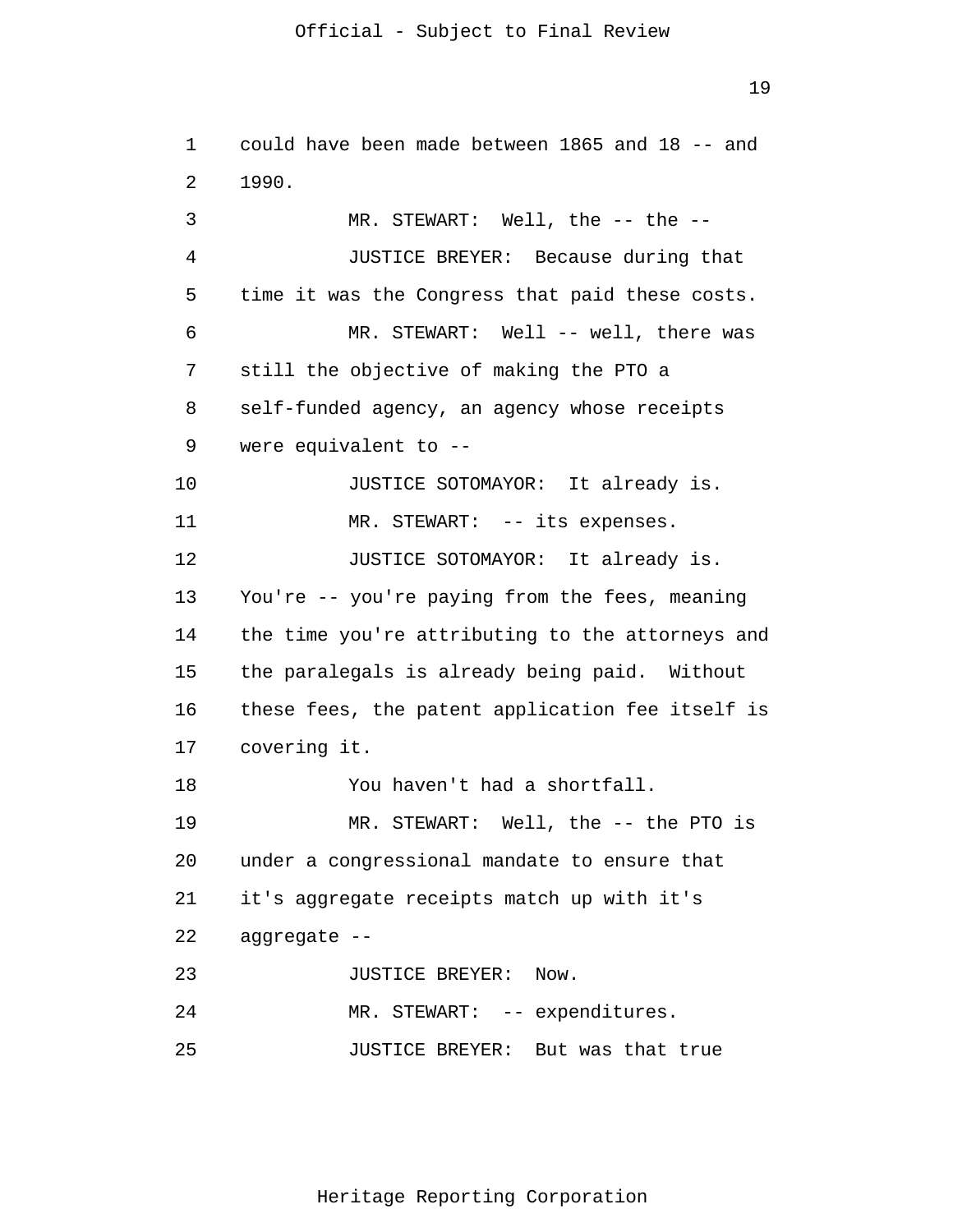20

1  $\overline{2}$ 3 4 5 6 7 8 9 10 11 12 13 14 15 16 17 18 19 20 21 22 23 24 25 between 1865 and 1990? MR. STEWART: No, no. It -- JUSTICE BREYER: No, it wasn't. And, therefore, I'm having a big -- oddly enough, that's sort of what is giving me a problem here because -- and the long delay -- because I couldn't have said what you want me to say for over, well over 100 years. MR. STEWART: Well, the -- the mandate to pay the, I think it was the whole of the expenses of the proceeding under the original statute, the mandate was there all along and it was part of Congress's objective that the PTO be self-financing. Now, for a prolonged period of time, the way that Congress went about that was that, for the most part, Congress was determining the amount of the fees for particular services. And it was trying to set fees at a level that would, as closely as possible, match up with PTO expenses. Often there was a shortfall and an appropriation would be needed to fill the gap. In 2011, Congress essentially made it the PTO's responsibility to balance the books. It put the PTO under a mandate to make sure that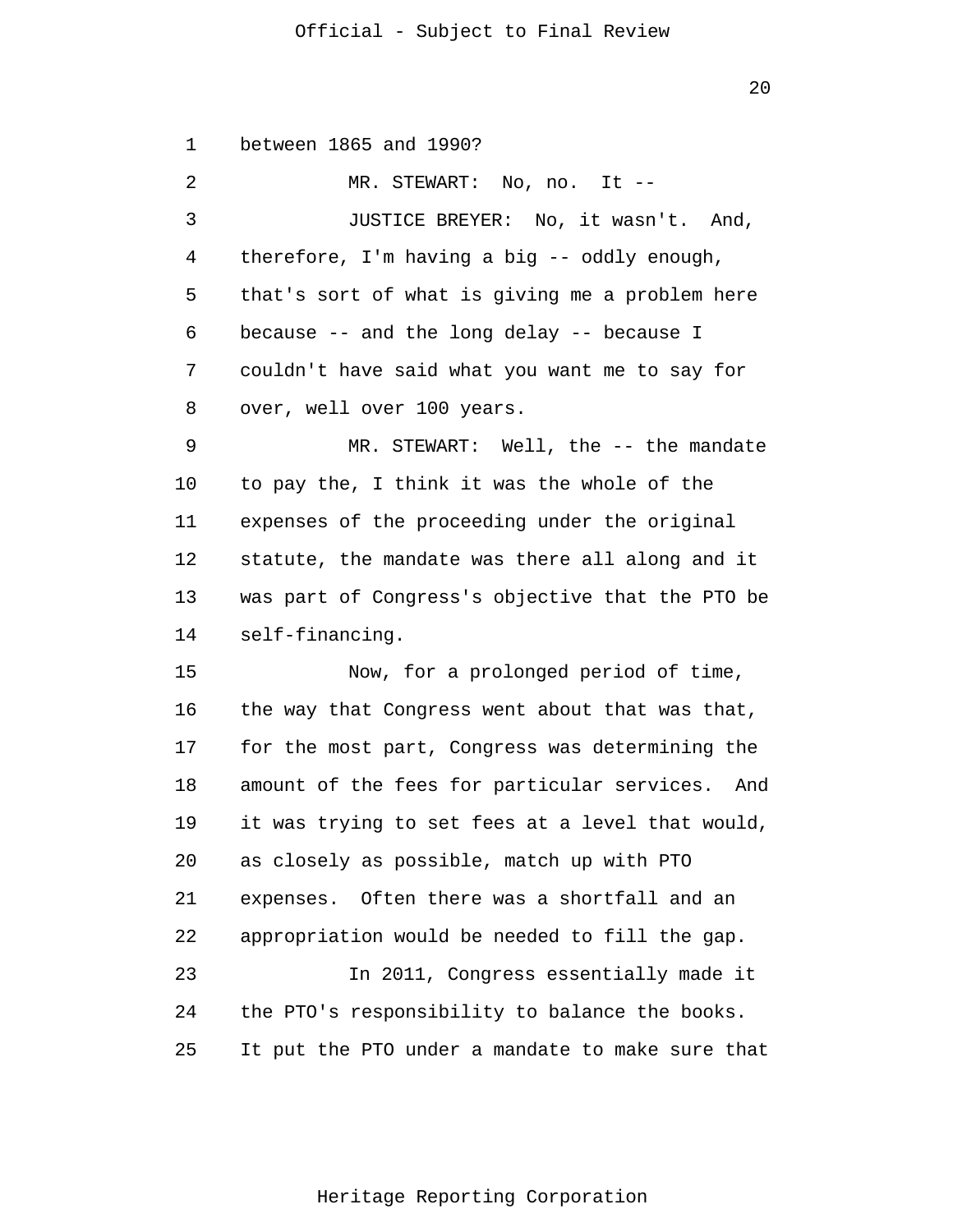21

1 2 3 4 5 6 7 8 9 10 11 12 13 14 15 16 17 18 19 20 21 22 23 24 25 your aggregate receipts equal your aggregate expenditures. And once that responsibility was placed upon the agency, the agency felt a -- a greater duty to look for other sources -- JUSTICE BREYER: I look to 1930, for example. I'll discover that even in 1930 Congress was trying to get the patent fees to match the patent expenses. They just didn't always do it right. MR. STEWART: It was certainly trying as much as possible to -- JUSTICE BREYER: Okay. How do I - where do I look for that? MR. STEWART: I -- I'm -- I'm not sure whether you would look for -- to that. But the -- even in the 1830 act, '36 act, the statute said that fees that are paid into the Treasury, fees for patent application services, will be placed in a fund to be known as a patent -- as the patent fund to be used for the -- the salaries of the officers and clerks and other expenses of the agency. And -- JUSTICE GINSBURG: Mr. Stewart, do you dispute the Federal Circuit's estimate that if this cost of the PTO attorneys is spread among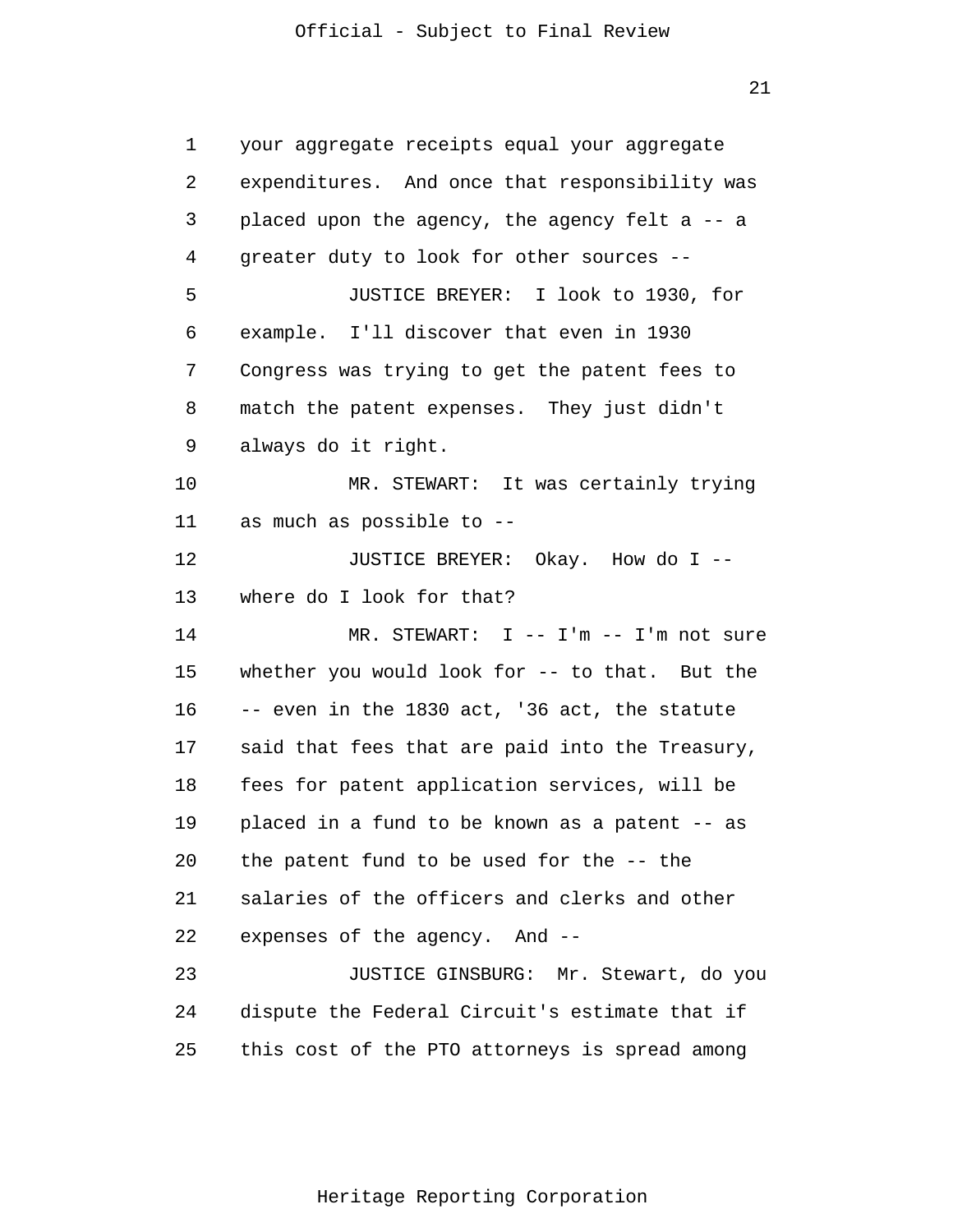22

1  $\overline{2}$ 3 all patent applicants, even the ones who don't use 145, that the added cost per applicant would be \$1.60?

4 5 6 7 8 9 10 11 12 13 14 MR. STEWART: We don't. And I think that the -- we don't dispute that. And I think the PTO's motivation here is really more one of equity than of financial necessity. That is, it is certainly true that the number of Section 145 suits is small enough that if the -- the applicant was not required to pay PTO personnel expenses, those could be allocated among all the hundreds of thousands of patent applicants and none of them would -- all of them would pay a very small amount.

15 16 17 18 19 20 I think the PTO's motivation really is -- in this case, for example, we sought about \$111,000 in combined personnel expenses and expert witness fees. It was a little under 80,000 for the -- the lawyers and paralegals, a little over 30,000 for the expert witnesses.

21 22 23 24 25 And the PTO tells me that that -- that the fee application and examination fee for the typical patent application is about \$3300. So here we're dealing with a situation in which the Section 145 suit caused us to incur about 30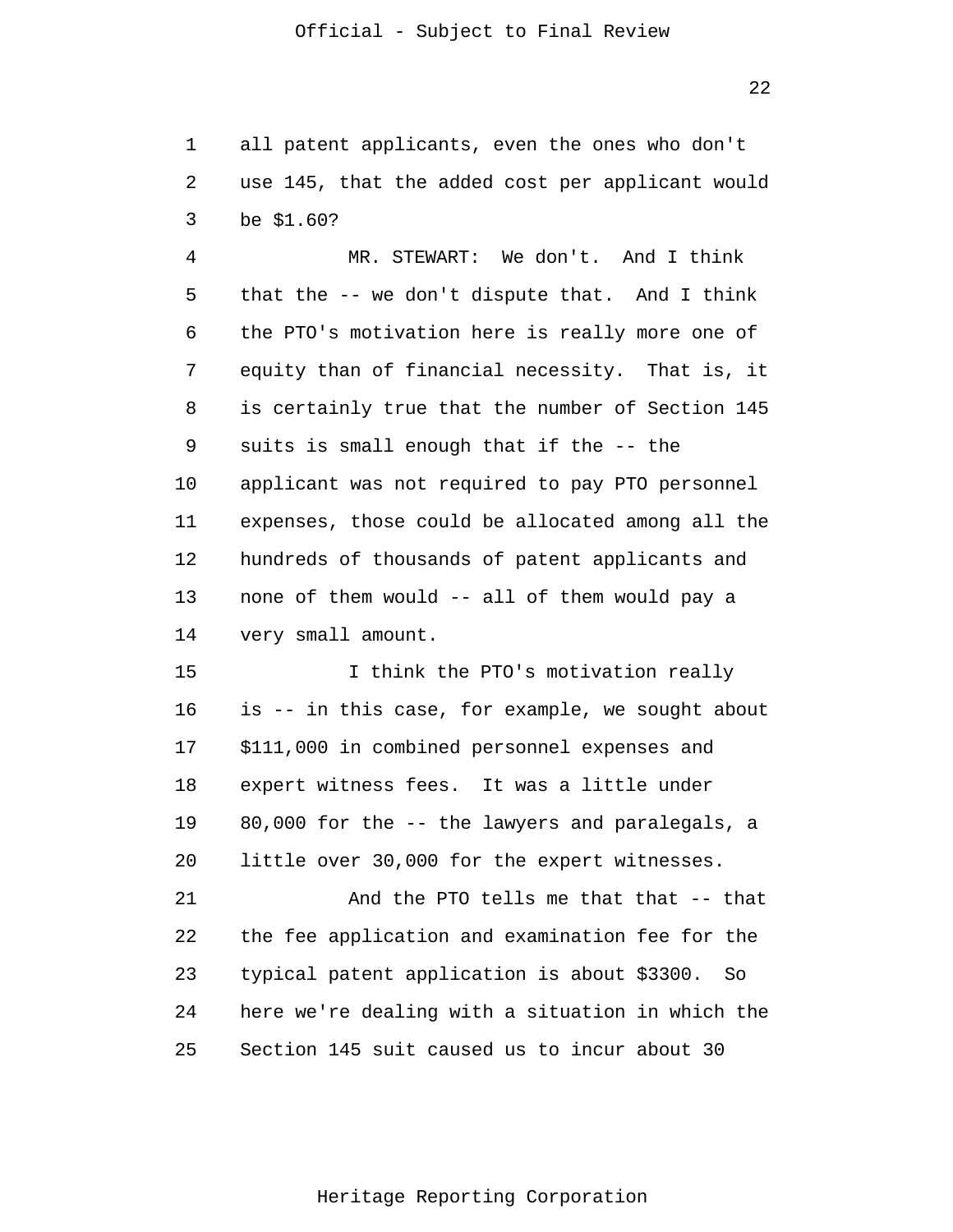23

1  $\overline{2}$ 3 4 5 6 7 8 9 10 11 12 13 14 15 16 17 18 19 20 21 22 23 24 25 times the expenses that would ordinarily attend -- that would ordinarily be the fees for a patent application and examination. And it's one thing for the PTO to say: We're not going to fine tune this absolutely. We're going to accept the idea that some applicants will pay a little bit more; some applicants will pay a little bit less than their fair share of our operating expenses. But when we have this congressional mandate and when we have a situation whereby filing suit under Section 145, you've caused the PTO to incur 30 times the expenses that -- that go with a typical patent examination, it -- it seems fair and appropriate to make the applicant pay. And, again, part of our fairness argument is that Section 141 is available. It provides exactly the type -- same type of judicial review that is ordinarily the only mode of judicial review that's available to somebody who's aggrieved by federal agency action. And so the applicant who -- who doesn't believe -- either doesn't want to pay the expenses or doesn't believe that its chances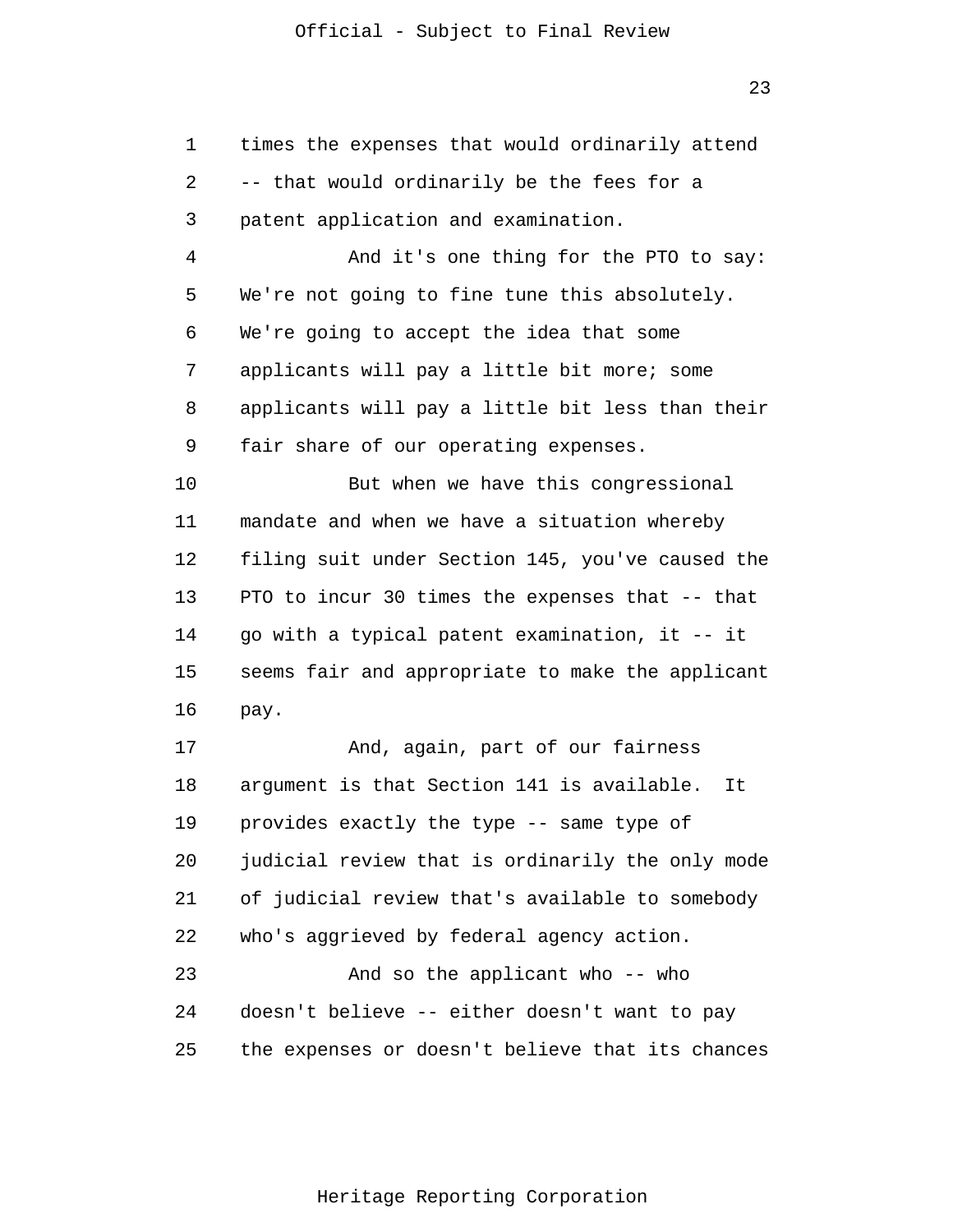1  $\overline{2}$ 3 of success will be enhanced by filing suit in district court is -- the 145 -- 141 mechanism is available.

4 5 6 7 JUSTICE KAVANAUGH: I think you covered this, but just to confirm, however we rule in this case, will cover -- will affect only two statutory provisions?

8 9 10 11 12 13 MR. STEWART: That's correct. We're -- it will certainly affect the -- the trademark statute and -- you know, basically our pitch in the certiorari petition was even though they are technically different statutes, our position would stand or fall together.

14 15 16 We're not aware of any other statute that uses the term "expenses" standing alone in this context.

17 18 19 20 21 22 23 24 25 JUSTICE KAVANAUGH: And then in terms of your overall purpose argument, Congress wanted it to be a self-sustaining agency, but what sense does it make to think that Congress wanted the winning party to turn around and pay the government's legal fees, given how unusual that is? Why would Congress have thought to do it that way is, I guess, what I'm asking. MR. STEWART: I guess the two reasons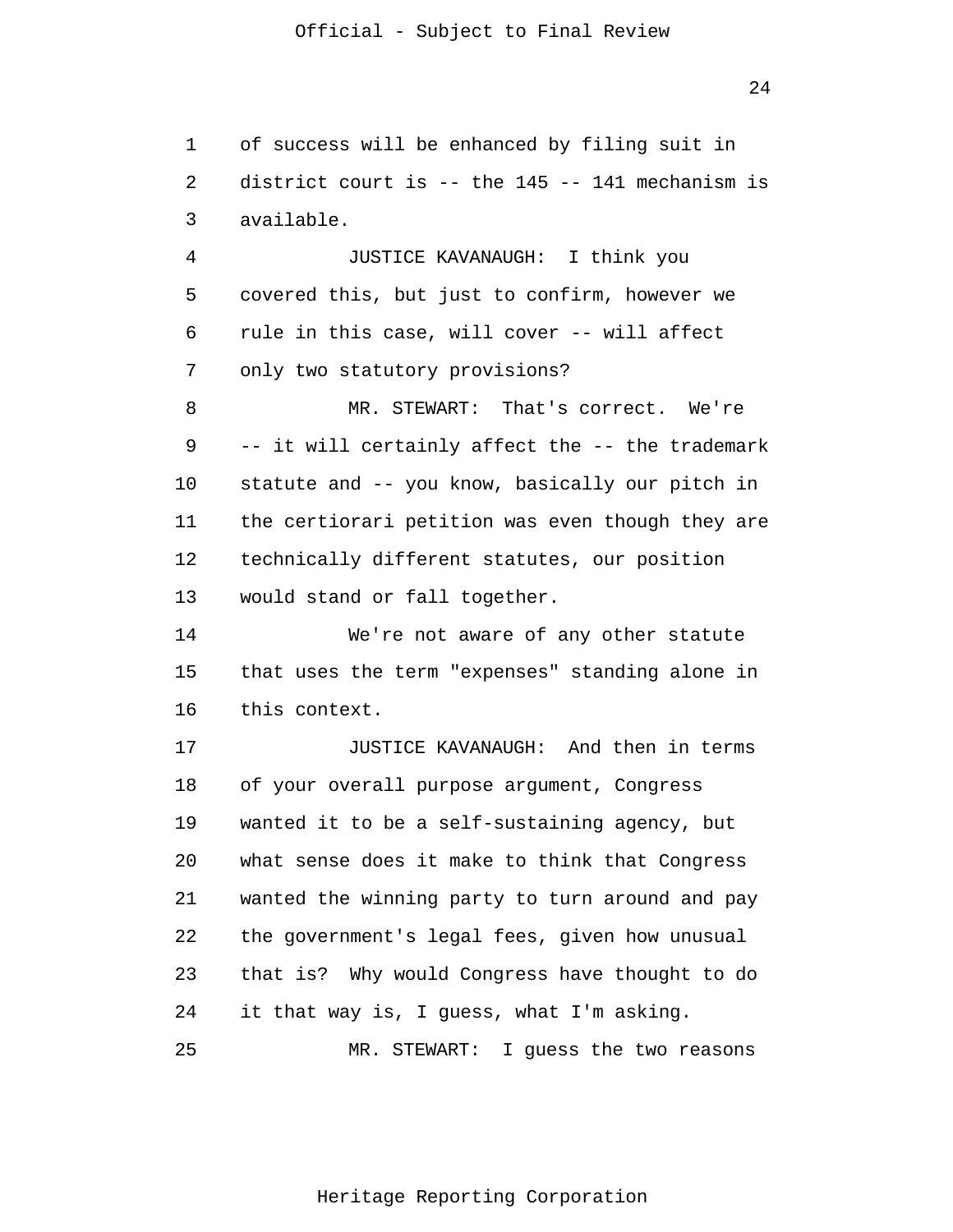1  $\overline{2}$ 3 4 5 6 7 8 9 10 11 12 13 14 15 16 17 18 19 20 21 22 23 24 25 are Congress -- since the very beginning -- and the first iteration of the statute enacted in 1839 specifically said whether the decision is in its favor or not. And the trademark statute continues to include that language. And even if you interpreted the term "expenses" very restrictively, as limited to costs under 1821 and 1920, it is no more usual to require the winning party to pay the other party's costs than for the winning party to have to pay the losing party's attorneys' fees. And so interpreting the -- JUSTICE KAVANAUGH: You're saying the costs are obviously a far -- far smaller amount than -- MR. STEWART: They -- they -- JUSTICE KAVANAUGH: -- attorneys' fees? MR. STEWART: -- yeah -- that's correct, but the -- JUSTICE KAVANAUGH: It's unusual but not to the degree? MR. STEWART: It doesn't have the same practical effects. But, again, the -- the point I would make, and I think this is in a sense our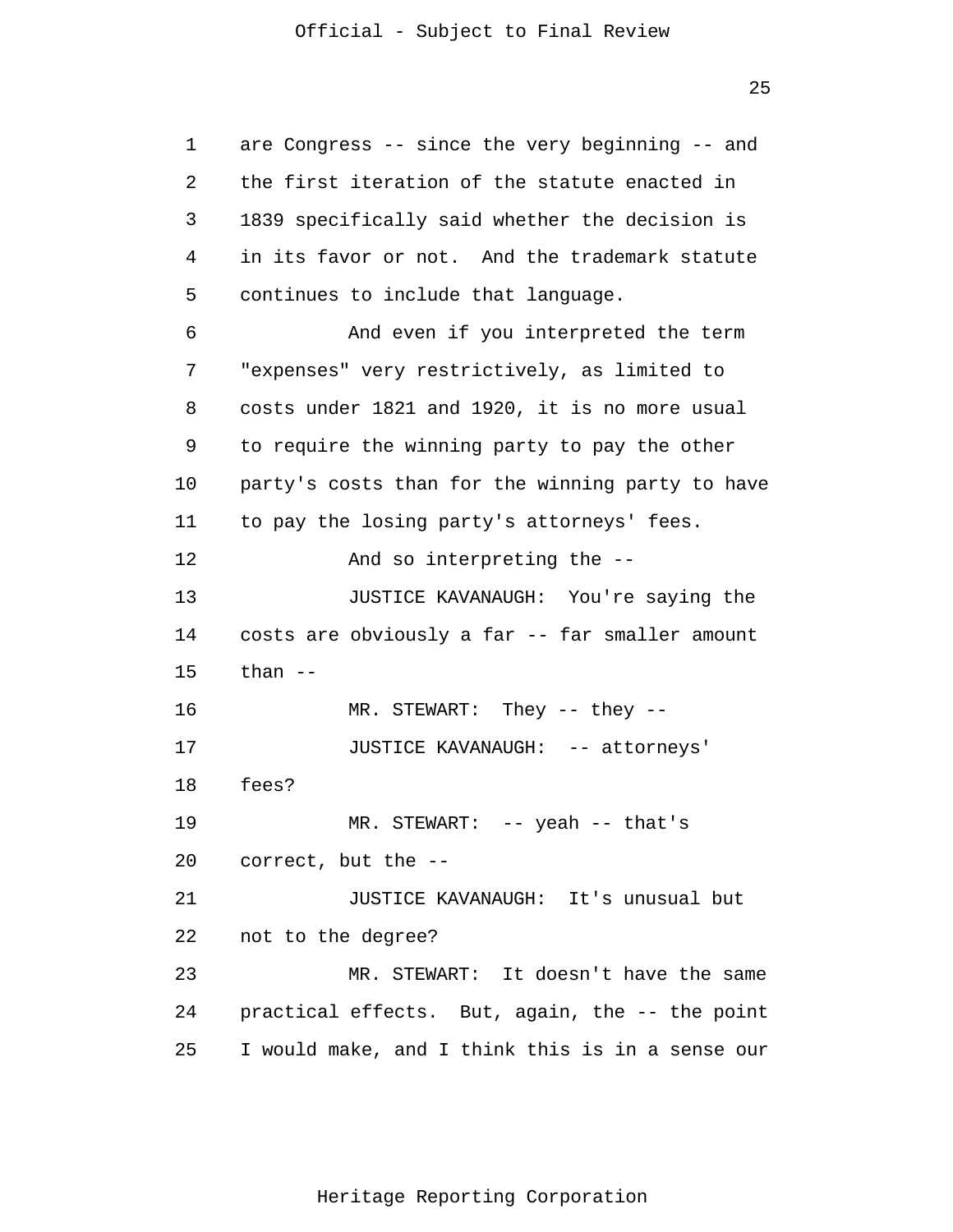1  $\overline{2}$ 3 primary point, is you should -- the Court has described a Section 145 suit as a continuation of the examination process.

4 5 6 7 8 9 10 11 And there is language in the statute to that effect. It refers -- it says that the applicant shall pay all the expenses of the proceeding, rather than the plaintiff. And so the applicant continues to retain that status throughout the lawsuit. It says that the Court can adjudge that the applicant is entitled to a patent.

12 13 14 15 16 17 18 19 20 21 And so when you look to see is this unusual or not, you should compare it not just to other adversarial litigation involving the government; you should compare it to other stages of the patent application process. And as I've said, at every other stage, your obligation to pay fees depends in part on how much work you're making the PTO do, but it doesn't depend at all on the ultimate outcome of the process.

22 23 24 25 And so if you file a successful PTAB appeal and persuade the PTAB that the examiner got it wrong, you still have to pay the fees for the PTAB appeal even though in a sense you could

Heritage Reporting Corporation

26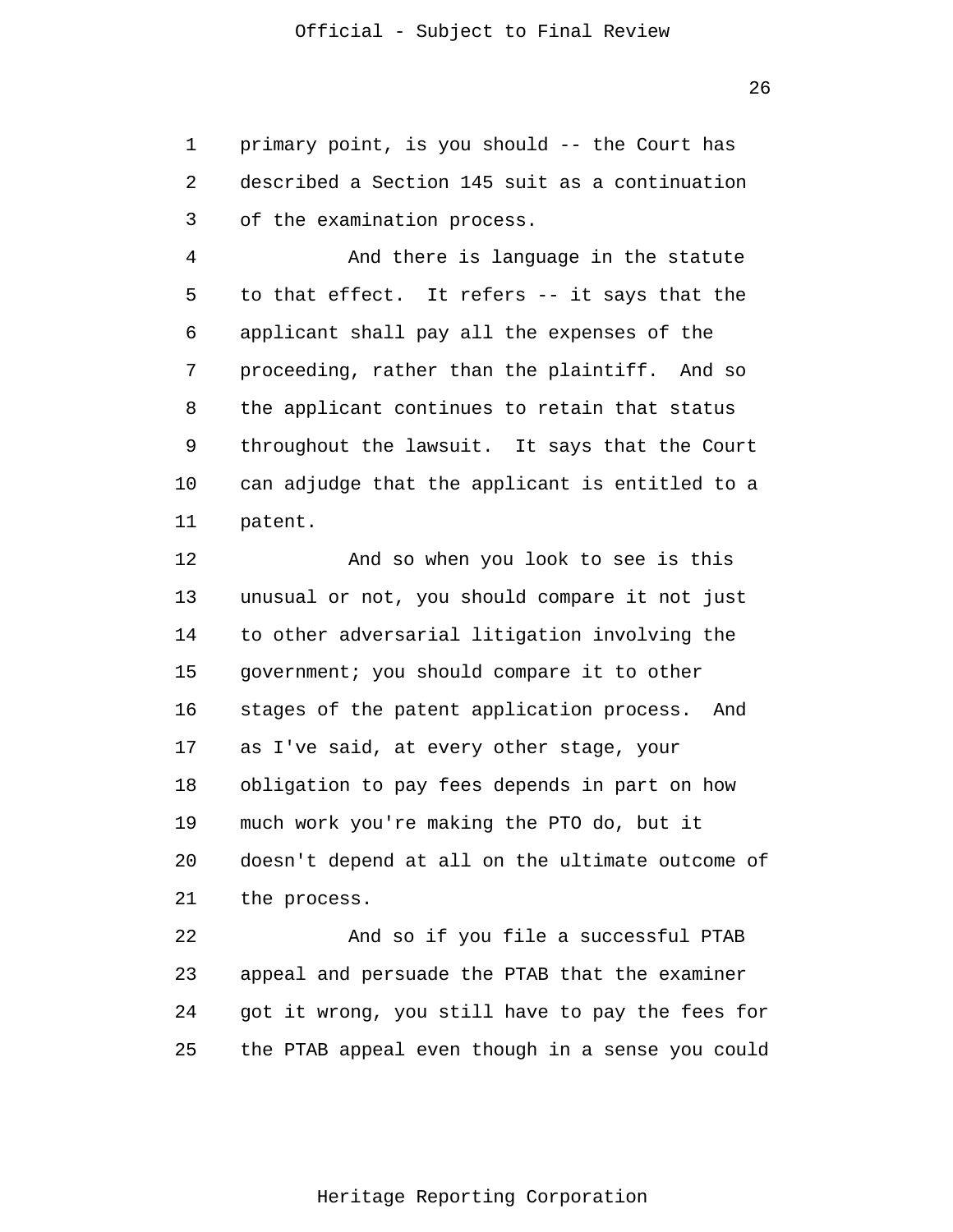1  $\overline{2}$ 3 4 5 6 7 8 9 10 11 12 13 14 15 16 17 18 19 20 21 22 23 24 25 say that's requiring the winning party to pay. If I may, I'll reserve the balance of my time. CHIEF JUSTICE ROBERTS: Certainly. Mr. Chu. ORAL ARGUMENT OF MORGAN CHU ON BEHALF OF THE RESPONDENT MR. CHU: Mr. Chief Justice, and may it please the Court: There are three important considerations. First, the American Rule is a bedrock principle, and this Court has recognized and applied that rule for two centuries. Second, the government is arguing for a radical departure from the American Rule. It is arguing that when a private party sues the government for its improper action, then that private party must pay for the government's attorneys, even if the government and its attorneys are flatly wrong. Third, and this responds to some of the questions from the justices that were put to the government, today there are 3,274 federal statutory provisions that use the word "expenses" without any reference to attorneys'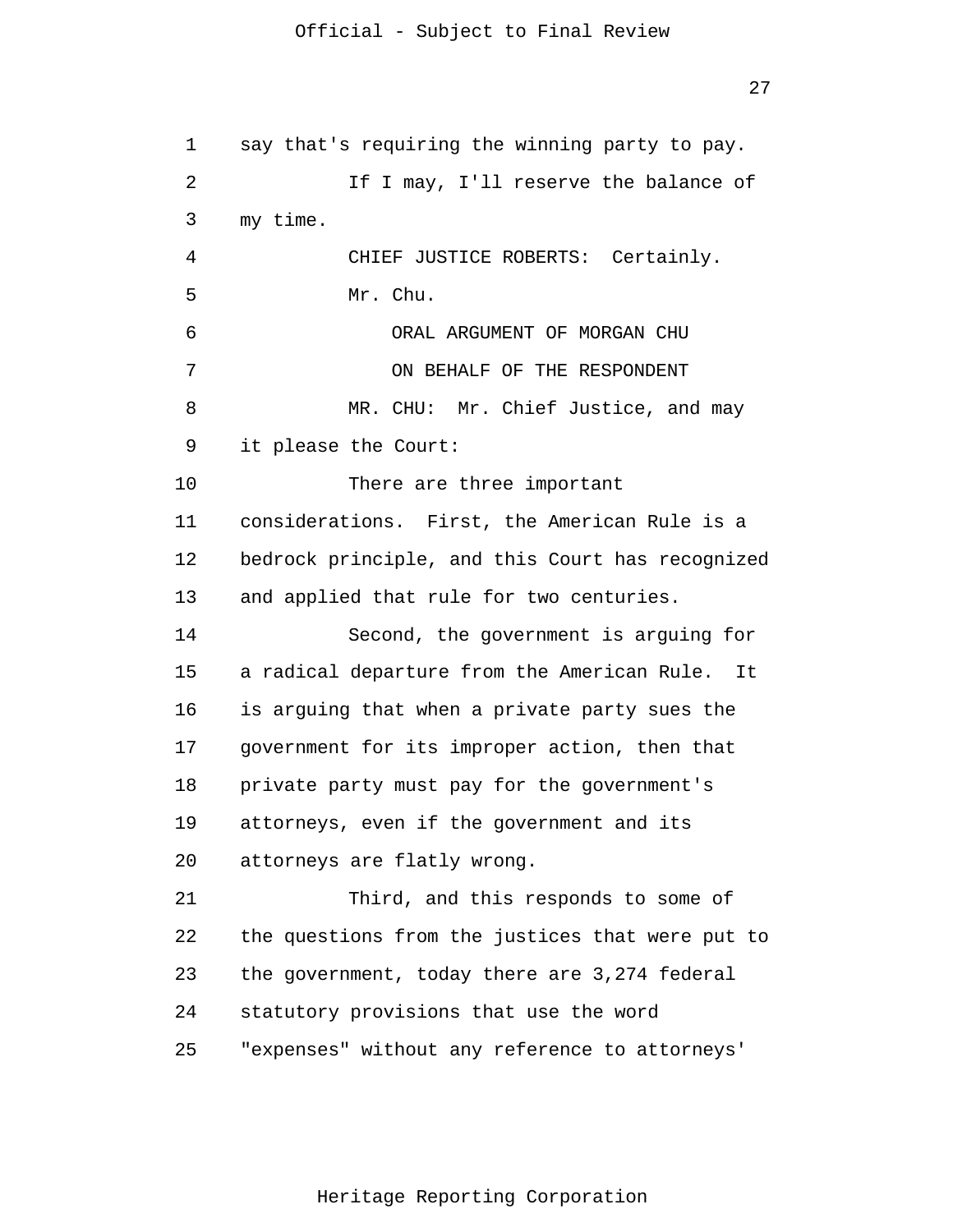1  $\overline{2}$ 3 4 5 6 7 8 9 10 11 12 13 14 15 16 17 18 19 20 21 22 23 24 25 fees or counsel fees. Some of those provisions are open-ended, as is the case here. The government can point to not a one of those other provisions to say that the word "expenses" includes attorneys' fees, save for the two exceptions, radical exceptions, it is arguing here. And I would invite questions from the Court. CHIEF JUSTICE ROBERTS: Why -- why isn't this just like a filing fee? In other words, the applicant can take the normal appeal to the court of appeals, but if he or she wants to go through the much more elaborate proceeding of trying the case, bringing in new evidence, they have to pay a filing fee? I mean, in some agencies, I don't remember from long ago, the filing fee for a particular proceeding before the ICC was \$100,000 because they figured most of the people who are going to be doing this, it's going to be corporations that can afford it, and we're - you know, they're putting us out to a significant extent. Why -- I gather -- I mean, would it be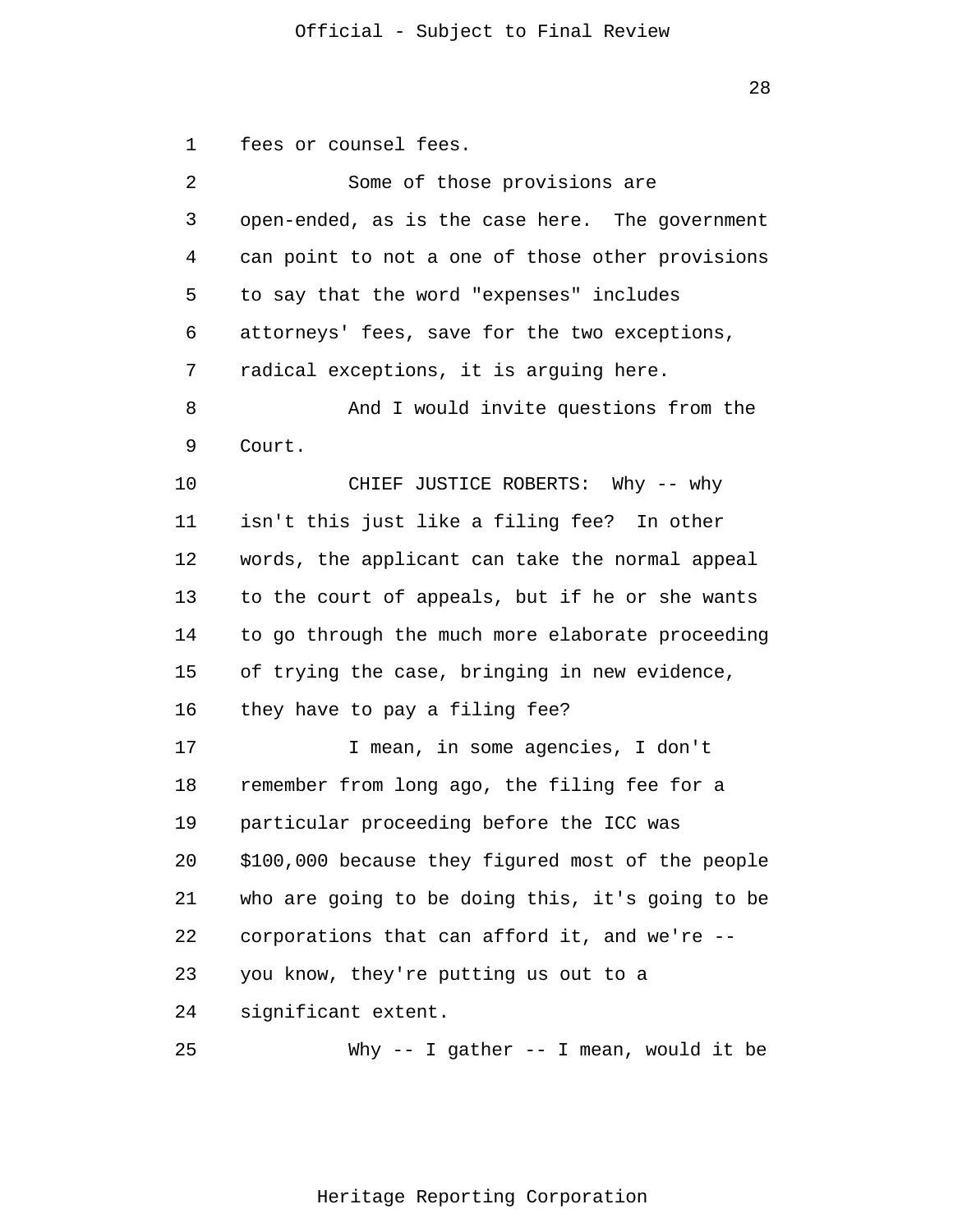1 2 3 4 5 6 7 8 9 10 11 12 13 14 15 16 17 18 19 20 21 22 23 24 25 -- would it be problematic in your case if they said, okay, you can go to district court, but if you're going to do this unusual proceeding, you know, if you have three claims, that's going to be 15,000; if you have six, it is going to be 30,000; or what -- in other words, a significant filing fee for the very purpose of doing what the statute seems to contemplate? MR. CHU: First, this is not a filing fee. It's a claim for attorneys' fees against the strong backdrop of the American Rule. Second, this is not inside the Patent Office. This is adversarial litigation. This is where a private party says the government made a mistake, and I, private party, I am going to sue the government in the United States district court. And once it's adversarial litigation, there can be no doubt that the American Rule applies with its full force and effect over the last two centuries. JUSTICE GINSBURG: Is there any language short of saying explicitly "attorneys' fees" that would overcome the American Rule? We're told there are no magic words, but what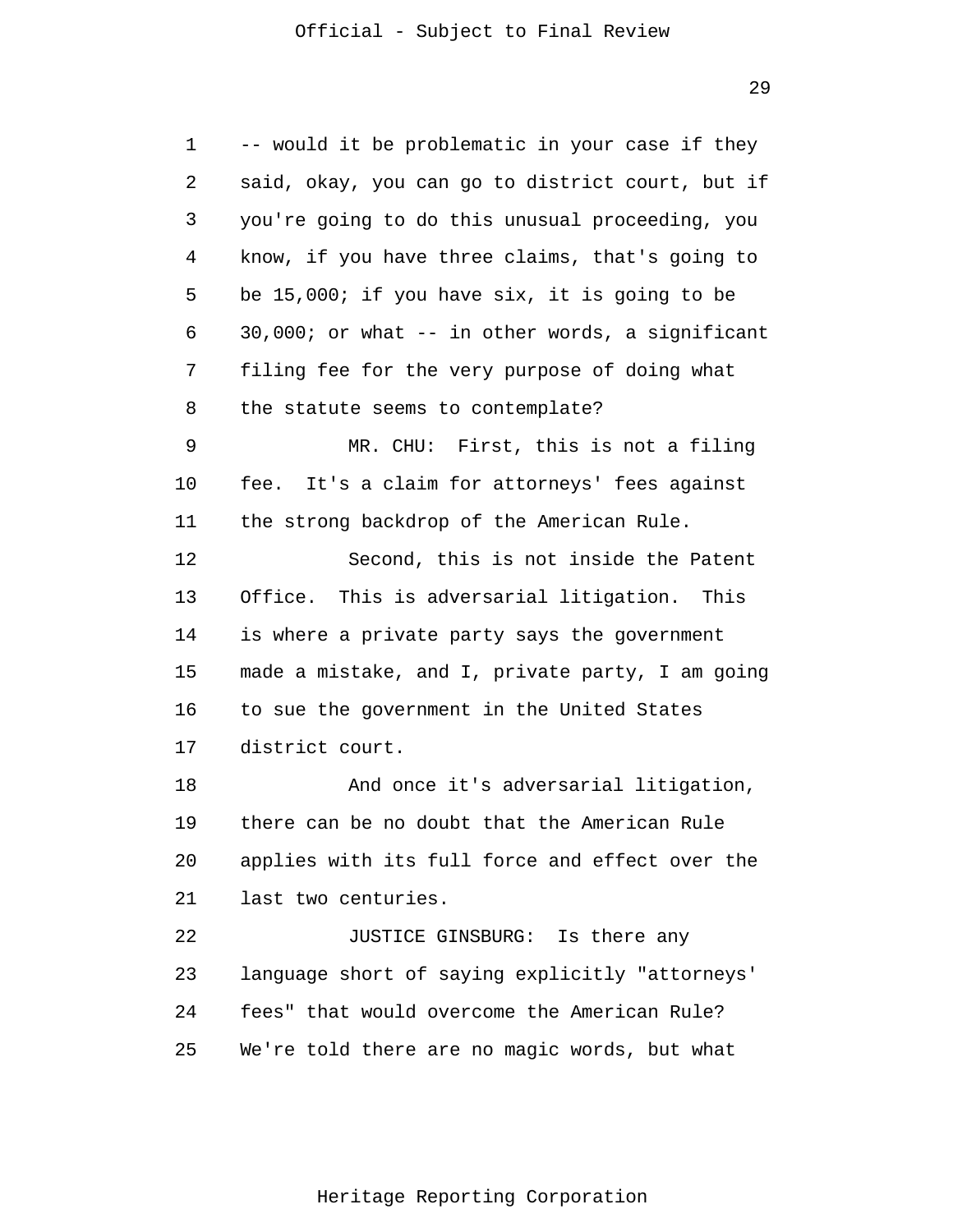30

| 1  | short of saying "including attorneys' fees" or   |
|----|--------------------------------------------------|
| 2  | "and attorneys' fees" would do?                  |
| 3  | MR. CHU: The answer to the question              |
| 4  | is no, that either the words attorneys' fees,    |
| 5  | counsel fees, reasonable compensation for        |
| 6  | services of a lawyer for a bankrupt estate,      |
| 7  | which was true in the Baker Botts case, there    |
| 8  | would be words that would be specific and        |
| 9  | explicit, to refer to Justice Kavanaugh's point, |
| 10 | where Baker Botts, this Court made clear, that   |
| 11 | to have an exception because of a statute under  |
| 12 | the American Rule, it must be specific and       |
| 13 | explicit. And well before that, in the Alyeska   |
| 14 | case, a decision by this Court was to the same   |
| 15 | effect as well as other decisions.               |
| 16 | JUSTICE SOTOMAYOR: Well, I presume               |
| 17 | that if the Congress wrote a provision that said |
| 18 | the pro rata share of all the services of its    |
| 19 | personnel, that would be enough, because you     |
| 20 | wouldn't exclude lawyers from that?              |
| 21 | MR. CHU: If Congress had a specific              |
| 22 | provision that showed it was intending to        |
| 23 | include lawyers, Congress has the authority to   |
| 24 | enact such legislation.                          |
| 25 | But as in your exact example, I would            |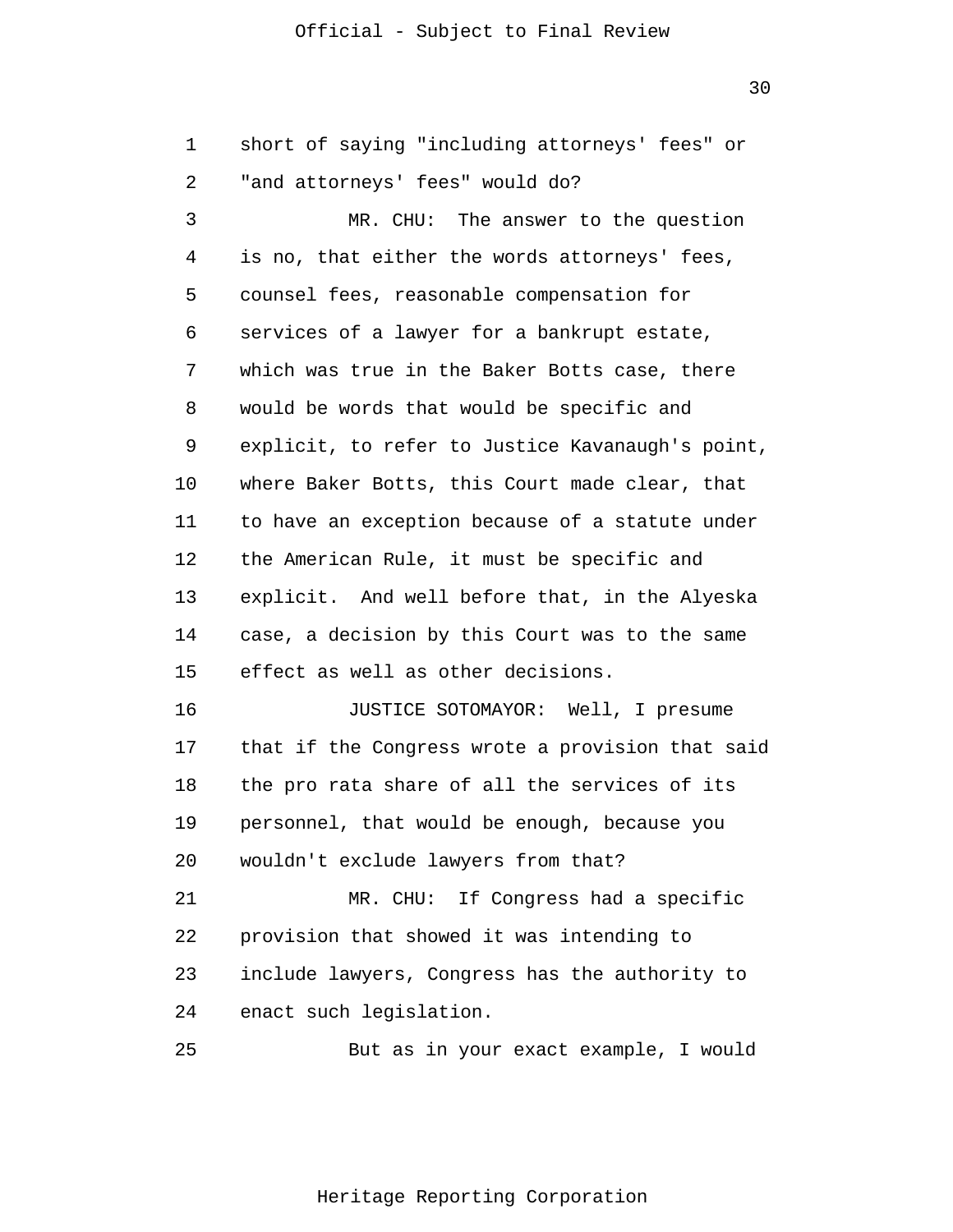1 2 3 4 5 6 7 8 9 10 11 12 13 14 15 16 17 18 19 20 21 22 23 24 25 say there would still be an ambiguity because of the American Rule. And let me give you an example from history. Three years before the enactment of what we now call Section 145, there was a statute enacted by Congress with respect to the expenses of the Patent Office. It was an appropriations statute. And Congress said we have five new positions. We have the Commissioner of Patents, we have a chief examining clerk, we have another examining clerk, and we have two other clerks. And Congress said we need to pay for their salaries and said these are expenses of the office. Note: Three years later, when Section 145 was first enacted, the language was different in several respects. The language is all the expenses of the proceeding as distinct from expenses of the Patent Office, which it was addressing -- JUSTICE KAGAN: But, Mr. Chu -- MR. CHU: -- three years earlier. JUSTICE KAGAN: -- are you saying that expenses of the office is not enough to get you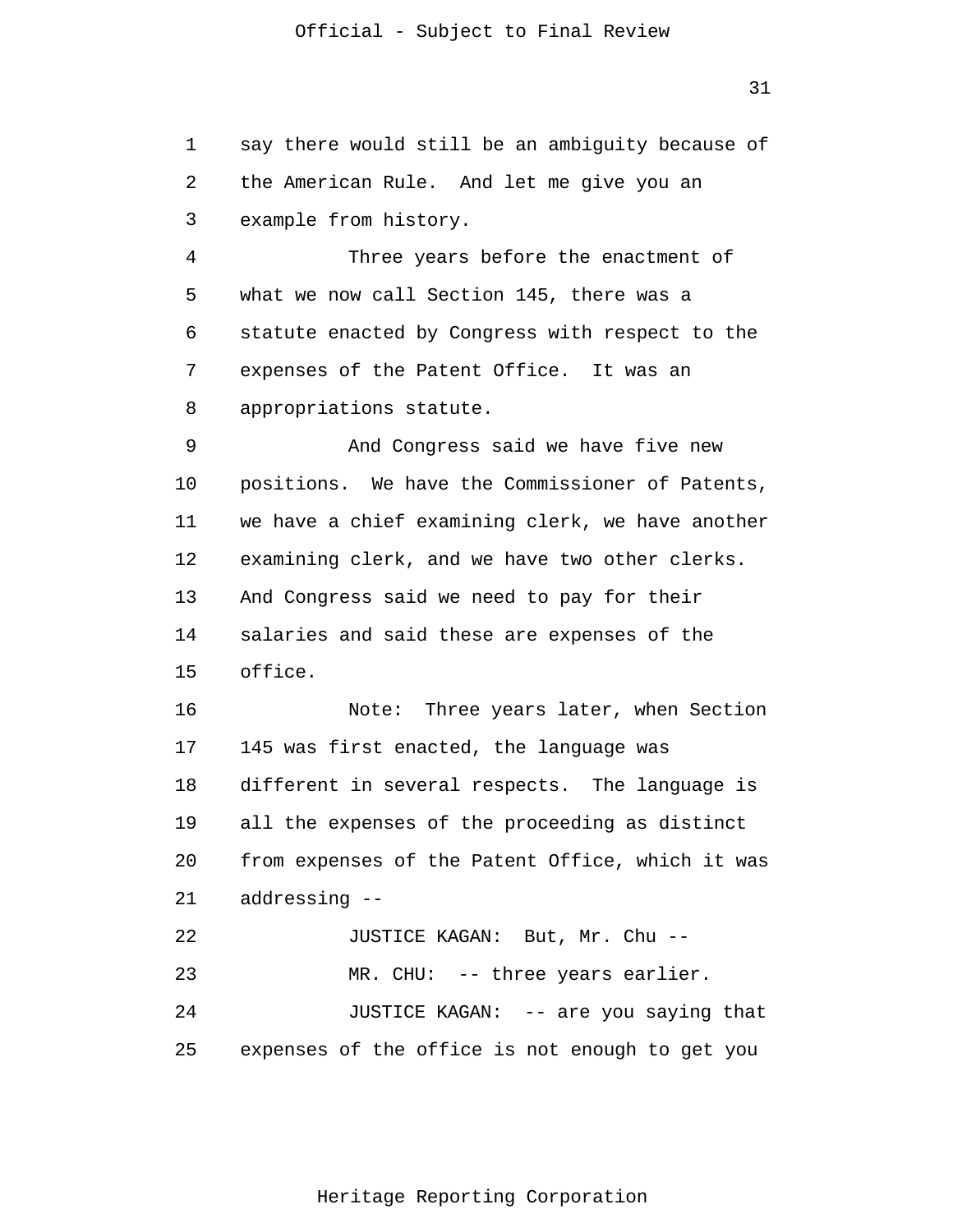32

1 2 3 4 5 6 7 8 9 10 11 12 13 14 15 16 17 18 19 20 21 22 23 24 25 lawyers' fees? Suppose it was just expenses of the Patent Office, which would presumably give you the expenses, you know, the -- the -- the costs of personnel. MR. CHU: Yes. I -- JUSTICE KAGAN: Does that not include lawyers? MR. CHU: Yes, I am saying under this backdrop of the American Rule, this Court has made clear Congress needs to enact a statute that is specific and explicit. JUSTICE KAGAN: It basically has to say lawyers? MR. CHU: Or words to that effect, yes. JUSTICE KAGAN: Well, what does words to that effect mean? MR. CHU: Counsel, compensation for legal counsel, for advice, whatever. In other words -- JUSTICE KAVANAUGH: Fees? The word "fees" alone? MR. CHU: I do not believe the word fees alone would cover it, because fees can refer to many, many other things, docket fees,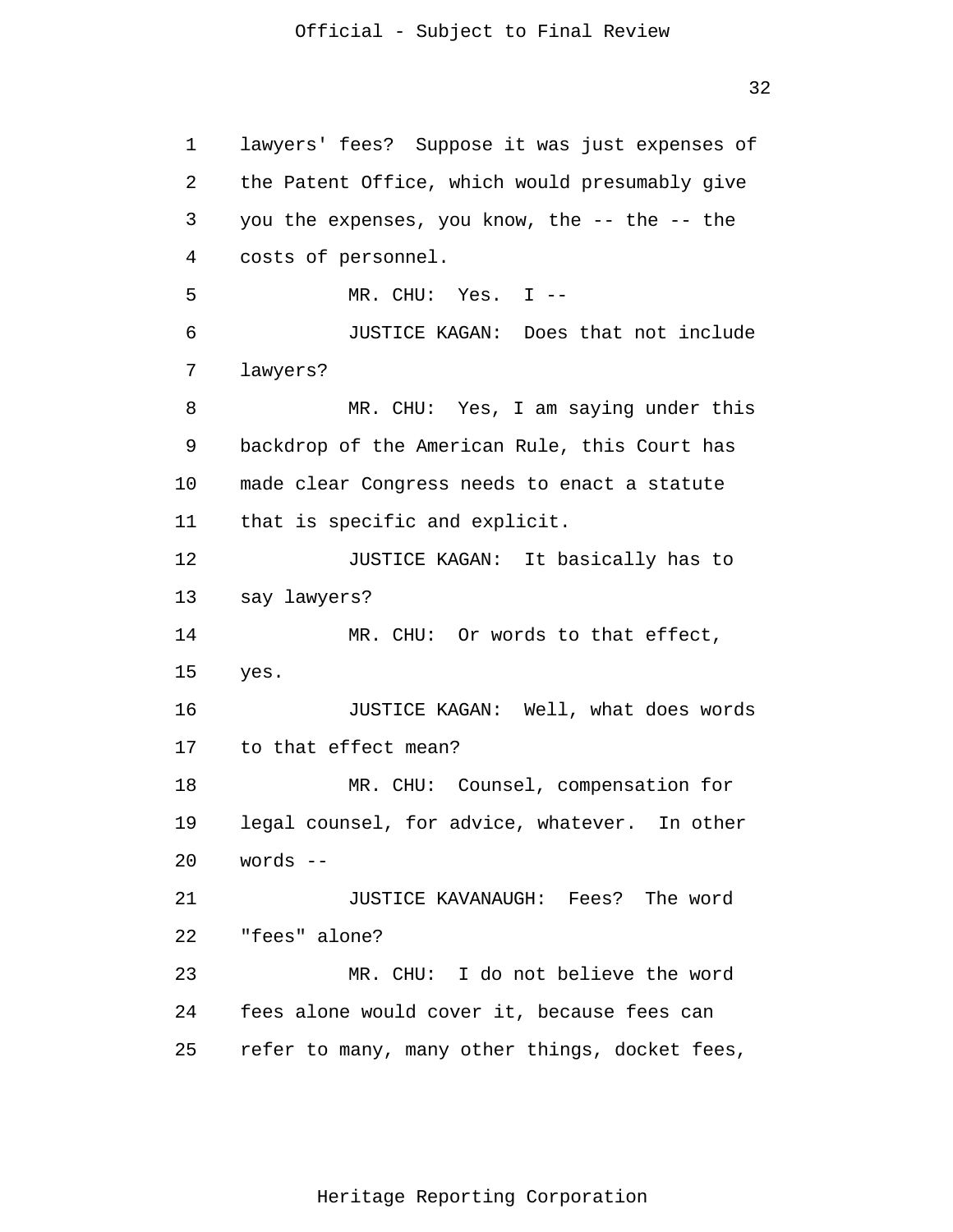33

| 1  | marshal fees, filing fees, fees of other         |
|----|--------------------------------------------------|
| 2  | personnel, perhaps, but not attorneys' fees.     |
| 3  | If there is an ambiguity under the               |
| 4  | American Rule, this Court has repeatedly made    |
| 5  | clear it must be "specific and explicit."        |
| 6  | JUSTICE GINSBURG: What -- what                   |
| 7  | expenses in your view does Section 145 impose on |
| 8  | the person who invokes that proceeding?          |
| 9  | MR. CHU: Travel expenses, lodging                |
| 10 | expenses, parking expenses, expenses with        |
| 11 | respect to court reporters, printing expenses,   |
| 12 | marshal fees, docket fees, court interpreters.   |
| 13 | That's not an exhaustive list but it does not    |
| 14 | include attorneys' fees.                         |
| 15 | JUSTICE SOTOMAYOR: Is it --                      |
| 16 | JUSTICE BREYER: Are experts?                     |
| 17 | JUSTICE SOTOMAYOR: I'm sorry.                    |
| 18 | JUSTICE BREYER: Experts?                         |
| 19 | MR. CHU: I do not think it should                |
| 20 | include expert witness fees, whether they are    |
| 21 | internal experts or external experts, but I want |
| 22 | to note for the Court in this particular         |
| 23 | instance, for practical reasons, NantKwest did   |
| 24 | not challenge the government's request for       |
| 25 | expert witness fees and they were paid.          |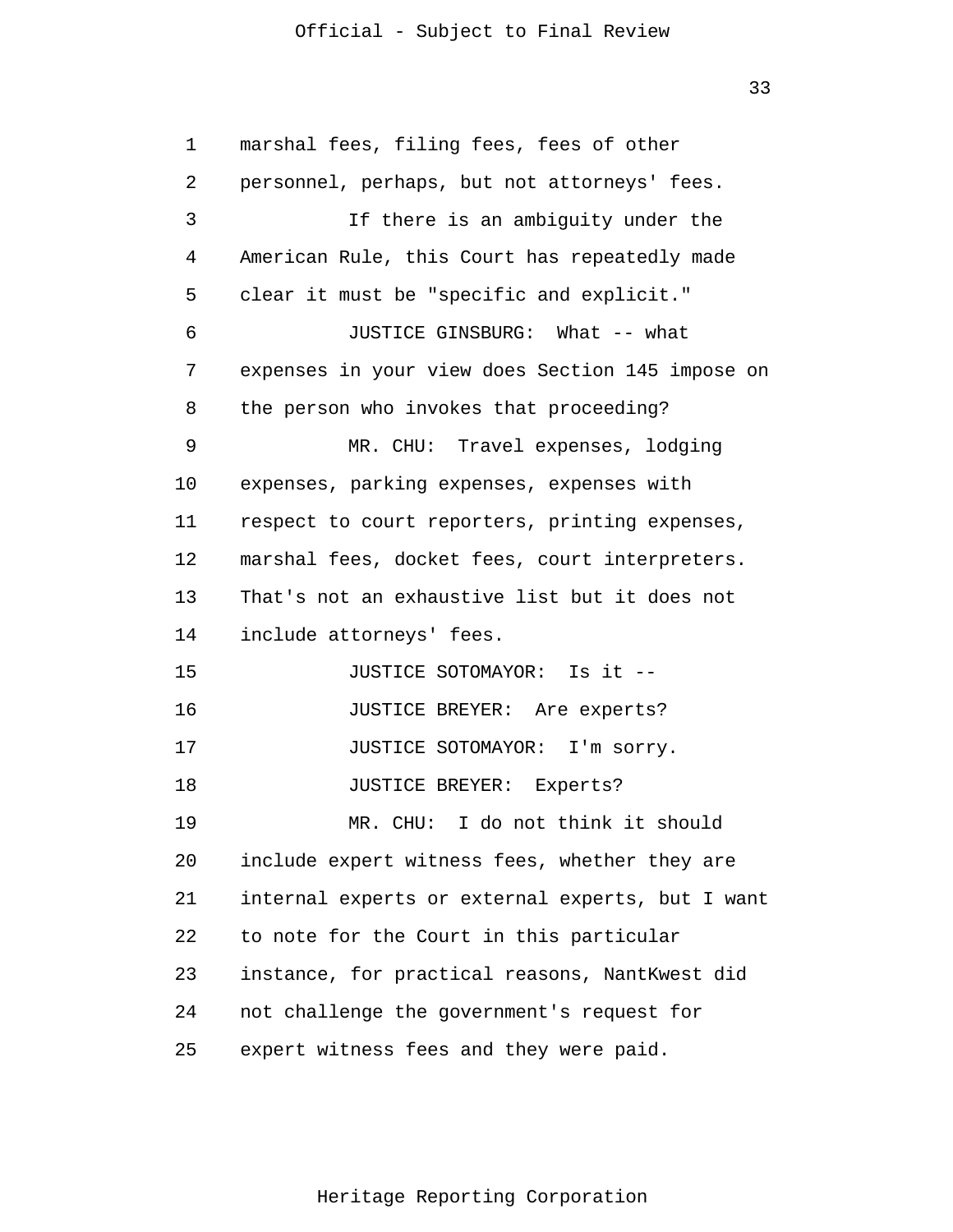1 2 3 4 5 6 7 8 9 10 11 12 13 14 15 16 17 18 19 20 21 22 23 24 25 JUSTICE BREYER: Well, that's -- see, then you put your finger on, yes, the American Rule, yes, yes, yes, but you have a special kind of case. And Congress was saying, it seemed, and says again, look, present all your evidence to the Patent Office. And if you don't like the result, go to the Federal Circuit. You want a second bite, you forgot to bring in somebody or you didn't, and then they will have to bring in people, and before you know it, you have some big expense here, experts. And, sure enough, you're saying, no, don't cover those. Not very discouraging, if they wanted to discourage you from using 145. I mean, did it carve out a separate special thing here or do we just use the American Rule? MR. CHU: Yes. JUSTICE BREYER: I know what you're going to say. That's the trouble. (Laughter.) JUSTICE BREYER: And I'm the one who's puzzled by it. MR. CHU: If I -- if I look puzzled --I would like --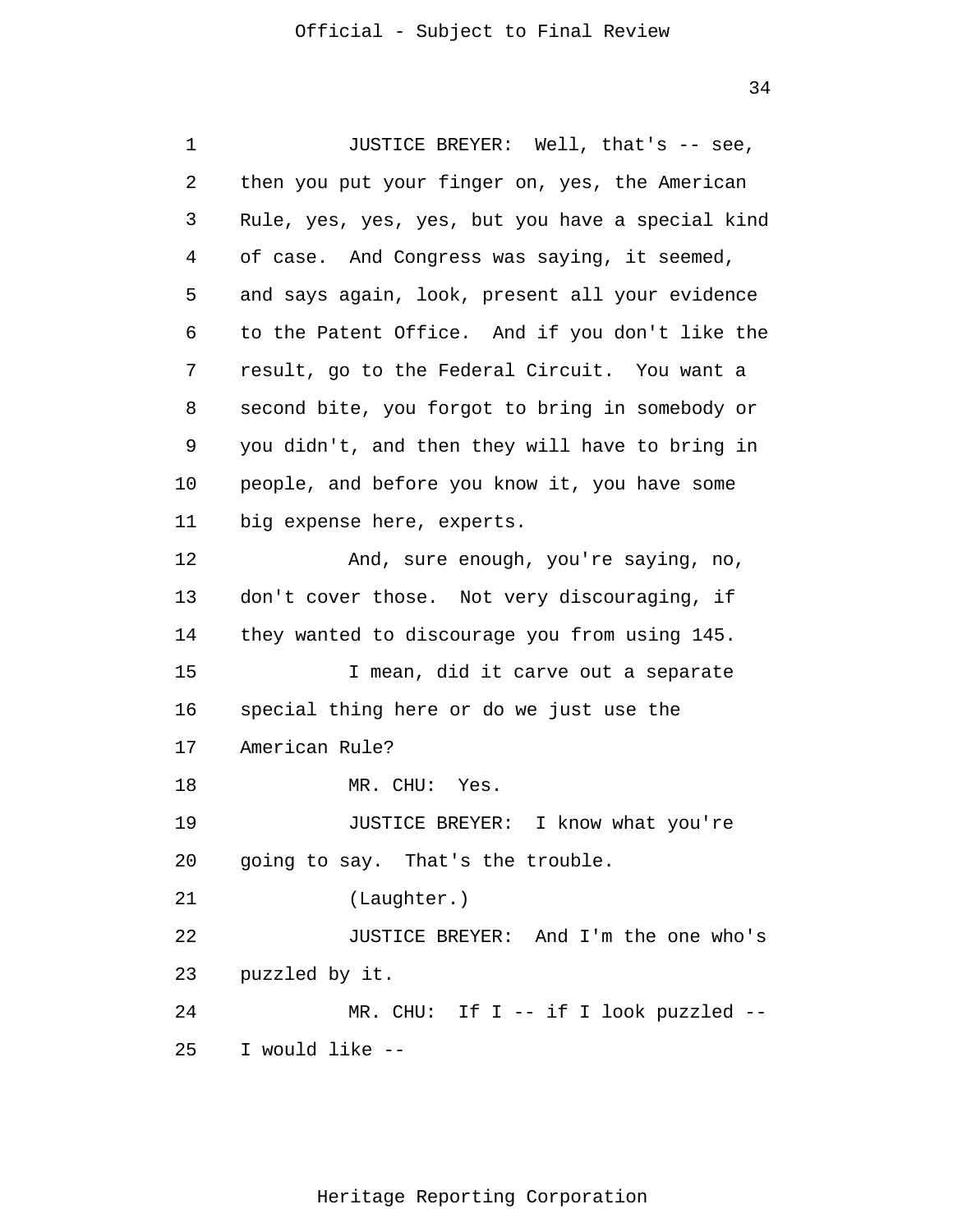1 2 3 4 5 6 7 8 9 10 11 12 13 14 15 16 17 18 19 20 21 22 23 24 25 JUSTICE BREYER: You don't look puzzled. MR. CHU: -- to withdraw my puzzled look. JUSTICE BREYER: I'm the one who is puzzled by it. MR. CHU: But I will say that in every case where a party wanted attorneys' fees under a statute, this Court has always applied the American Rule. JUSTICE BREYER: Yeah, I know. MR. CHU: Either the general rule, each party bears their own attorneys' fees, or the part of the American Rule that says if there's a specific and explicit statutory exception, that can apply. And the government points to no exception. The government points to no case decided by this Court involving a claim for fees under a statute that says the American Rule did not apply. JUSTICE ALITO: Well, as you -- JUSTICE SOTOMAYOR: And which leaves -- I'm sorry. JUSTICE ALITO: As you just said, in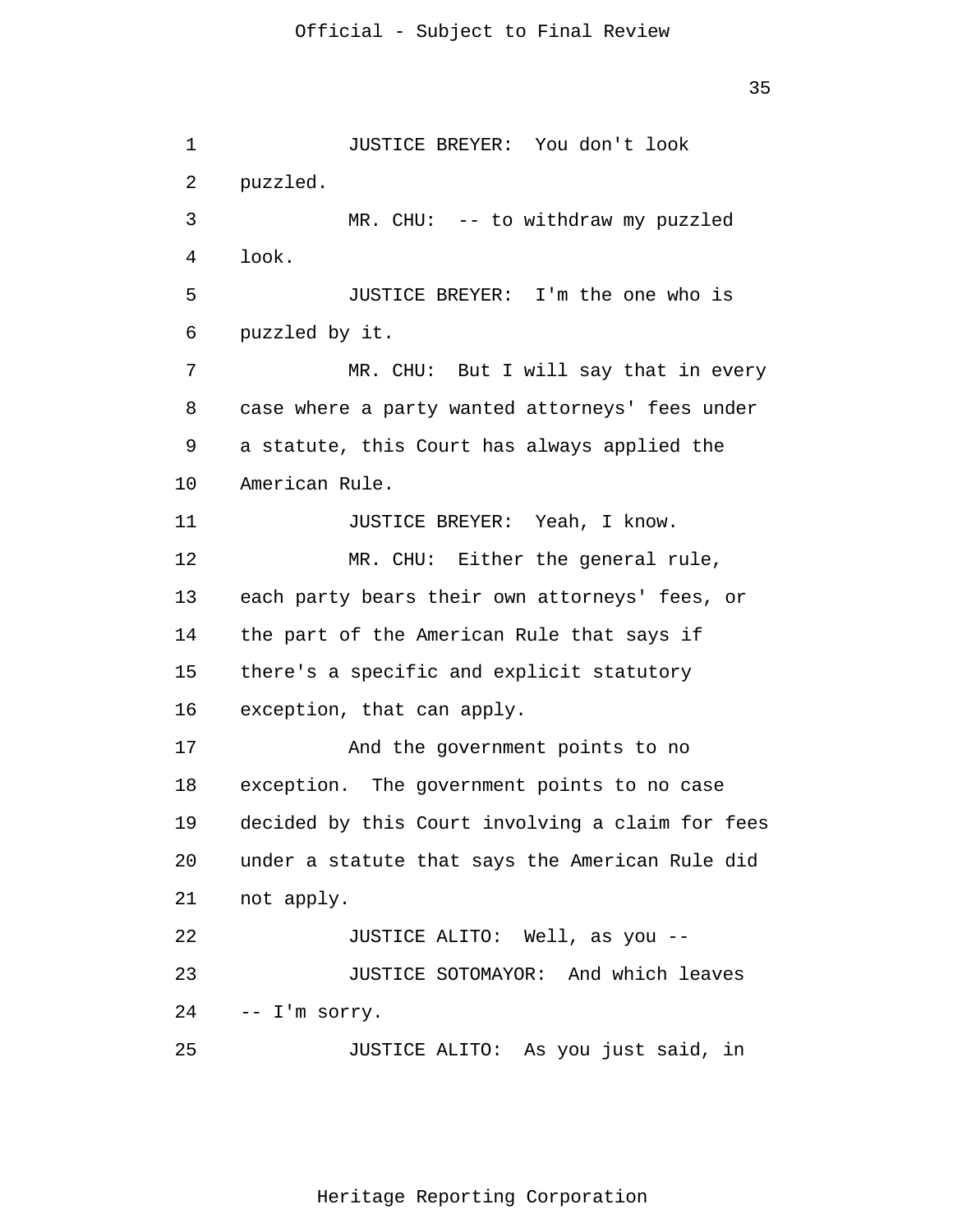36

| 1  | the typical American Rule case, the rule is each |
|----|--------------------------------------------------|
| 2  | party to the case bears its own expenses, but    |
| 3  | that's not the situation here, is it? It's a     |
| 4  | question of whether you pay or other people who  |
| 5  | are not involved in this litigation at all pay.  |
| 6  | And maybe it is only going to be                 |
| 7  | \$1.60, but still other people are paying this   |
| 8  | expenses. Doesn't that make that different from  |
| 9  | the American Rule?                               |
| 10 | MR. CHU: I would state the rule                  |
| 11 | differently than Your Honor. The American Rule   |
| 12 | doesn't apply to expenses generally. The         |
| 13 | American Rule applies to a claim for attorneys'  |
| 14 | fees, period.                                    |
| 15 | JUSTICE ALITO: Well, let me -- let me            |
| 16 | ask something that's related. Maybe it's the     |
| 17 | same thing. Just as a matter of fairness, why    |
| 18 | should these other people pay for the costs that |
| 19 | you have caused the Patent Office to incur?      |
| 20 | MR. CHU: If we were Congress -- and              |
| 21 | we're not -- Congress could decide what it       |
| 22 | thinks is fair or wise or good public policy.    |
| 23 | But as this Court has said in Alyeska, and Baker |
| 24 | and Botts, no matter how good that policy might  |
| 25 | be, this Court does not have the roving          |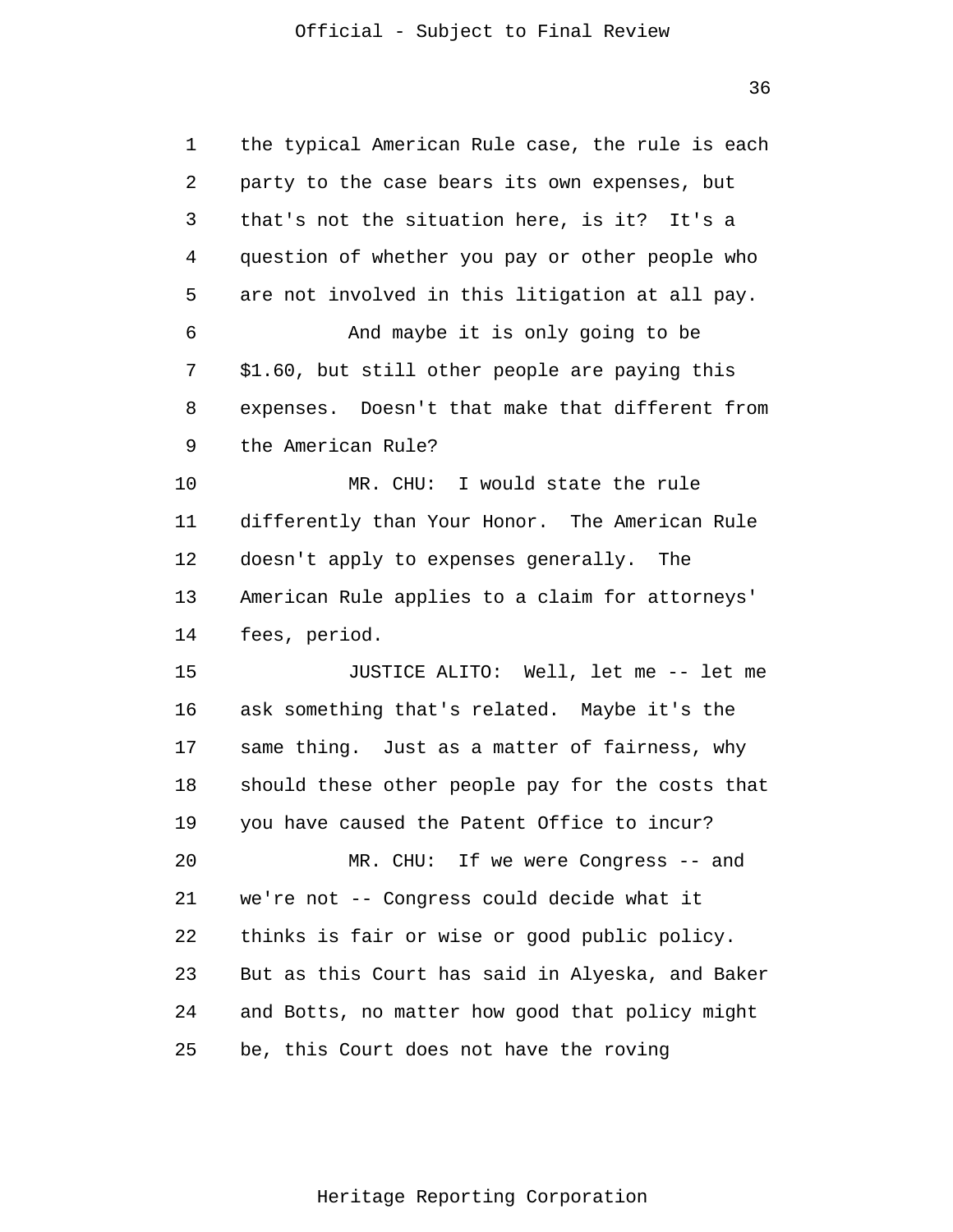37

1 2 3 4 5 6 7 8 9 10 11 12 13 14 15 16 17 18 19 20 21 22 23 24 25 authority to make those decisions. It is up to Congress. JUSTICE BREYER: Well - JUSTICE SOTOMAYOR: Could you -- JUSTICE BREYER: Go ahead. JUSTICE SOTOMAYOR: Could you tell me what the difference is between expenses and cost? We have a whole statutory system of costs. MR. CHU: Yes. JUSTICE SOTOMAYOR: I believe some of the items that you mentioned earlier as being expenses are not covered under the traditional sense. Give me a definition of expenses. It doesn't -- MR. CHU: Yes. JUSTICE SOTOMAYOR: As you understand it. MR. CHU: Yes. Let me do this in two parts. First in 1839, what did expenses mean? The Bouvier Legal Dictionary define "expensae litis," which literally means expenses of litigation. And it actually defined those expenses to be the costs that could be awarded to the prevailing party.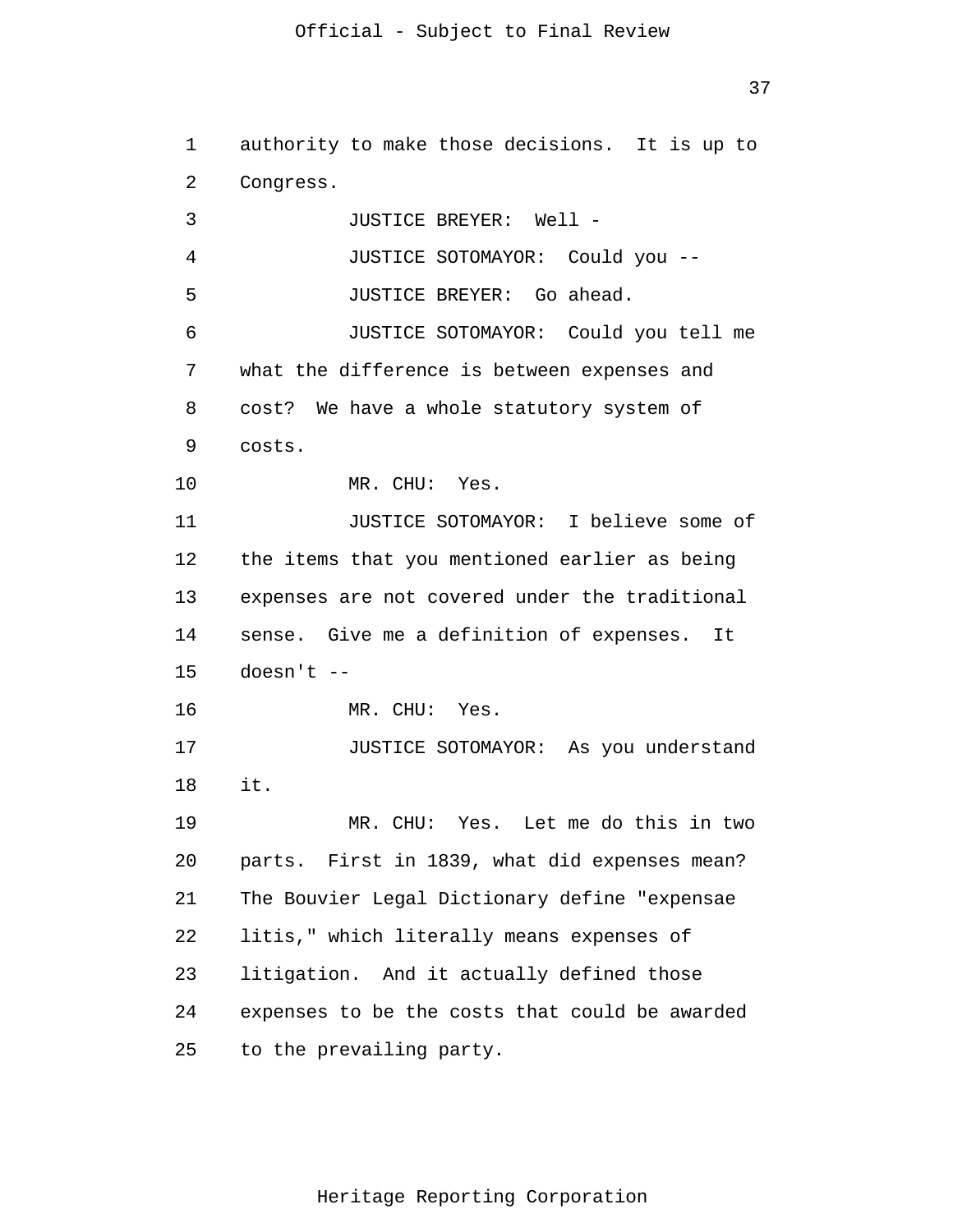1 2 3 4 5 To the same effect are two other legal definitions from legal dictionaries, both before and after 1839. And, in fact, one of those was the first Black's Law Dictionary, which was in 1891.

6 7 8 9 10 11 12 13 14 Now, the second part of the answer is today. The meaning of "costs" has taken on a term of art in federal litigation. And there are certain things that are considered to be costs and other things not to be costs, but, overall, I think any litigator today in federal court would say the word "expenses" floating by itself alone is probably a broader term than "costs."

15 16 17 18 19 20 21 22 23 24 25 JUSTICE BREYER: Is -- is -- this you might have looked up, and it -- it might help me actually and help you -- or not. But -- but did you find any -- in any area where an agency, say, has proceeded along path one for 150 years, and then suddenly changes its mind and says now we're going to go on path two, and the court either said oh, well, that makes no difference whatsoever or the court said: No, it's too late, now we take into account the way you have carried this out? Did you find --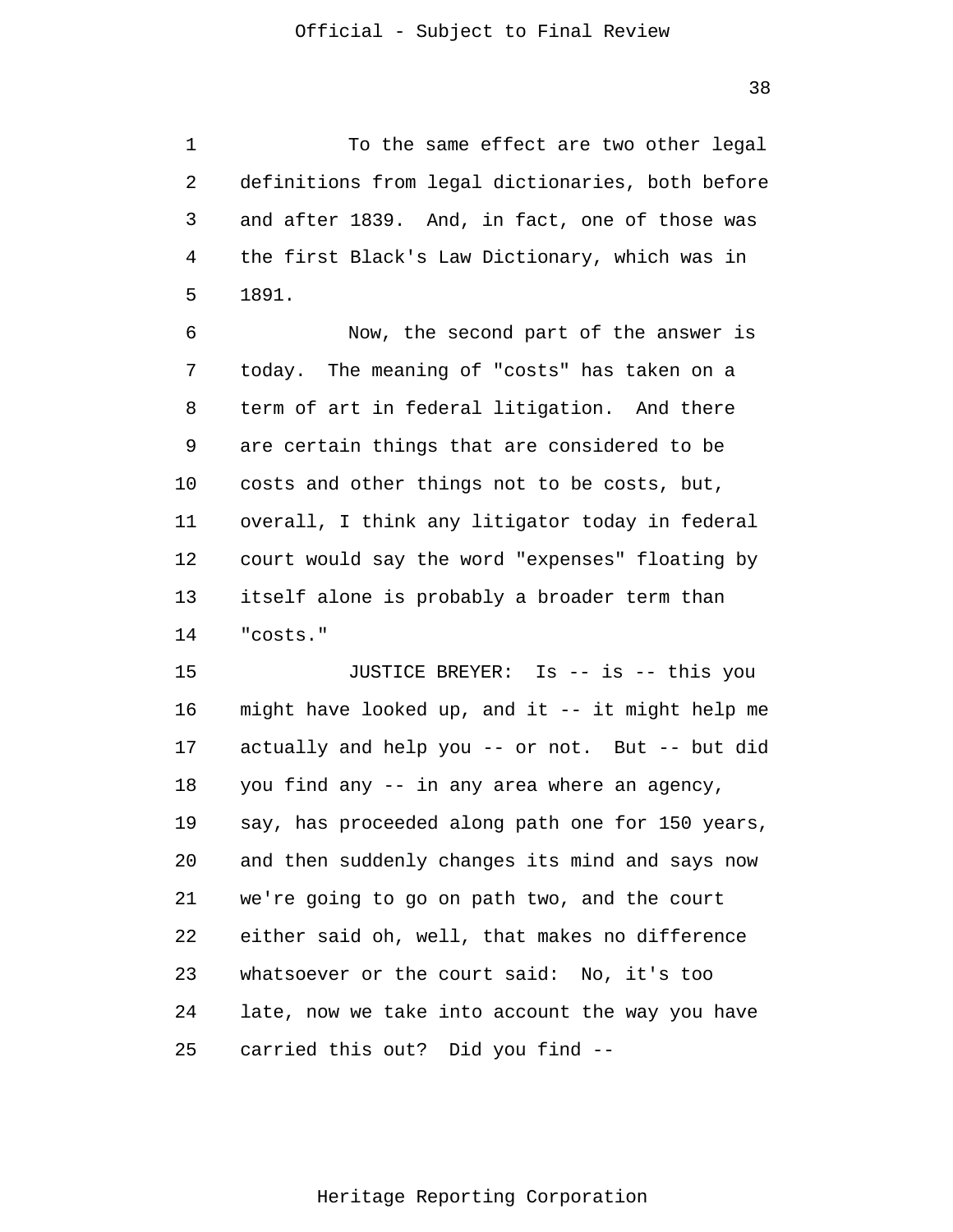1 2 3 4 5 6 7 8 9 10 11 12 13 14 15 16 17 18 19 20 21 22 23 24 25 MR. CHU: We found no case -- JUSTICE BREYER: Nothing on that? MR. CHU: -- no case, no instance where an agency has done anything like that, even for considerably shorter periods of time. JUSTICE BREYER: Or did you find some in a shorter period of time and the court said we're going to follow your habit; we're not going to follow going into a deep -- deep, difficult statutory analysis with an old statute? It's good enough for you; it's good enough for us. Anything like that? MR. CHU: Not for any period of time. I can give you an example, but it's a relatively short period of time. This case -- this Court decided the Adams Fruit case. The Labor Department was dealing with a statute passed by Congress that gave workers, under certain circumstances, a private right of suit. And the Labor Department said: Aha, we have the ability to interpret that statute and we should get deference. And it interpreted the statute to mean that the workers couldn't sue in federal court; they had to go through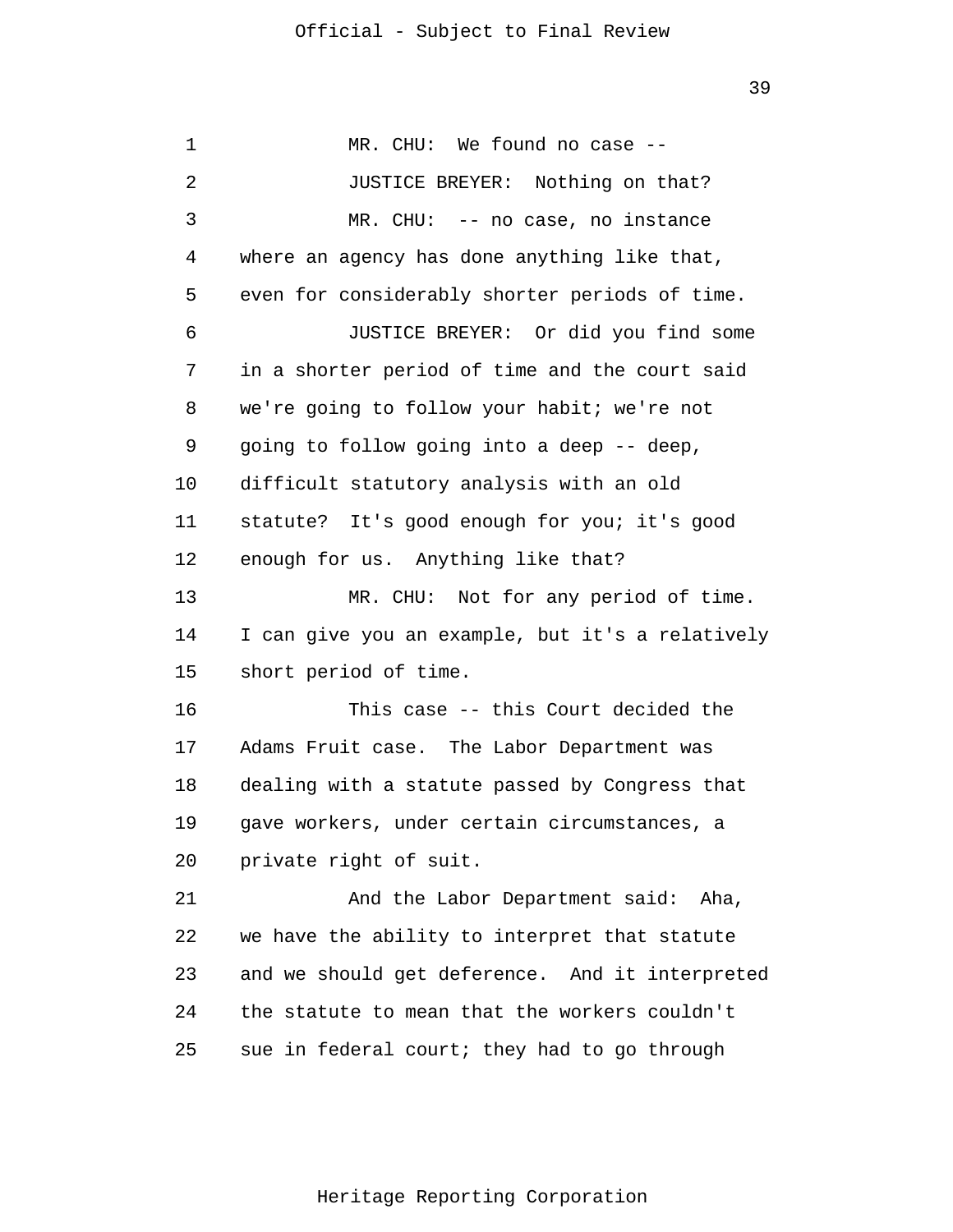1 state law procedures.

| 2  | And the question that came up to this            |
|----|--------------------------------------------------|
| 3  | Court -- it was a Chevron question -- should     |
| 4  | this Court defer to the agency's interpretation  |
| 5  | of the statute? And this Court said no, this is  |
| 6  | a judicial matter. This isn't a matter of an     |
| 7  | agency having its own discretion.                |
| 8  | So too here. This is district court              |
| 9  | litigation where the parties are adversaries.    |
| 10 | The proceeding in the Patent Office is quite     |
| 11 | different from that. The American Rule has       |
| 12 | always applied in federal court litigation.      |
| 13 | I'd like to point out --                         |
| 14 | JUSTICE ALITO: Picking up on -- on               |
| 15 | Justice Breyer's question, if you have a         |
| 16 | situation where there's a statute and it's       |
| 17 | pretty evident -- and certain parties, here it   |
| 18 | would be the PTO, for some period of time do not |
| 19 | advance an interpretation of the statute that    |
| 20 | would benefit them, and a period of time passes, |
| 21 | should we adopt a rule that that's strong        |
| 22 | evidence of what the statute means, that it      |
| 23 | doesn't mean the thing that -- the               |
| 24 | interpretation that would have benefited these   |
| 25 | parties that failed to take advantage of it?     |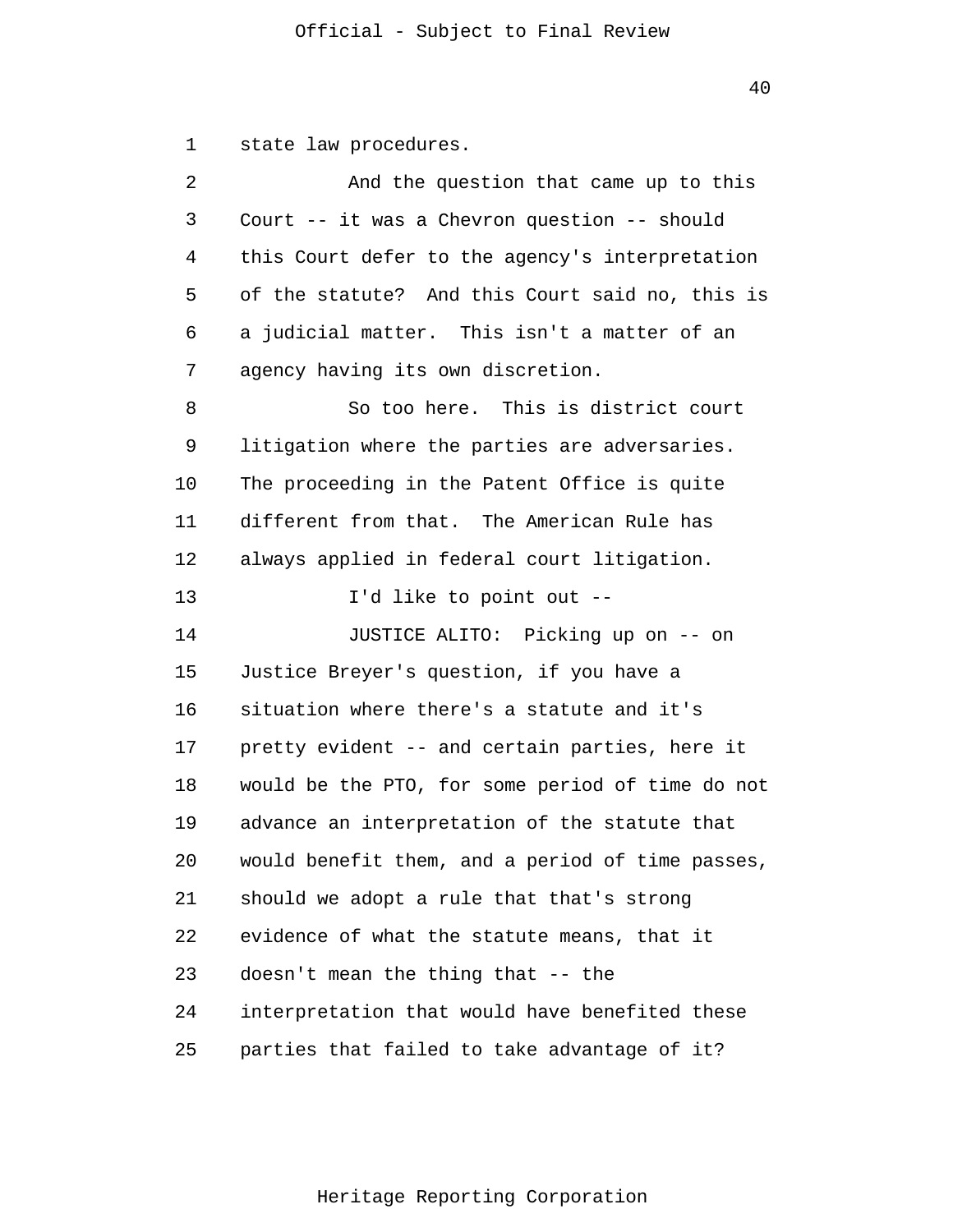1  $\overline{2}$ 3 4 5 6 7 8 9 10 11 12 13 14 15 16 17 18 19 20 21 22 23 24 25 MR. CHU: I would say yes, in the following sense: The beginning part of statutory interpretation is always plain and ordinary meaning of the language on the date of enactment. There can be other factors. But the over 170 years involve scores, maybe hundreds, of senior Patent Office officials. Not a one of them thought that the plain and ordinary meaning of "expenses" in Section 145 or its predecessors included attorneys' fees. So that should be considered by this Court. Now, I wanted to point out -- JUSTICE KAVANAUGH: Just in ordinary English, though, "expenses" would encompass attorneys' fees, wouldn't it? That's Mr. Stewart's point to the contrary. MR. CHU: It might or might not, but it would ignore the American Rule for 200 years, ignore the consistent case law of this Court always applying the American Rule, including applying the American Rule when in the National Childhood Vaccine Injury Act, the unsuccessful petitioner, under that Act of Congress, could be awarded attorneys' fees.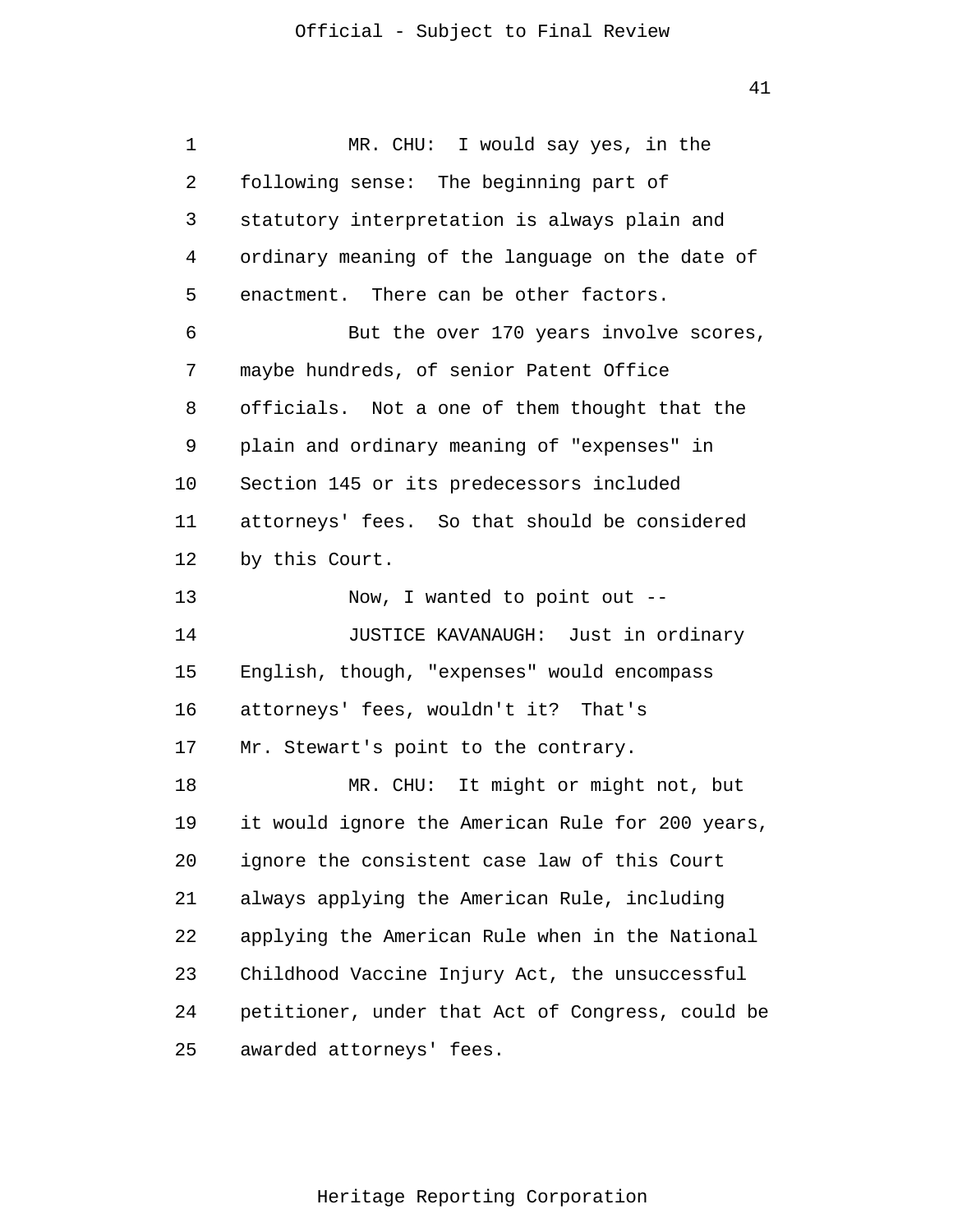| 1  | Although this Court didn't use the              |
|----|-------------------------------------------------|
| 2  | words "American Rule," the government's reply   |
| 3  | brief, I believe at page 18, I would say takes  |
| 4  | the position in the reply brief different from  |
| 5  | earlier positions and says, in effect, this     |
| 6  | Court was applying the American Rule.           |
| 7  | JUSTICE BREYER: Is -- you probably,             |
| 8  | I'm just looking at your resume here, have      |
| 9  | experience in this patent area. Is that true?   |
| 10 | MR. CHU: Yes.                                   |
| 11 | JUSTICE BREYER: Okay. And in your               |
| 12 | experience, where you're settling out of court  |
| 13 | or you're -- you're trying to work out a system |
| 14 | without going into court for resolving a        |
| 15 | claimant who says this is infringing my patent, |
| 16 | or there are all kinds of people claiming it,   |
| 17 | you set up private systems, and the private     |
| 18 | systems, whether it's arbitration, mediation,   |
| 19 | thousands of different systems, involve costs,  |
| 20 | is it fairly common, not fairly common, unheard |
| 21 | of, or what, to say in the contract that, it's  |
| 22 | doing this for future controversies, that you   |
| 23 | bring up the controversy, you pay the whole     |
| 24 | thing? Or maybe the opposite. What's it like?   |
| 25 | MR. CHU: I can think of no instance             |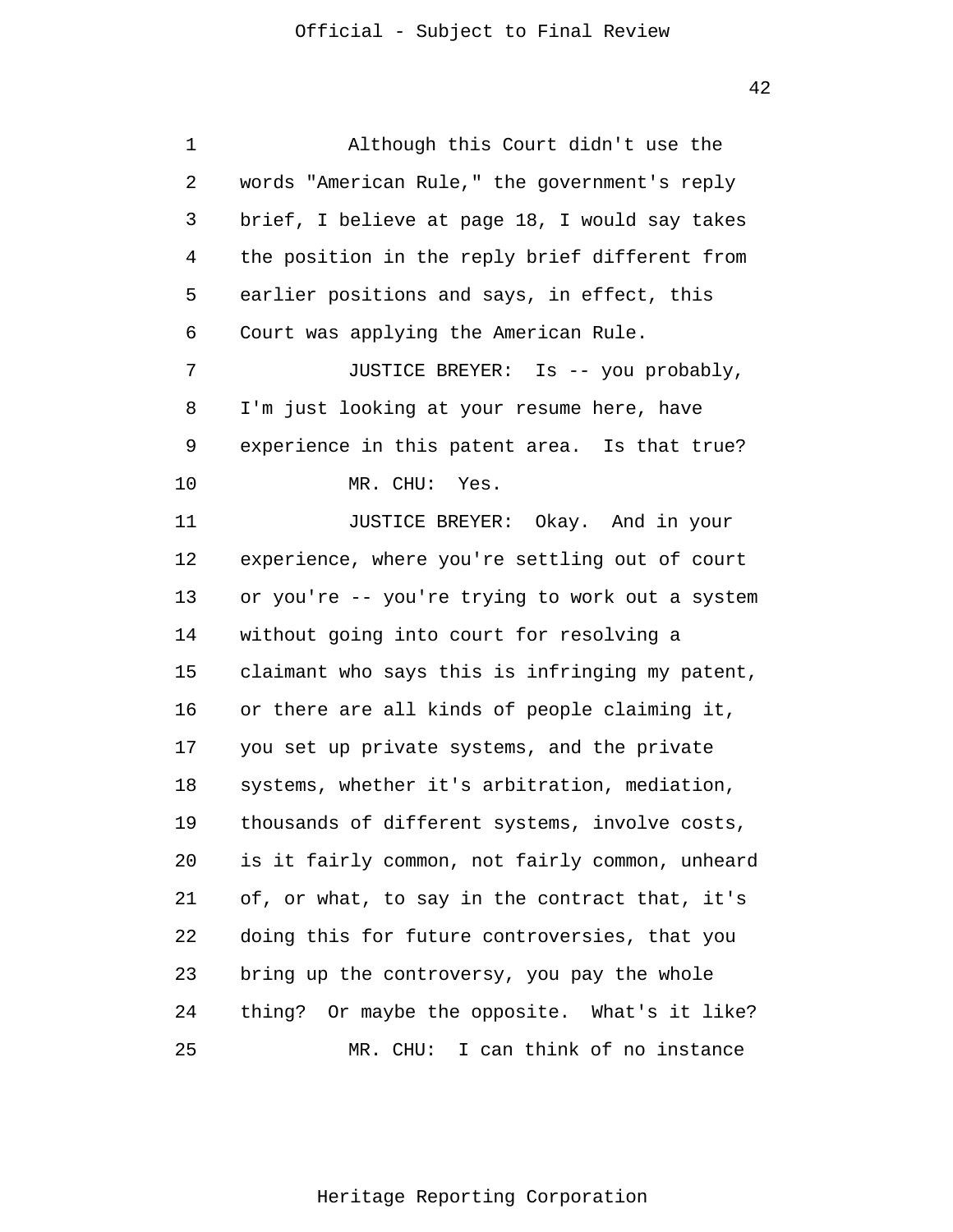43

| 1  | by my personal experience or through reading or  |  |  |  |
|----|--------------------------------------------------|--|--|--|
| 2  | otherwise where a contract would say you bring   |  |  |  |
| 3  | this up and you pay for the whole thing, no      |  |  |  |
| 4  | matter what, including attorneys' fees.          |  |  |  |
| 5  | But there certainly are agreements               |  |  |  |
| 6  | that are silent on attorneys' fees in            |  |  |  |
| 7  | recognition of the American Rule, or that        |  |  |  |
| 8  | expressly say attorneys' fees may be shifted     |  |  |  |
| 9  | under certain circumstances, or expressly say    |  |  |  |
| 10 | not at all.                                      |  |  |  |
| 11 | I would say what's interesting here is           |  |  |  |
| 12 | that Congress in 1952 first enacted what we now  |  |  |  |
| 13 | know as Section 285 of the Patent Act. And that  |  |  |  |
| 14 | provides for an award of "attorneys' fees" --    |  |  |  |
| 15 | using those words -- that may be awarded in      |  |  |  |
| 16 | exceptional cases.                               |  |  |  |
| 17 | And at that same time, in the 1952               |  |  |  |
| 18 | Act, Congress amended Section 145. It used to    |  |  |  |
| 19 | be called R.S. 4915. It got codified as 145.     |  |  |  |
| 20 | The prior 145 has the exact same                 |  |  |  |
| 21 | language that the current 145 has, but it added  |  |  |  |
| 22 | a clause where the entire statute at the time    |  |  |  |
| 23 | was "all the expenses of the proceeding shall be |  |  |  |
| 24 | paid by the applicant, whether he shall prevail  |  |  |  |
| 25 | or not, prevail or otherwise," or words to that  |  |  |  |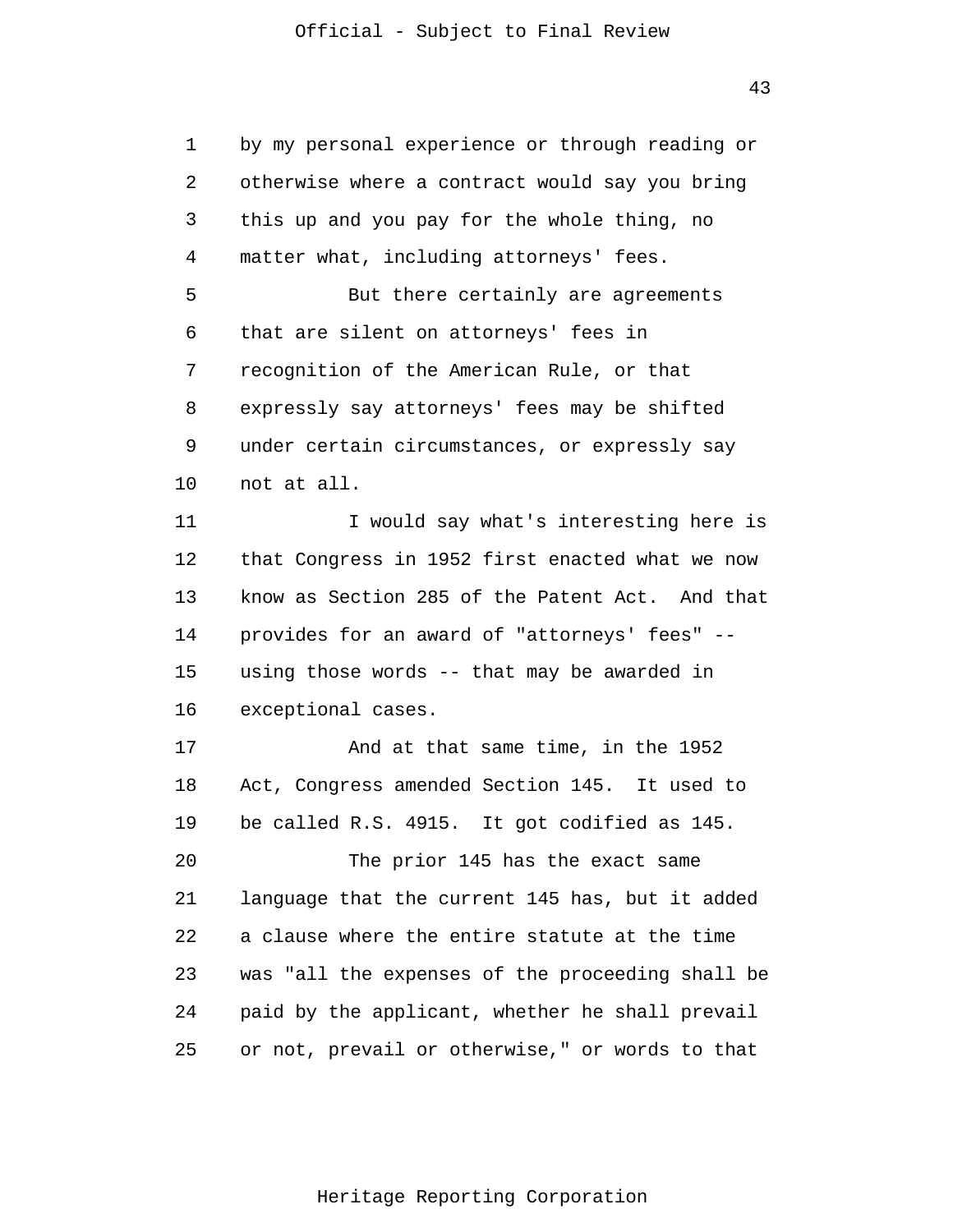```
1 
effect.
```

| 2  | So Congress, in adding this attorneys'           |
|----|--------------------------------------------------|
| 3  | fees provision for Section 285, where they use   |
| 4  | the word "attorneys' fees," took out that last   |
| 5  | clause. So it wasn't just carelessness, we're    |
| 6  | not worrying about the rest of the Patent Act.   |
| 7  | They were focused and focused in particular on   |
| 8  | 145.                                             |
| 9  | I want to point out also that the                |
| 10 | government argued that there is no other statute |
| 11 | that would be affected. We respectfully          |
| 12 | disagree. The word "expenses" standing alone     |
| 13 | without a reference to attorneys' fees in an     |
| 14 | open-ended fashion appears elsewhere.            |
| 15 | Let me give you an example: 19 U.S.C.            |
| 16 | 1608. 19 U.S.C. 1608. It relates to customs      |
| 17 | forfeitures. So a party saying, Customs          |
| 18 | Department, you shouldn't have caused my         |
| 19 | property to be forfeited, I want it back, must   |
| 20 | pay "all" -- the word "all" appears -- "all the  |
| 21 | costs and expenses."                             |
| 22 | It's pretty closely analogous to this            |
| 23 | statute here. No party, no one, not the          |
| 24 | government or anyone else, not an academician    |
| 25 | has ever raised the question about "all the      |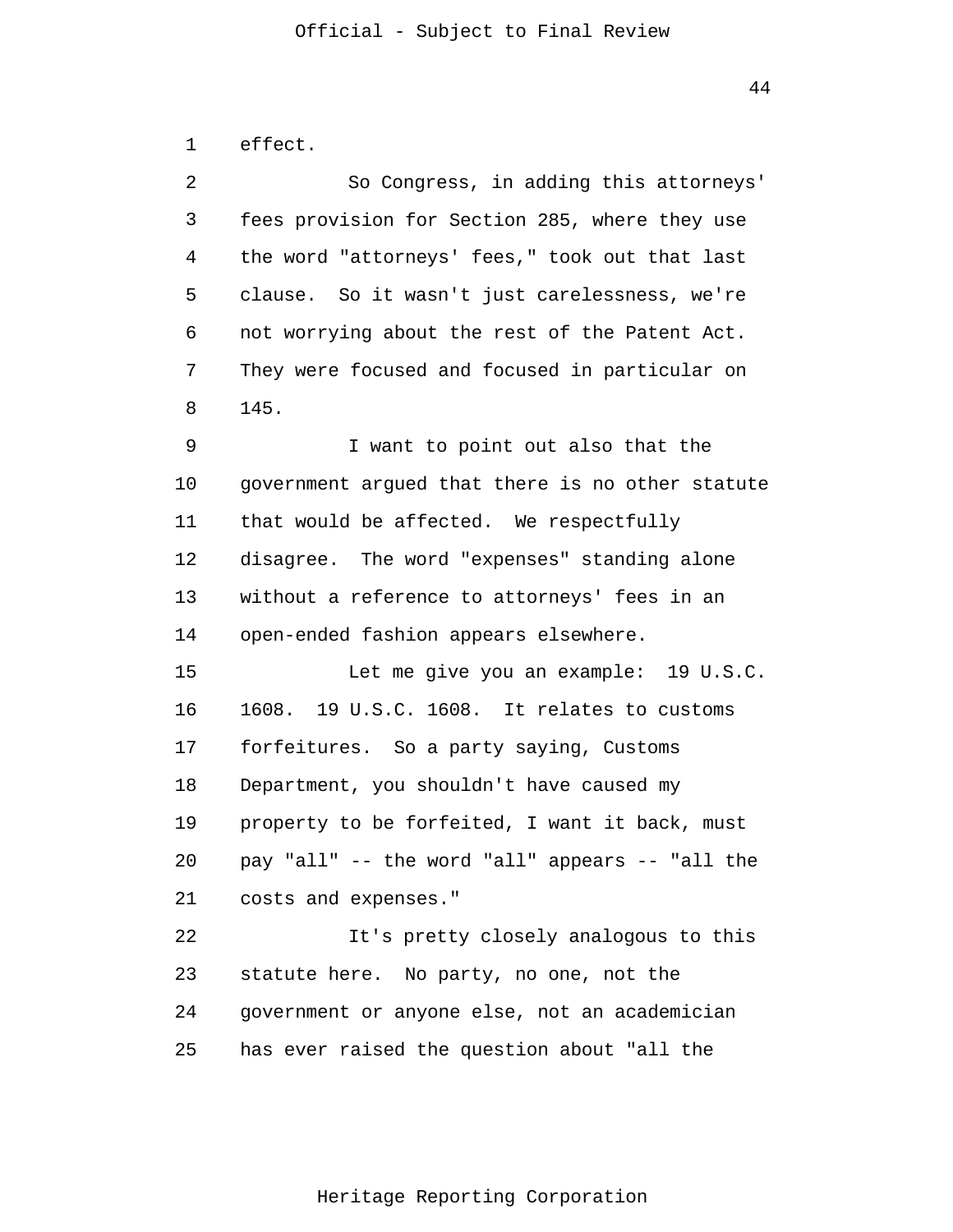45

1  $\overline{2}$ 3 4 5 6 7 8 9 10 11 12 13 14 15 16 17 18 19 20 21 22 23 24 25 expenses" in that statute includes attorneys' fees. Here's another example: This is 19 U.S.C. 6337. The IRS can levy on a taxpayer's property, if the taxes weren't paid. So the private taxpayer says: I want my property back. And the statute provides: Taxpayer, you get your property back if you pay the expenses and the unpaid tax. CHIEF JUSTICE ROBERTS: I suppose a difference there is -- and maybe there is -- but I gather in those situations there weren't alternative proceedings that you could go through. MR. CHU: I do not know before the statutes whether there were or were not alternative proceedings. My main point is in those two examples, one that refers to all expenses and the other that refers to expenses, they are open-ended. CHIEF JUSTICE ROBERTS: Yeah, I suspect -- I don't want to preempt him, but I suspect Mr. Stewart will say don't worry about those, because those are different. Here, you know, the -- the applicant has two different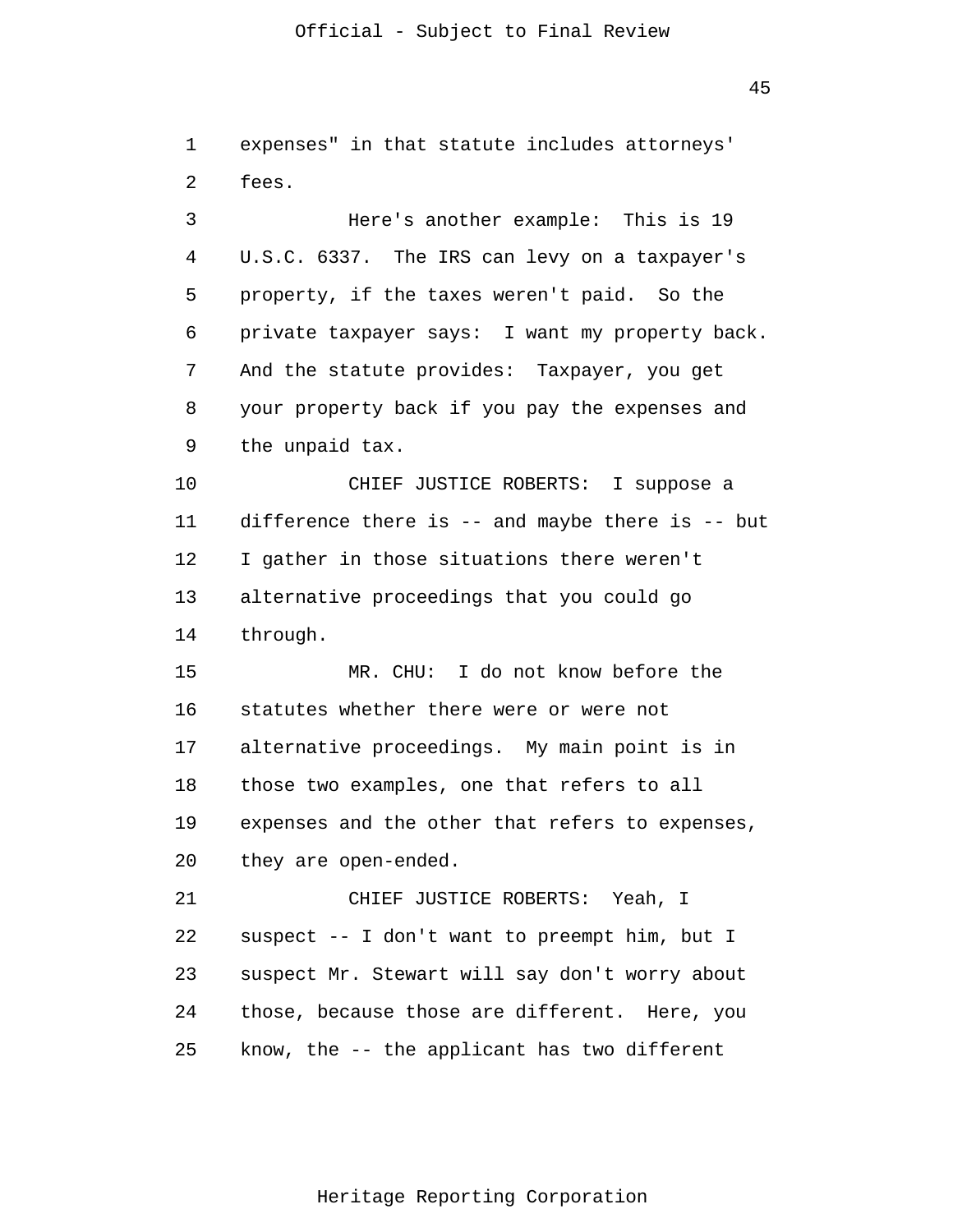1 2 3 4 5 6 7 8 9 10 11 12 13 14 15 16 17 18 19 20 21 22 23 24 25 routes, and if he wants to take the route that imposes more -- excuse me -- more costs on the government, then he should be expected to pay for it. MR. CHU: Well, that is their argument. But that is rewriting the statute that Congress actually enacted in 1839. Because it may sound sensible to the government today. JUSTICE BREYER: In 1839 -- you've gone to a lot of work here, but in 1839, say 1840 to 1865, they did have a fund where the patentees paid all the expenses, et cetera. And then they had this too for the 145 equivalent to 145. During that period of time, that period of time, did the government ever try to collect attorneys' fees as part of the expenses? MR. CHU: No. JUSTICE BREYER: No. Okay. MR. CHU: I thank the Court very much. CHIEF JUSTICE ROBERTS: Thank you, counsel. Mr. Stewart, you have six minutes remaining.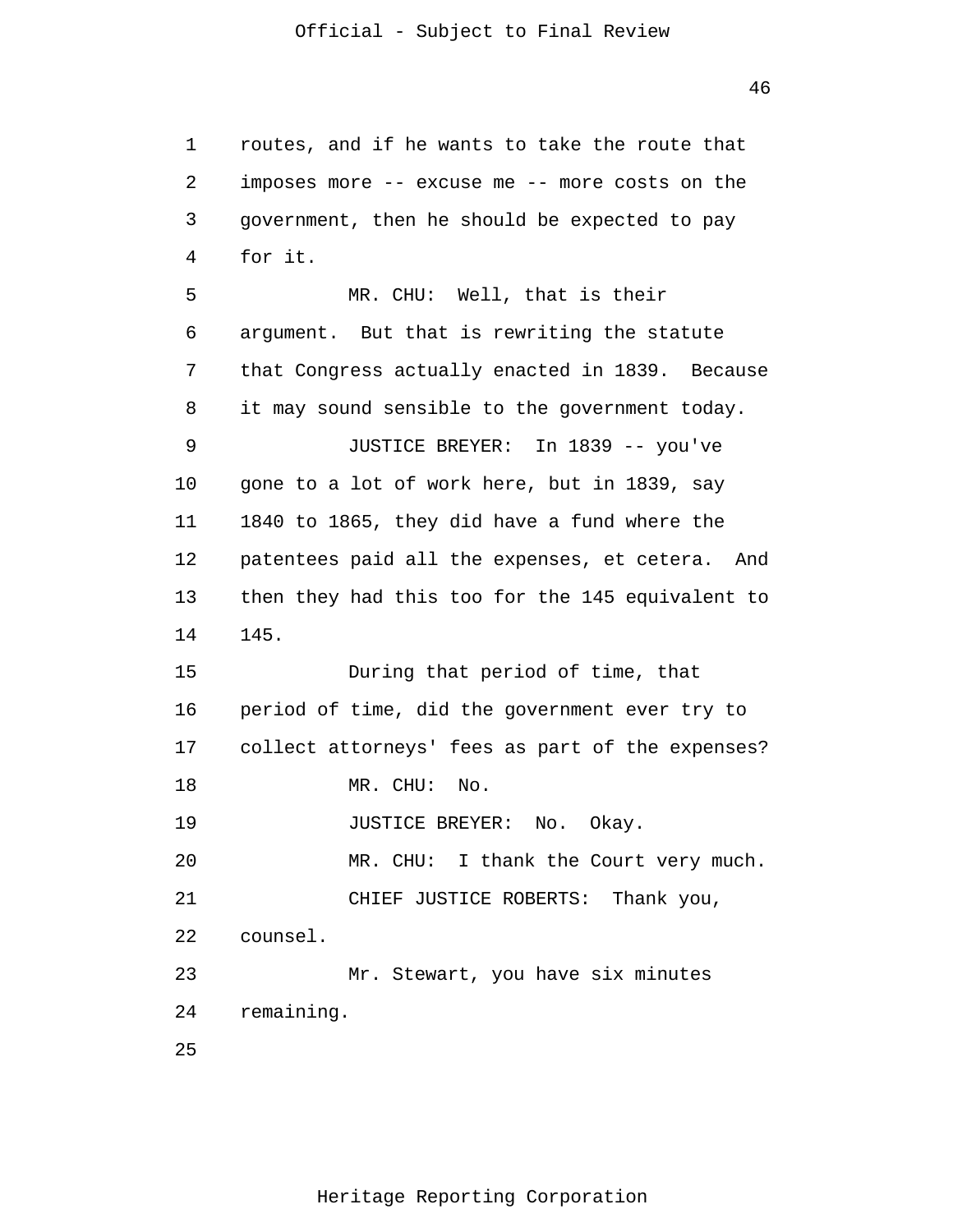47

1  $\overline{2}$ 3 4 5 6 7 8 9 10 11 12 13 14 15 16 17 18 19 20 21 22 23 24 25 REBUTTAL ARGUMENT OF MALCOLM L. STEWART ON BEHALF OF THE PETITIONER MR. STEWART: Thank you, Mr. Chief Justice. I mean, there were -- there were various questions concerning the legal significance of the PTO's, and formerly the Patent Office's, failure to take this position over an extended period of time. And there is no question this is an atmospherically unhelpful point for us, but I --  $I$   $-$ (Laughter.) MR. STEWART: I -- I don't think that it fits in any established doctrinal category, that is, there are cases in which the Court has said when you have a body of court of appeals precedent that adopts a particular interpretation of a particular term, and then Congress reenacts the provision without changing that term, then Congress can be supposed to have acquiesced in or ratified the -- the prior judicial interpretation. We don't have anything like that here. We don't have a body of lower court case law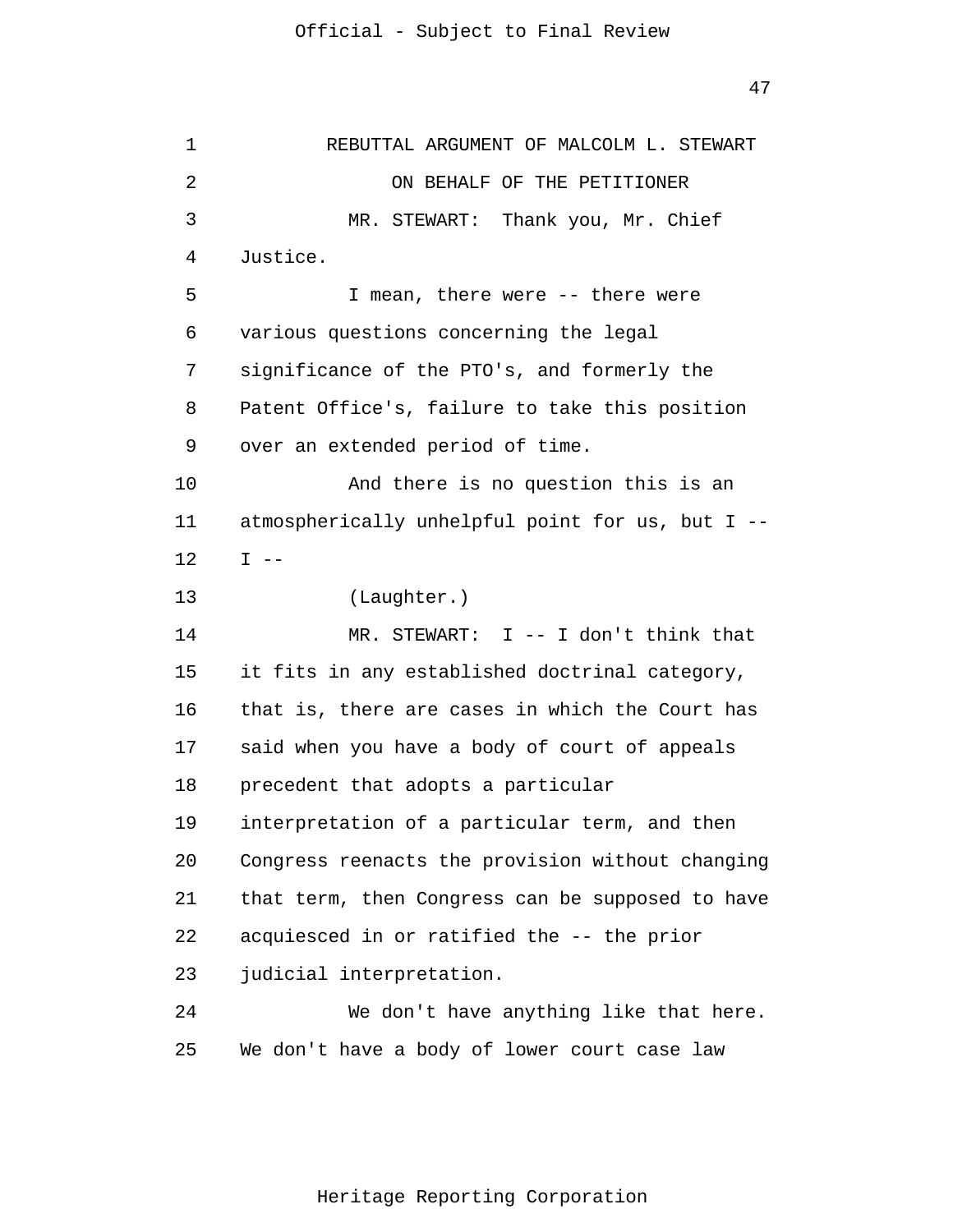1 2 saying that the term expenses doesn't include personnel expenses.

3 4 5 6 JUSTICE BREYER: You do have that interpretation through action by the agency itself over the period of 190 years or something.

7 8 9 10 11 12 13 14 15 MR. STEWART: I mean, you could -- you could say at the most that a -- a view that these expenses were not recoverable is implicit in what the PTO has done or not done. Even with respect to the PTO, it's not as though the agency ever promulgated a regulation or issued some similarly formal statement to the effect that we think expenses means the following things and it doesn't include --

16 17 18 19 20 21 22 23 JUSTICE SOTOMAYOR: But we do have a doctrine, the American Rule, that says that unless a clear statement of attorneys' fees is encompassed, we won't impose them. So for 170 years the PTO didn't think of expenses, including attorneys' fees. Very consistent with the American Rule. MR. STEWART: Okay. The -- the two

24 25 things I would say are it -- it might be that part of the PTO's motivation, we don't know, but

48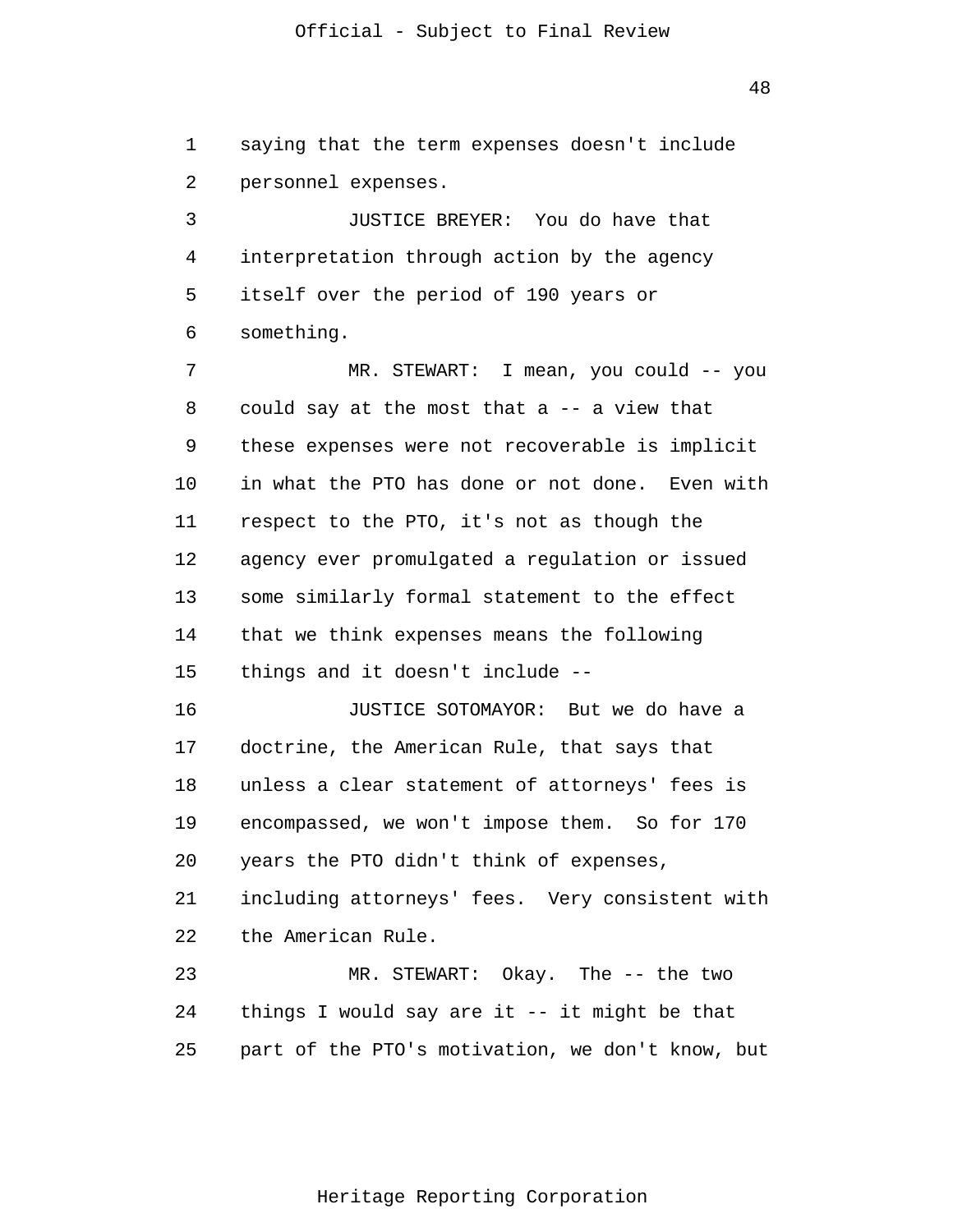49

1  $\overline{2}$ 3 4 5 6 7 8 9 10 11 12 13 14 15 16 17 18 19 20 21 22 23 24 25 it's a reasonable speculation, is that the PTO didn't seek these expenses in part because it wondered whether the term was sufficiently clear to overcome the American Rule. But on close examination, we think that it is. That is, NantKwest has offered various examples of things that it would be covered - thinks that it would be covered, things that it thinks wouldn't be covered, but it hasn't propounded a test. It hasn't pointed the Court to a dictionary that would include some things and not the others. The other -- JUSTICE BREYER: What about your -- I know this is slightly frivolous, but, I mean, we say we finally figured out what Justinian meant by this particular thing, a thousand years ago. Do you see the -- MR. STEWART:  $I$  --  $I$  --  $I$  see the point, but, you know, the Court -- the Court -- CHIEF JUSTICE ROBERTS: Can you share it with the rest of us? (Laughter.) MR. STEWART: The -- the -- the Court has said in cases like United States versus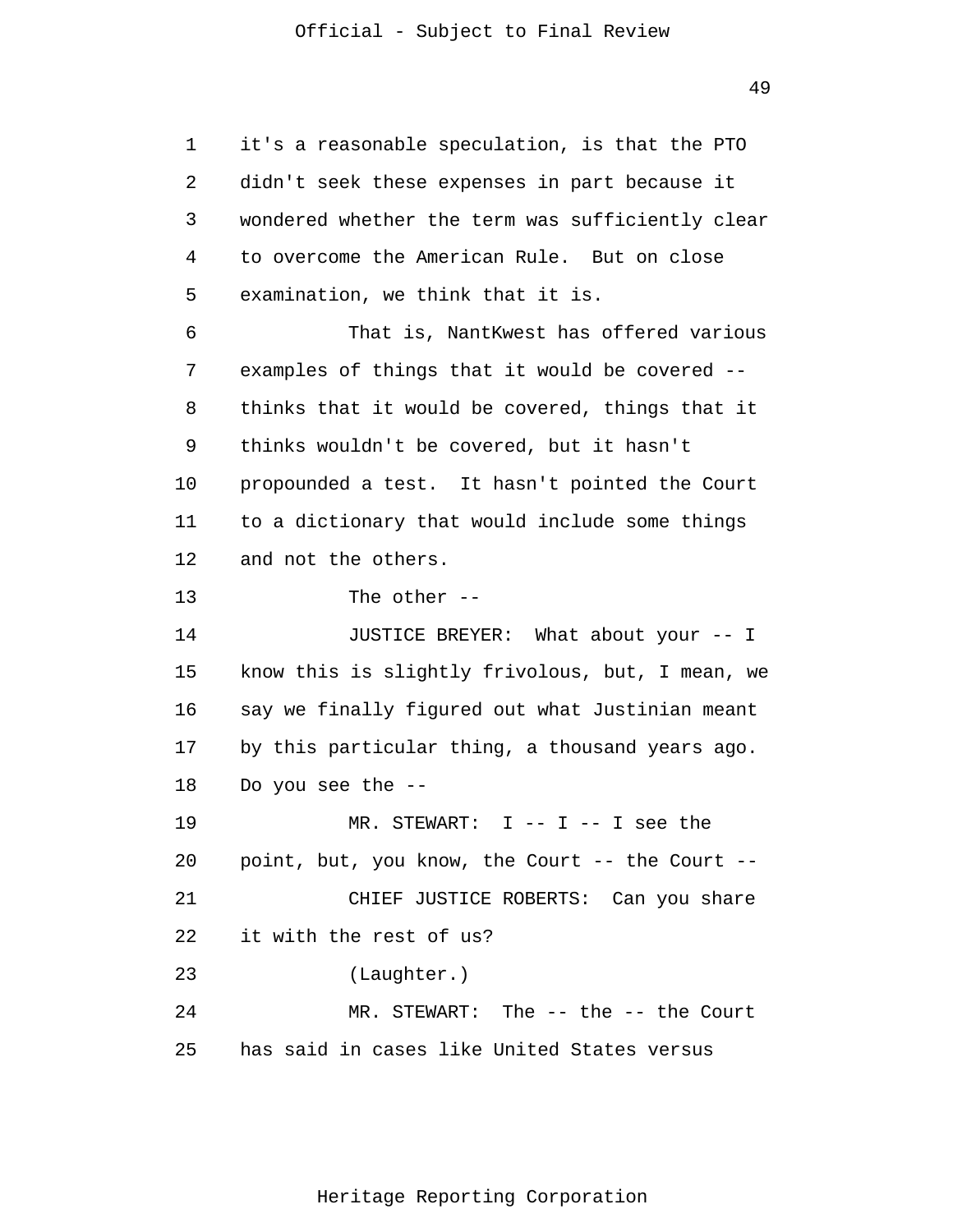1 3 4 Fausto that the implications of existing statutory provisions may be clarified by newly-enacted provisions, and the PTO has examined this matter afresh in light of the totality of the statutory scheme.

 $\overline{2}$ 

5

6 7 8 9 10 11 And the last thing I would want to say, and it's in -- in part a continuation of the point I was making earlier about the Section 145 suit being, in a very meaningful sense, in a legal sense, a continuation of the examination process.

12 13 14 15 16 17 Up to this point, Congress has directed the PTO to ensure that its aggregate intake equals its aggregate expenses. It hasn't directed the PTO to fine-tune the process to ensure that each patent applicant pays his or her fair share.

18 19 20 21 22 23 24 25 But suppose it did. Suppose Congress said each applicant shall pay all the expenses of the application and examination process. If -- if the argument was made, that shouldn't include a pro rata share of the salary of the PTO examiner who worked on the case. The Court would say that's crazy. How could -- how could the PTO possibly effectuate its congressional

50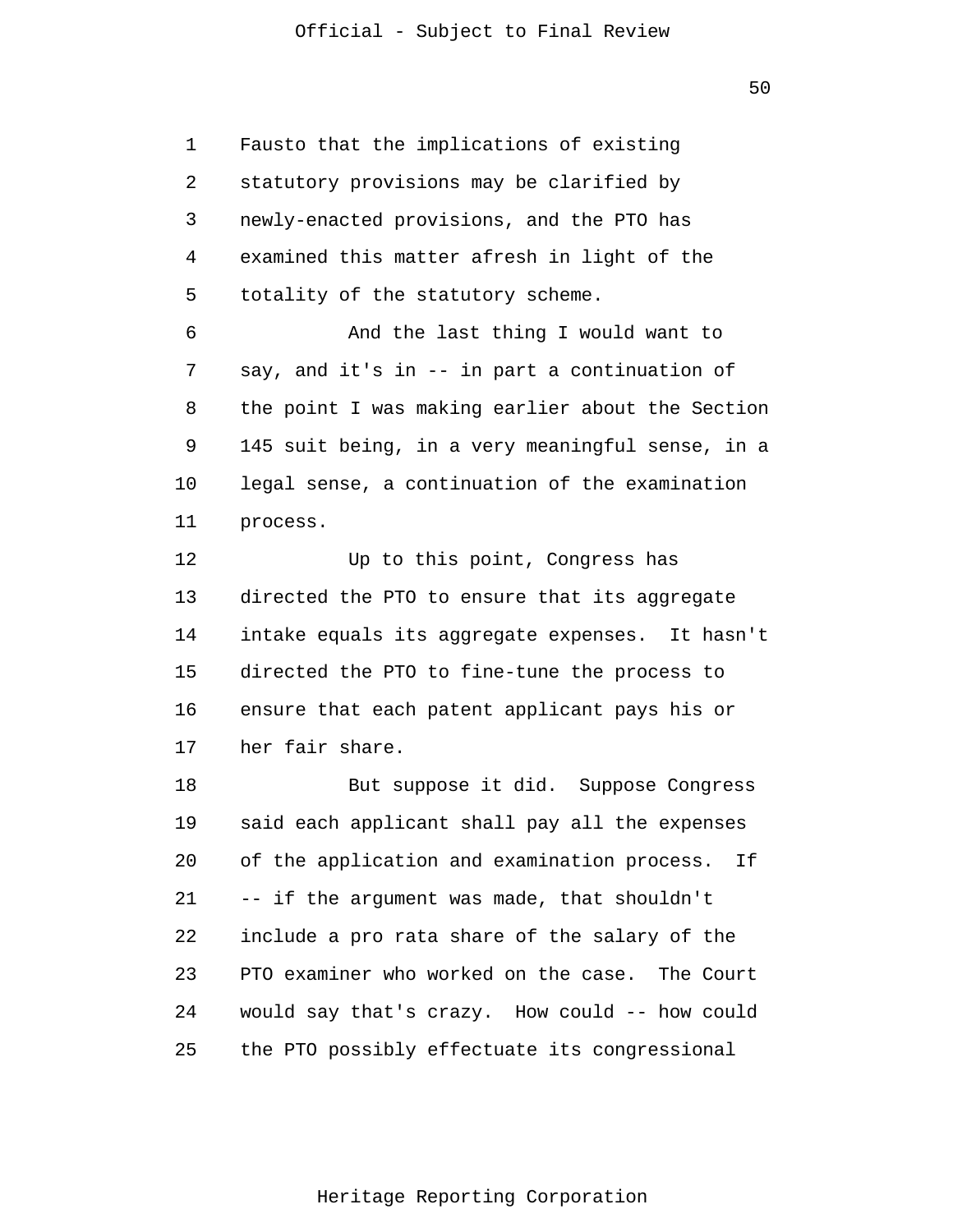51

1 2 3 4 5 6 7 8 9 10 11 12 13 14 15 16 17 18 19 20 21 22 23 24 25 mandate to collect aggregate expenses in a way that equals costs if it didn't -- if it didn't collect the single greatest expense that it incurs when a PTO examiner does his or her work? And, similarly, an appeal to the Board. If each patent applicant was required to pay all the expenses of the Board proceeding, of course that would include an increment of money that was attributable to the time spent on the case by the Board judges, even though those judges are lawyers. No one would think that the American Rule required some clearer statement than that, that Congress intended the person who invoked that process to pay the extra expenses that the PTO incurs by virtue of that process. Similarly, the examiners on the patent side are typically not lawyers. Trademark examiners are lawyers. And the work that they do in examination is, therefore, lawyers' work. But nobody imagines that the American Rule has anything to do with the PTO's ability to make sure that people who invoke the examination services pay their fair share of the PTO's overall expenses.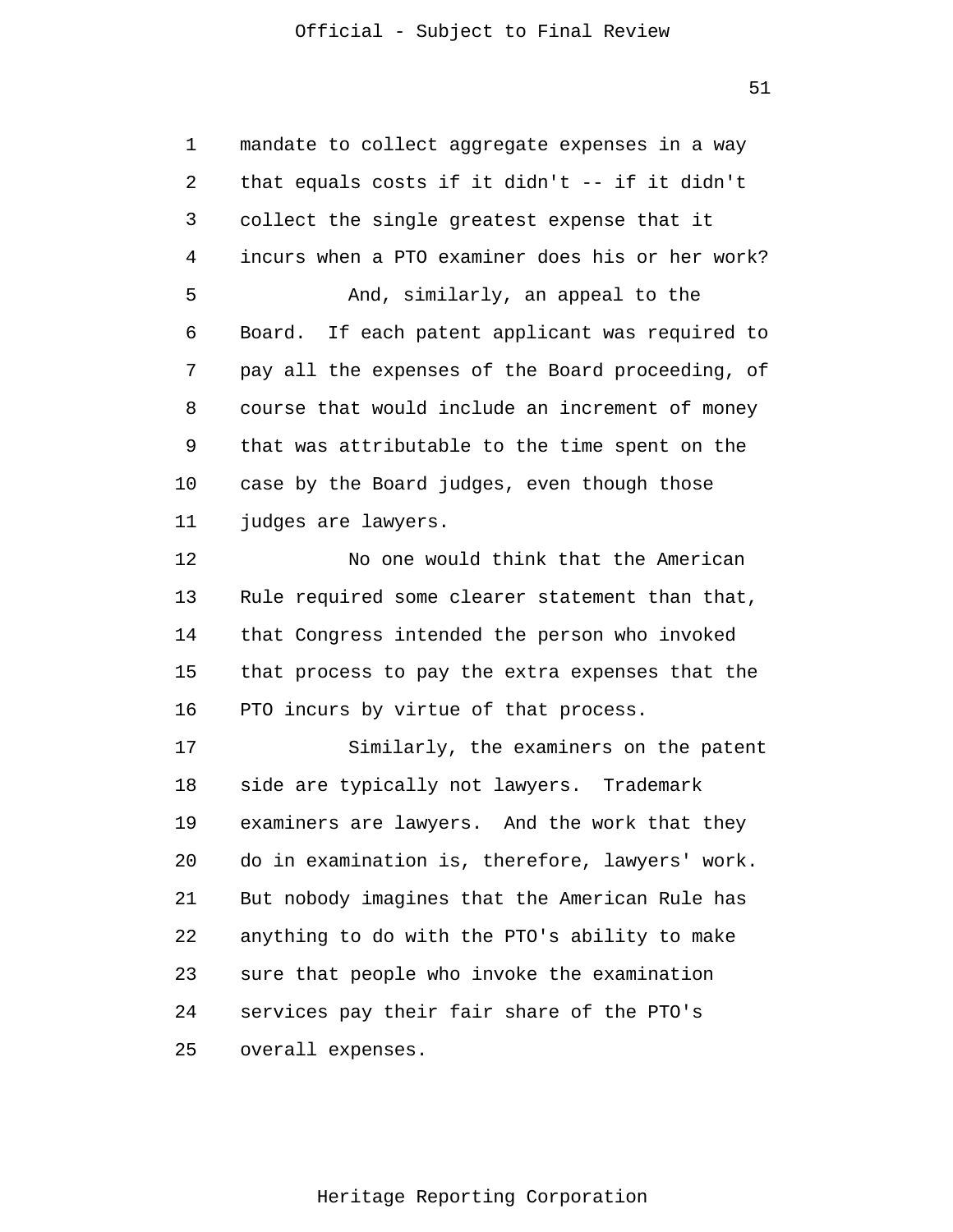1 2 3 4 5 6 7 8 9 10 11 12 13 14 15 16 17 18 19 20 21 22 23 24 25 JUSTICE KAGAN: I think this goes back to a question that you got at the very beginning. But setting attorneys' fees aside, could you tell us, Mr. Stewart, exactly what expenses you charge for and exactly what expenses you don't? MR. STEWART: I mean, sometimes we have charged for travel expenses. We didn't in this case. I don't believe we charged for printing costs, although I think we could have. With respect to personnel expenses specifically, we would charge for the lawyers. We would charge for the legal -- for the paralegals. In this case we had an outside expert who was -- was kind of paid money out of the agency's funds, and we did charge for that. There are other circumstances in which, rather than retain an outside expert, we get expertise from within the agency. So it could be the patent examiner who worked on the case or it could be somebody else, and we would charge a pro rata share of that person's time. CHIEF JUSTICE ROBERTS: Thank you,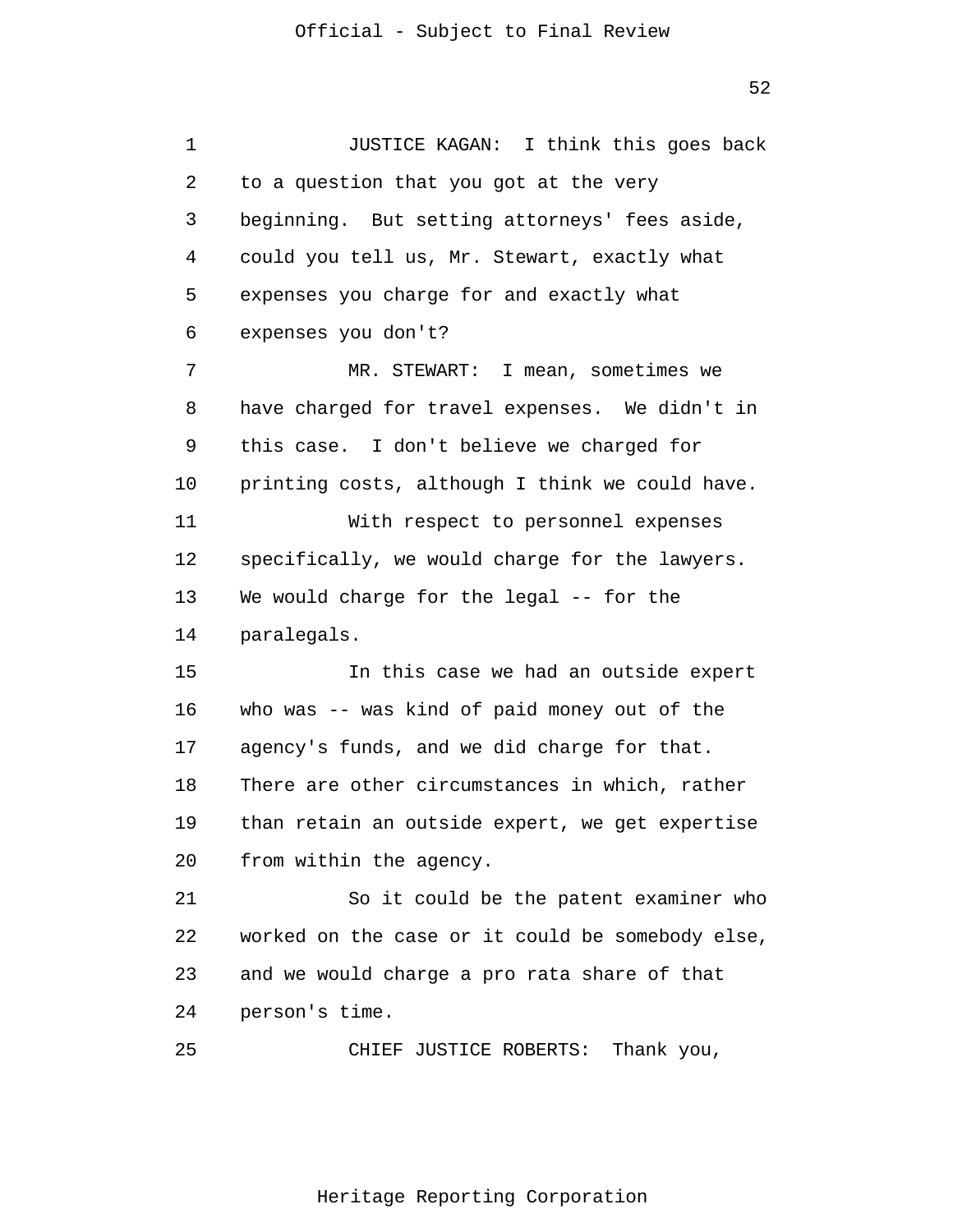```
1 
 2 
 3 
 4
 5
 6
 7
 8
 9
10
11
12
13
14
15
16
17
18
19
20
21
22
23
24
25
      counsel. The case is submitted. 
                 (Whereupon, at 12:05 p.m., the case 
      was submitted.)
```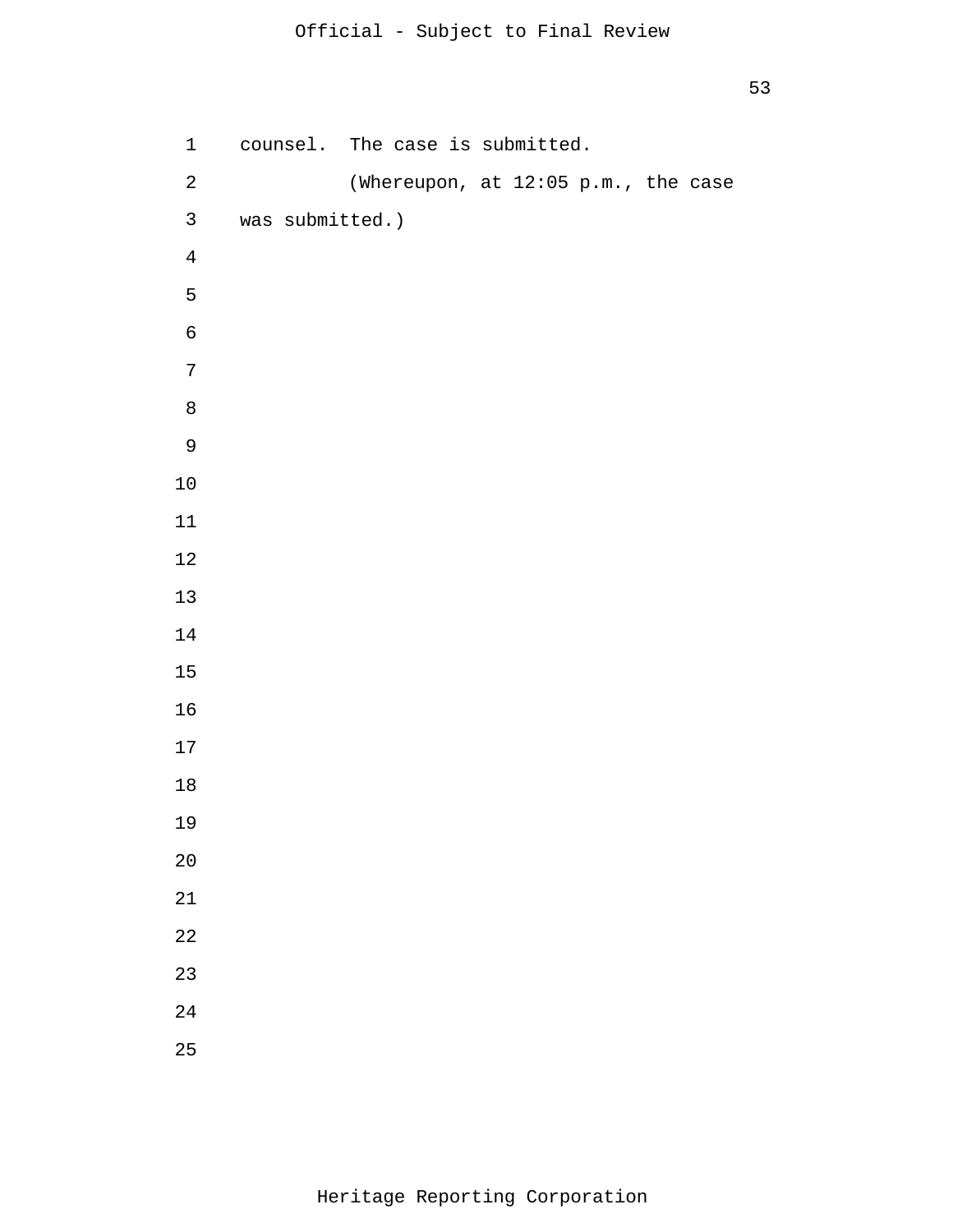| \$                                  | 8                                                 | Although [2] 42:1 52:10                                    | 4,7,15 8:15 11:18,25 16:5,7 17:15           |
|-------------------------------------|---------------------------------------------------|------------------------------------------------------------|---------------------------------------------|
| \$1.60 [2] 22:3 36:7                | 80,000 [1] 22:19                                  | Alyeska [2] 30:13 36:23                                    | 24 25:11,17 27:25 28:6 29:10,23             |
| \$100,000 [1] 28:20                 |                                                   | ambiguity [3] 12:17 31:1 33:3                              | 30:1,2,4 33:2,14 35:8,13 36:13 41:          |
| \$111,000 [1] 22:17                 | A                                                 | amended [1] 43:18                                          | 11, 16, 25 43: 4, 6, 8, 14 44: 2, 4, 13 45: |
| \$3300 [1] 22:23                    | a.m [2] 1:15 3:2                                  | American [35] 13:6, 13, 21 14:8 18:                        | 146:1748:18,2152:3                          |
|                                     | ability [2] 39:22 51:22                           | 16 27:11,15 29:11,19,24 30:12 31:                          | attributable [1] 51:9                       |
| 1                                   | able [2] 8:20 13:17                               | 2 32:9 33:4 34:2,17 35:10,14,20                            | attributing [1] 19:14                       |
| 100 [1] 20:8                        | above-entitled [1] 1:13                           | 36:1,9,11,13 40:11 41:19,21,22                             | authority [2] 30:23 37:1                    |
| 11:10 [2] 1:15 3:2                  | <b>absence</b> [2] 13:24,24                       | 42:2,6 43:7 48:17,22 49:4 51:12,                           | available [4] 4:24 23:18,21 24:3            |
| 12:05 [1] 53:2                      | absolutely [1] 23:5                               | 21                                                         | award [2] 6:15 43:14                        |
| 141 [6] 3:14 4:24,25 15:9 23:18 24: | academician [1] 44:24                             | among [2] 21:25 22:11                                      | awarded [4] 6:8 37:24 41:25 43:             |
| $\overline{2}$                      | accept [1] 23:6                                   | amount [3] 20:18 22:14 25:14                               | 15                                          |
| 145 [30] 3:14,15 4:7,17,22 13:16,19 | accomplish [4] 4:1 12:12 14:4,6                   | analogous [2] 10:23 44:22                                  | aware [4] 5:15,20 6:10 24:14                |
| 14:23 15:8,14,15 22:2,8,25 23:12    | account [1] 38:24                                 | analogue [1] 5:16                                          | B                                           |
| 24:2 26:2 31:5,17 33:7 34:14 41:    | acknowledge [1] 13:15                             | analysis [1] 39:10                                         | back [6] 17:22 18:8 44:19 45:6,8            |
| 10 43:18,19,20,21 44:8 46:13,14     | acquiesced [1] 47:22                              | <b>Angeles [1] 1:22</b>                                    | 52:1                                        |
| 50:9                                | acquired [1] 16:15                                | another [2] 31:11 45:3                                     | backdrop [3] 12:21 29:11 32:9               |
| 15,000 [1] 29:5                     | act [8] 6:12 21:16,16 41:23,24 43:                | answer [4] 3:23 7:7 30:3 38:6                              | Baker [3] 30:7,10 36:23                     |
| 150 [1] 38:19                       | 13,18 44:6                                        | anyway [2] 9:2 18:13                                       | <b>balance</b> [2] 20:24 27:2               |
| 1608 [2] 44:16,16                   | action [3] 23:22 27:17 48:4                       | APA-style [1] 5:2                                          | bankrupt [1] 30:6                           |
| 170 [3] 10:8 41:6 48:19             | actually [3] 37:23 38:17 46:7                     | appeal [11] 3:13 8:1,6,7,11,11 15:                         | <b>based</b> [1] <b>14:24</b>               |
| 170-year [1] 11:13                  | <b>Adams</b> [1] 39:17                            | 10 26:23,25 28:12 51:5                                     | basically [2] 24:10 32:12                   |
| 18 [2] 19:1 42:3                    | added [2] 22:2 43:21                              | appeals [2] 28:13 47:17                                    | basis [3] 5:9,13 14:7                       |
| 18-801 [1] 3:4                      | adding [1] 44:2                                   | appear [1] 13:15                                           | bears [2] 35:13 36:2                        |
| 1821 [2] 17:4 25:8                  | additional [2] 8:2 9:14                           | APPEARANCES [1] 1:17                                       | <b>bedrock [1] 27:12</b>                    |
| 1830 [1] 21:16                      | addressing [1] 31:21                              | appears [2] 44:14,20                                       | beginning [3] 25:1 41:2 52:3                |
| 1830s [1] 17:22                     | adjudge [1] 26:10                                 | appellate [1] 15:6<br>applicant [17] 3:11, 15 5:4 7:17 22: | behalf [8] 1:21,23 2:4,7,10 3:8 27:         |
| 1839 [6] 25:3 37:20 38:3 46:7,9,10  | administrative [1] 8:1                            | 2,10 23:15,23 26:6,8,10 28:12 43:                          | 7 47:2                                      |
| 1840 [1] 46:11                      | administratively [1] 7:16                         | 24 45:25 50:16,19 51:6                                     | believe [6] 23:24,25 32:23 37:11            |
| 1860s [1] 18:4                      | adopt [1] 40:21                                   | applicants [8] 4:6,15,17 7:21 22:1,                        | 42:3 52:9                                   |
| 1865 [3] 19:1 20:1 46:11            | adopts [1] 47:18                                  | 12 23:7,8                                                  | benefit [1] 40:20                           |
| 1891 [1] 38:5                       | advance [1] 40:19                                 | application [13] 7:11,13 8:4,5 9:                          | benefited [1] 40:24                         |
| 19 [3] 44:15,16 45:3                | advantage [1] 40:25                               | 23 10:2 19:16 21:18 22:22,23 23:                           | between [3] 19:1 20:1 37:7                  |
| 190 [1] 48:5                        | adversarial [4] 7:8 26:14 29:13,18                | 3 26:16 50:20                                              | big [2] 20:4 34:11                          |
| 1920 [2] 17:5 25:8                  | adversaries [1] 40:9                              | applied [3] 27:13 35:9 40:12                               | bill [3] 8:19,19 14:13                      |
| 1930 [2] 21:5.6                     | adverse [1] 7:5                                   | applies [3] 13:19 29:20 36:13                              | <b>bit</b> [2] 23:7,8                       |
| 1952 [2] 43:12,17                   | <b>advice</b> [1] <b>32:19</b>                    | apply [6] 13:6,21 14:8 35:16,21 36:                        | <b>bite</b> [1] 34:8                        |
| 1990 [3] 18:8 19:2 20:1             | affect [2] 24:6,9                                 | 12                                                         | <b>Black's [1] 38:4</b>                     |
| $\mathbf 2$                         | <b>affected</b> [1] 44:11                         | applying [3] 41:21,22 42:6                                 | <b>Board</b> [4] 8:7 51:6,7,10              |
| 200 [1] 41:19                       | afford [1] 28:22                                  | appropriate [3] 4:22 11:8 23:15                            | <b>boat</b> [1] 8:9                         |
| 2011 [1] 20:23                      | afresh [1] 50:4                                   | appropriation [1] 20:22                                    | body [2] 47:17,25                           |
| 2019 [1] 1:11                       | agencies [2] 15:4 28:17                           | appropriations [1] 31:8                                    | bookkeeping [1] 9:8                         |
| 27 [1] 2:7                          | agency [15] 4:15 15:1 19:8,8 21:3,                | arbitration [1] 42:18                                      | books [1] 20:24                             |
| 28 [2] 17:4,4                       | 3,22 23:22 24:19 38:18 39:4 40:7<br>48:4,12 52:20 | area [3] 11:22 38:18 42:9                                  | <b>both</b> [1] 38:2                        |
| 285 [2] 43:13 44:3                  | agency's [3] 3:21 40:4 52:17                      | argue [1] 8:15                                             | Botts [3] 30:7,10 36:24                     |
| 3                                   | aggregate [9] 4:11 10:4 19:21,22                  | argued [1] 44:10                                           | <b>Bouvier</b> [1] 37:21                    |
|                                     | 21:1,1 50:13,14 51:1                              | arguing [4] 15:21 27:14,16 28:7                            | <b>breadth</b> [1] 12:17                    |
| $3$ [1] $2:4$                       | aggrieved [1] 23:22                               | argument [20] 1:14 2:2,5,8 3:4,7                           | break [1] 18:15                             |
| 3,274 [1] 27:23                     | ago [2] 28:18 49:17                               | 13:5, 11, 12 16:4, 6, 8, 9 18: 22 23: 18                   | BREYER [28] 17:10,20 18:25 19:4,            |
| 30 [2] 22:25 23:13                  | agree [1] 12:22                                   | 24:18 27:6 46:6 47:1 50:21                                 | 23,25 20:3 21:5,12 33:16,18 34:1,           |
| 30,000 [2] 22:20 29:6               | agreements [1] 43:5                               | around [1] 24:21                                           | 19,22 35:1,5,11 37:3,5 38:15 39:2,          |
| 35 [1] 3:13                         | Aha [1] 39:21                                     | art [4] 4:5 16:16 17:1 38:8                                | 6 42:7,11 46:9,19 48:3 49:14                |
| 36 [1] 21:16                        | ahead [2] 13:3 37:5                               | aside [1] 52:3                                             | Breyer's [1] 40:15                          |
| 4                                   | ALITO [4] 35:22,25 36:15 40:14                    | assert [1] 11:11                                           | brief [4] 13:5,7 42:3,4                     |
| 47 [1] 2:10                         | allocated [2] 8:18 22:11                          | asserted [1] 11:12                                         | bring [4] 34:8,9 42:23 43:2                 |
| 4915 [1] 43:19                      | allocating $[2]$ 9:3,5                            | assist $[1]$ 3:20                                          | <b>bringing</b> [1] 28:15                   |
|                                     | alone [8] 5:10,22 16:7 24:15 32:22,               | assisted [2] 14:22,22                                      | broad $[1]$ 4:3                             |
| 6                                   | 24 38:13 44:12                                    | atmospherically [1] 47:11                                  | <b>broader</b> [1] 38:13                    |
| 6337 [1] 45:4                       | already [6] 9:23,25 10:7 19:10,12,                | attend [1] 23:1                                            | burden [1] 18:14                            |
| $\overline{7}$                      | 15                                                | attorney [2] 15:20,23                                      | <b>burdened</b> [2] 9:11,18                 |
|                                     | alternative [4] 4:24 17:17 45:13.                 | attorneys [5] 11:24 19:14 21:25                            | C                                           |
| $7$ [1] 1:11                        | 17                                                | 27:19,20                                                   | California [1] 1:22                         |
|                                     |                                                   |                                                            |                                             |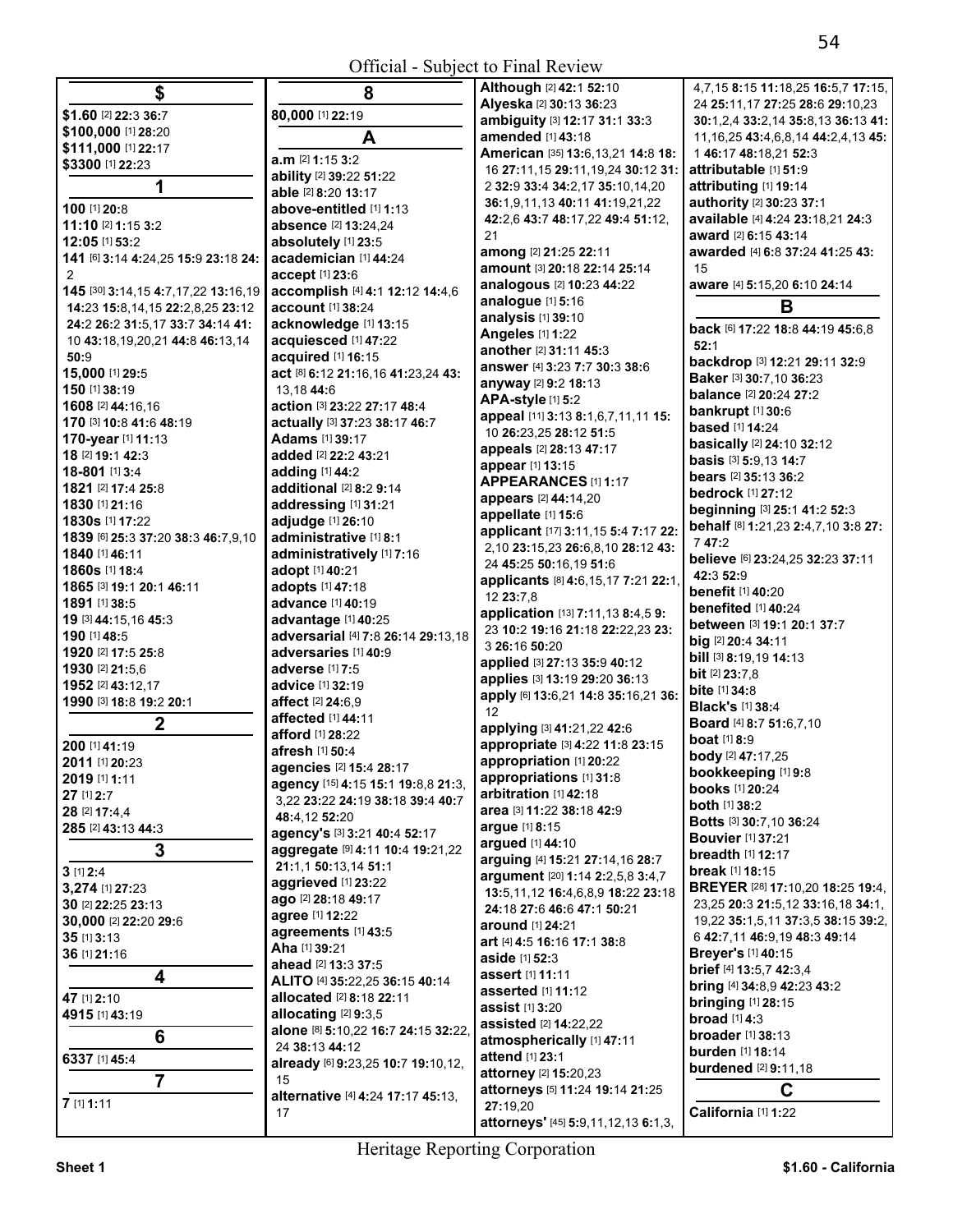**call** [1] **31:**5 **called** [2] **6:**23 **43:**19 **came** [2] **1:**13 **40:**2 **carelessness** [1] **44:**5 **carried** [1] **38:**25 **carve** [1] **34:**15 **Case** [30] **3:**4 **8:**15 **13:**7 **15:**7,19 **22:**  16 **24:**6 **28:**3,15 **29:**1 **30:**7,14 **34:**4 **35:**8,18 **36:**1,2 **39:**1,3,16,17 **41:**20 **47:**25 **50:**23 **51:**10 **52:**9,15,22 **53:**  1,2 **cases** [5] **8:**21 **11:**20 **43:**16 **47:**16 **49:**25 **categories** [1] **6:**11 **category** [1] **47:**15 **cause** [2] **4:**15 **7:**21 **caused** [4] **22:**25 **23:**12 **36:**19 **44:**  18 **centuries** [2] **27:**13 **29:**21 **certain** [4] **38:**9 **39:**19 **40:**17 **43:**9 **certainly** [8] **9:**7,8 **13:**14 **21:**10 **22:**  8 **24:**9 **27:**4 **43:**5 **certiorari** [1] **24:**11 **cetera** [1] **46:**12 **challenge** [1] **33:**24 **chances** [1] **23:**25 **changes** [1] **38:**20 **changing** [1] **47:**20 **charge** [6] **4:**10 **52:**5,12,13,17,23 **charged** [2] **52:**8,9 **charges** [1] **7:**12 **Chevron** [1] **40:**3 **CHIEF** [13] **3:**3,9 **14:**12 **27:**4,8 **28:**  10 **31:**11 **45:**10,21 **46:**21 **47:**3 **49:**  21 **52:**25 **Childhood** [1] **41:**23 **chooses** [1] **5:**4 **CHU** [38] **1:**22 **2:**6 **27:**5,6,8 **29:**9 **30:**  3,21 **31:**22,23 **32:**5,8,14,18,23 **33:**  9,19 **34:**18,24 **35:**3,7,12 **36:**10,20 **37:**10,16,19 **39:**1,3,13 **41:**1,18 **42:**  10,25 **45:**15 **46:**5,18,20 **Circuit** [6] **3:**13 **13:**18,22,23 **15:**10 **34:**7 **Circuit's** [1] **21:**24 **circumstances** [3] **39:**19 **43:**9 **52:**  18 **claim** [4] **10:**24 **29:**10 **35:**19 **36:**13 **claimant** [1] **42:**15 **claiming** [2] **14:**17 **42:**16 **claims** [2] **7:**24 **29:**4 **clarified** [1] **50:**2 **clause** [2] **43:**22 **44:**5 **clear** [11] **5:**25 **11:**21 **12:**5,5,20,22 **30:**10 **32:**10 **33:**5 **48:**18 **49:**3 **clearer** [2] **18:**15 **51:**13 **clerk** [2] **31:**11,12 **clerks** [2] **21:**21 **31:**12 **Cloer** [1] **6:**12 **close** [1] **49:**4 **closely** [2] **20:**20 **44:**22 **codified** [1] **43:**19 **collect** [5] **10:**4 **15:**2 **46:**17 **51:**1,3 **combined** [1] **22:**17

**Commissioner** [1] **31:**10 **common** [4] **4:**3 **16:**17 **42:**20,20 **compare** [4] **7:**7,10 **26:**13,15 **compensation** [2] **30:**5 **32:**18 **complements** [1] **15:**2 **completely** [1] **8:**9 **concerning** [1] **47:**6 **conclude** [2] **14:**7,9 **conclusion** [1] **14:**10 **confirm** [1] **24:**5 **Congress** [36] **4:**9 **5:**23 **12:**14,17 **15:**13 **19:**5 **20:**16,17,23 **21:**7 **24:**  18,20,23 **25:**1 **30:**17,21,23 **31:**6,9, 13 **32:**10 **34:**4 **36:**20,21 **37:**2 **39:**  18 **41:**24 **43:**12,18 **44:**2 **46:**7 **47:**  20,21 **50:**12,18 **51:**14 **Congress's** [1] **20:**13 **congressional** [5] **10:**3 **12:**6 **19:**  20 **23:**10 **50:**25 **connection** [1] **8:**24 **considerably** [1] **39:**5 **considerations** [1] **27:**11 **considered** [2] **38:**9 **41:**11 **consistent** [4] **4:**8,19 **41:**20 **48:**21 **construed** [2] **4:**4 **6:**19 **contains** [1] **5:**3 **contemplate** [1] **29:**8 **context** [3] **6:**18 **7:**1 **24:**16 **contextual** [1] **14:**9 **contingent** [1] **8:**3 **continuation** [3] **26:**2 **50:**7,10 **continued** [1] **7:**25 **continues** [2] **25:**5 **26:**8 **contract** [2] **42:**21 **43:**2 **contrary** [1] **41:**17 **controversies** [1] **42:**22 **controversy** [1] **42:**23 **corporations** [1] **28:**22 **correct** [5] **9:**20 **12:**23,24 **24:**8 **25:**   $20$ **cost** [5] **16:**21,22 **21:**25 **22:**2 **37:**8 **costs** [29] **3:**24 **4:**2,11 **16:**15,19,25 **17:**1,4,8,23 **18:**2,12 **19:**5 **25:**8,10, 14 **32:**4 **36:**18 **37:**9,24 **38:**7,10,10, 14 **42:**19 **44:**21 **46:**2 **51:**2 **52:**10 **couldn't** [2] **20:**7 **39:**24 **Counsel** [7] **8:**13 **28:**1 **30:**5 **32:**18, 19 **46:**22 **53:**1 **couple** [1] **6:**21 **course** [4] **5:**5 **6:**2 **16:**12 **51:**8 **COURT** [62] **1:**1,14 **3:**10,14 **4:**3 **6:**  18 **10:**23 **12:**4,15 **15:**18,25 **16:**18, 20,25 **17:**2,6 **24:**2 **26:**1,9 **27:**9,12 **28:**9,13 **29:**2,17 **30:**10,14 **32:**9 **33:**  4,11,12,22 **35:**9,19 **36:**23,25 **38:**12, 21,23 **39:**7,16,25 **40:**3,4,5,8,12 **41:**  12,20 **42:**1,6,12,14 **46:**20 **47:**16,17, 25 **49:**10,20,20,24 **50:**23 **cover** [7] **4:**11 **10:**5 **11:**23 **15:**3 **24:**  6 **32:**24 **34:**13 **covered** [5] **24:**5 **37:**13 **49:**7,8,9 **covering** [1] **19:**17 **covers** [1] **11:**18 **crazy** [1] **50:**24

**create** [1] **7:**20 **cumbersome** [1] **7:**16 **current** [1] **43:**21 **customs** [2] **44:**16,17 **cut** [1] **17:**11 **cut-rate** [1] **5:**1 **D D.C** [2] **1:**10,20 **date** [1] **41:**4 **deal** [1] **17:**20 **dealing** [2] **22:**24 **39:**18 **decide** [1] **36:**21 **decided** [2] **35:**19 **39:**16 **decides** [1] **18:**5 **decision** [2] **25:**3 **30:**14 **decisions** [2] **30:**15 **37:**1 **deep** [2] **39:**9,9 **defendant** [2] **11:**6,10 **defense** [3] **3:**21 **11:**7,11 **defer** [1] **40:**4 **deference** [1] **39:**23 **define** [1] **37:**21 **defined** [1] **37:**23 **definition** [1] **37:**14 **definitions** [1] **38:**2 **degree** [3] **6:**17,20 **25:**22 **delay** [1] **20:**6 **depart** [1] **17:**7 **Department** [5] **1:**20 **14:**21 **39:**17, 21 **44:**18 **departure** [3] **6:**24 **7:**4 **27:**15 **depend** [1] **26:**20 **depends** [1] **26:**18 **DEPUTY** [2] **1:**3,19 **described** [1] **26:**2 **determine** [1] **17:**9 **determined** [1] **7:**15 **determining** [2] **17:**17 **20:**17 **developed** [1] **4:**13 **devoted** [1] **15:**24 **dictionaries** [1] **38:**2 **Dictionary** [3] **37:**21 **38:**4 **49:**11 **difference** [3] **37:**7 **38:**22 **45:**11 **different** [10] **14:**4,17 **24:**12 **31:**18 **36:**8 **40:**11 **42:**4,19 **45:**24,25 **differently** [1] **36:**11 **difficult** [1] **39:**10 **direct** [2] **3:**12 **15:**9 **directed** [3] **4:**9 **50:**13,15 **DIRECTOR** [1] **1:**3 **disagree** [2] **12:**2 **44:**12 **discourage** [1] **34:**14 **discouraging** [1] **34:**13 **discover** [1] **21:**6 **discretion** [2] **6:**15 **40:**7 **discretionary** [1] **6:**19 **disposed** [1] **8:**4 **disposition** [1] **8:**10 **dispute** [3] **16:**1 **21:**24 **22:**5 **distinct** [1] **31:**19 **distinctive** [1] **15:**15 **district** [5] **3:**14 **24:**2 **29:**2,17 **40:**8 **docket** [2] **32:**25 **33:**12

**doctrinal** [1] **47:**15 **doctrine** [1] **48:**17 **doing** [9] **6:**2 **9:**25 **10:**1,7,14,19 **28:**  21 **29:**7 **42:**22 **done** [3] **39:**4 **48:**10,10 **doubt** [2] **16:**10 **29:**19 **down** [1] **8:**5 **dropped** [1] **13:**12 **dropping** [1] **13:**5 **during** [2] **19:**4 **46:**15 **duty** [1] **21:**4 **E each** [6] **7:**17 **35:**13 **36:**1 **50:**16,19 **51:**6 **earlier** [4] **31:**23 **37:**12 **42:**5 **50:**8 **effect** [9] **26:**5 **29:**20 **30:**15 **32:**14, 17 **38:**1 **42:**5 **44:**1 **48:**13 **effectively** [1] **13:**11 **effects** [1] **25:**24 **effectuate** [1] **50:**25 **either** [7] **3:**12 **7:**4 **18:**12 **23:**24 **30:**  4 **35:**12 **38:**22 **elaborate** [1] **28:**14 **electric** [1] **8:**19 **elsewhere** [1] **44:**14 **elucidating** [1] **16:**19 **employ** [1] **3:**20 **employees** [1] **3:**25 **enact** [2] **30:**24 **32:**10 **enacted** [6] **17:**22 **25:**2 **31:**6,17 **43:**  12 **46:**7 **enactment** [2] **31:**4 **41:**5 **encompass** [2] **12:**11 **41:**15 **encompassed** [2] **14:**11 **48:**19 **encompasses** [2] **3:**24,25 **English** [1] **41:**15 **enhanced** [1] **24:**1 **enough** [7] **20:**4 **22:**9 **30:**19 **31:**25 **34:**12 **39:**11,12 **ensure** [3] **19:**20 **50:**13,16 **entire** [1] **43:**22 **entitled** [3] **8:**9 **11:**15 **26:**10 **equal** [1] **21:**1 **equals** [2] **50:**14 **51:**2 **equity** [1] **22:**7 **equivalent** [2] **19:**9 **46:**13 **especially** [1] **4:**21 **ESQ** [3] **2:**3,6,9 **essentially** [1] **20:**23 **established** [1] **47:**15 **estate** [1] **30:**6 **estimate** [1] **21:**24 **et** [1] **46:**12 **even** [14] **11:**5 **12:**5 **14:**19 **15:**17 **21:**  6,16 **22:**1 **24:**11 **25:**6 **26:**25 **27:**19 **39:**5 **48:**10 **51:**10 **everybody** [2] **11:**4 **18:**3 **evidence** [3] **28:**15 **34:**5 **40:**22 **evident** [1] **40:**17 **exact** [2] **30:**25 **43:**20 **exactly** [3] **23:**19 **52:**4,5 **examination** [11] **7:**13,25 **22:**22 **23:**3,14 **26:**3 **49:**5 **50:**10,20 **51:**20,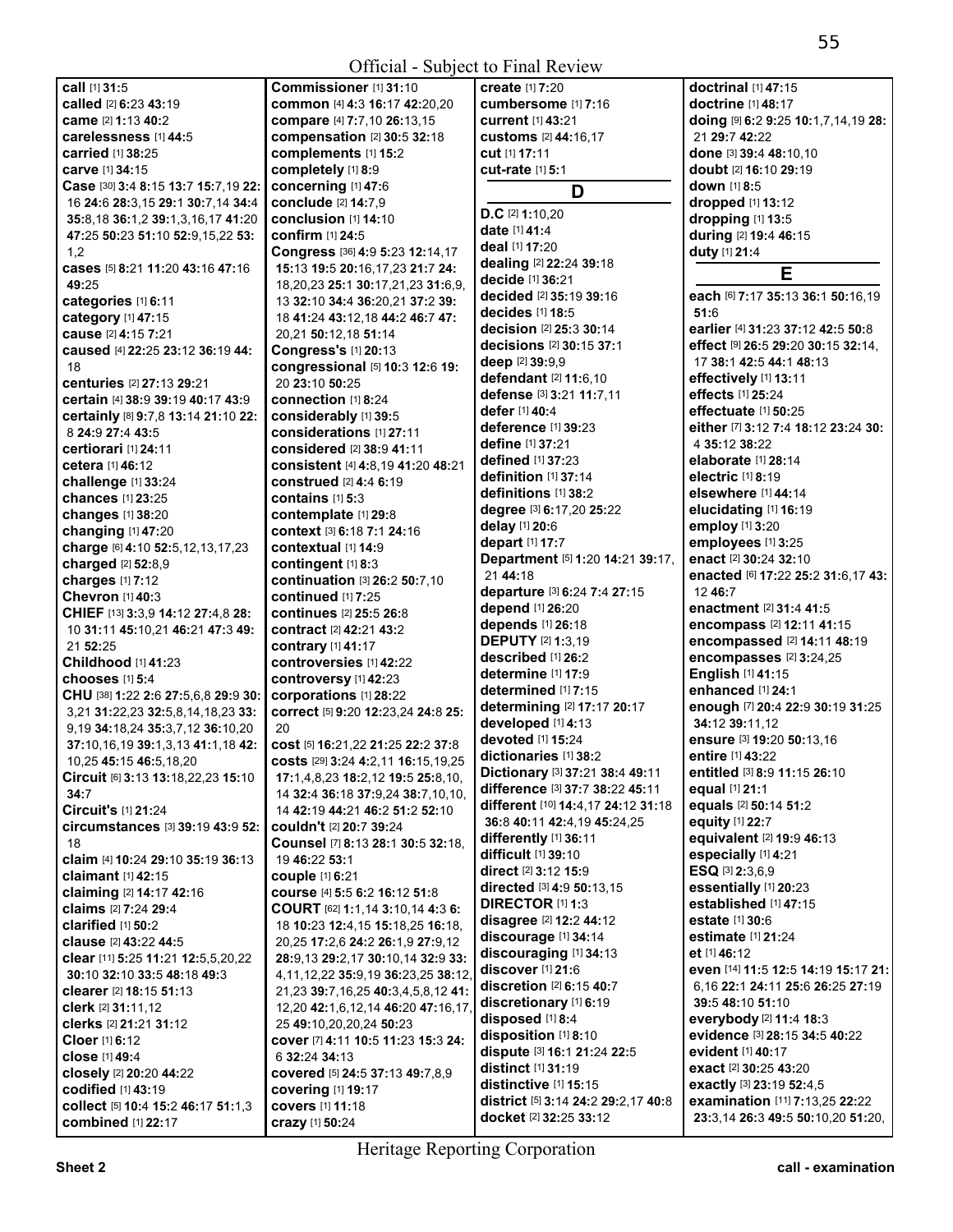| 23                                          | <b>favor</b> [1] <b>25:</b> 4             |
|---------------------------------------------|-------------------------------------------|
| <b>examined</b> [1] 50:4                    | favorable [1] 8:10                        |
| examiner [6] 8:6,8 26:23 50:23 51:          | Federal [14] 3:13 5:8,21 13:22 15:        |
| 4 52:21                                     | 10 16:22 21:24 23:22 27:23 34:7           |
| <b>examiners</b> [2] 51:17,19               | 38:8,11 39:25 40:12                       |
| examining [2] 31:11,12                      | fee [12] 4:13 7:24 8:11 14:5 19:16        |
|                                             |                                           |
| example [7] 21:6 22:16 30:25 31:3           | 22:22,22 28:11,16,18 29:7,10              |
| 39:14 44:15 45:3                            | fee-shifting [1] 7:1                      |
| examples [2] 45:18 49:7                     | fees [86] 4:10,17 5:9,11,12,13 6:1,       |
| exception [3] 30:11 35:16,18                | 3,4,7,7,15,17 7:12,13 8:2,15 10:4         |
| exceptional [1] 43:16                       | 11:18,23,25,25 15:3,21 16:1,5,7           |
| exceptions [2] 28:6,7                       | 17:15,24 19:13,16 20:18,19 21:7,          |
| exclude [1] 30:20                           | 17, 18 22: 18 23: 2 24: 22 25: 11, 18     |
| excuse [2] 16:11 46:2                       | 26:18,24 28:1,1,6 29:10,24 30:1,2         |
| <b>exhaustive</b> [1] 33:13                 | 4,5 32:1,21,22,24,24,25 33:1,1,1,2        |
|                                             |                                           |
| existing [1] 50:1                           | 12, 12, 14, 20, 25 35: 8, 13, 19 36: 14   |
| expansive [1] 12:14                         | 41:11, 16, 25 43:4, 6, 8, 14 44: 3, 4, 13 |
| expected [1] 46:3                           | 45:2 46:17 48:18,21 52:3                  |
| expenditures [2] 19:24 21:2                 | felt [1] 21:3                             |
| expensae [1] 37:21                          | figure [1] 10:11                          |
| expense [3] 15:11 34:11 51:3                | figured [2] 28:20 49:16                   |
| expenses [110] 3:17,19,24 4:4,8,            | file [4] 4:7 7:25 8:6 26:22               |
| 12, 16, 18, 23 5: 5, 10, 11, 11, 14, 22, 24 | filed [1] 11:3                            |
| 6:3,4 7:6,22 8:14,23 9:4,6,9 11:17          | files [1] 3:15                            |
| 12:1,8,10 13:17 14:1,11,20 15:3,            | filing [8] 23:12 24:1 28:11,16,18         |
| 20,23 16:5,6,13,15,22 17:14,18 18:          | 29:7,9 33:1                               |
|                                             | fill $[1]$ 20:22                          |
| 5 19:11 20:11,21 21:8,22 22:11,             |                                           |
| 17 23:1,9,13,25 24:15 25:7 26:6             | finally [1] 49:16                         |
| 27:25 28:5 31:7,14,19,20,25 32:1,           | financial [1] 22:7                        |
| 3 33:7,9,10,10,10,11 36:2,8,12 37:          | find [3] 38:18,25 39:6                    |
| 7, 13, 14, 20, 22, 24 38: 12 41: 9, 15 43:  | fine [1] 23:5                             |
| 23 44:12,21 45:1,8,19,19 46:12,17           | fine-tune [2] 7:14 50:15                  |
| 48:1,2,9,14,20 49:2 50:14,19 51:1,          | finger [1] 34:2                           |
| 7,15,25 52:5,6,8,11                         | First [12] 3:23 11:20 13:10 14:19         |
| experience [3] 42:9,12 43:1                 | 18:8 25:2 27:11 29:9 31:17 37:20          |
| expert [6] 22:18,20 33:20,25 52:15,         | 38:4 43:12                                |
| 19                                          | fits $[1]$ 47:15                          |
| expertise [1] 52:19                         | five [1] 31:9                             |
| experts [5] 33:16,18,21,21 34:11            | flatly [1] 27:20                          |
| explanation [3] 10:13,14 18:24              | floating [1] 38:12                        |
|                                             | focused [3] 10:15 44:7,7                  |
| explanations [1] 10:15                      |                                           |
| explicit [5] 30:9,13 32:11 33:5 35:         | follow [2] 39:8,9                         |
| 15                                          | following [2] 41:2 48:14                  |
| explicitly [2] 11:22 29:23                  | force [1] 29:20                           |
| expressly [3] 11:22 43:8,9                  | foregoing [1] 11:14                       |
| extended [2] 18:23 47:9                     | forfeit [1] 11:7                          |
| extent [2] 13:23 28:24                      | forfeited [1] 44:19                       |
| <b>external</b> [1] 33:21                   | <b>forfeitures</b> [1] 44:17              |
| extra [1] 51:15                             | forgot [1] 34:8                           |
| F                                           | form [1] 9:19                             |
|                                             | formal [1] 48:13                          |
| fact [4] 15:13 17:21 18:19 38:3             | formerly [1] 47:7                         |
| <b>factors</b> [2] <b>14:9 41:5</b>         | <b>forms</b> [1] 8:17                     |
| failed [1] 40:25                            | found [1] 39:1                            |
| failing [2] 11:7,10                         | Fourth [2] 13:18,22                       |
| failure [2] 12:15 47:8                      |                                           |
| fair [5] 23:9,15 36:22 50:17 51:24          | frankly [1] 5:20                          |
| fairly [2] 42:20,20                         | frivolous [1] 49:15                       |
| fairness [2] 23:17 36:17                    | Fruit [1] 39:17                           |
| fall [3] 5:19 15:7 24:13                    | full [1] 29:20                            |
|                                             | fully [2] 9:11,18                         |
| far [3] 17:21 25:14,14                      | fund [3] 21:19,20 46:11                   |
| fashion [1] 44:14                           | funds [1] 52:17                           |
| fault [1] 17:16                             | future [1] 42:22                          |

|    | G                                  | incremental [1] 14:18                                         |
|----|------------------------------------|---------------------------------------------------------------|
|    | gap [1] 20:22                      | increments [1] 9:15                                           |
|    | gather [2] 28:25 45:12             | incur [5] 4:15 7:21 22:25 23:13 36:                           |
|    | gave [1] 39:19                     | 19                                                            |
|    | General [3] 1:19 12:14 35:12       | <b>incurred</b> [1] <b>16:13</b>                              |
|    | generally [1] 36:12                | incurs [2] 51:4.16                                            |
|    | GINSBURG [6] 5:7 10:17 16:3 21:    | Indeed [1] 16:19                                              |
|    | 23 29:22 33:6                      | indicate [1] 12:16                                            |
|    | give [5] 31:2 32:2 37:14 39:14 44: | <b>indicates</b> [1] <b>12:17</b><br>indication [2] 12:6 14:3 |
|    | 15                                 | infer [1] 15:12                                               |
|    | given [2] 17:13 24:22              |                                                               |
|    | giving [1] 20:5                    | infringing [1] 42:15<br>inhibit [1] 8:16                      |
| 2, | GORSUCH [7] 8:13,25 9:12,17,24     | initial [1] 13:5                                              |
| 2, | 10:6,10                            | Injury [1] 41:23                                              |
|    | got [3] 26:24 43:19 52:2           | inside [1] 29:12                                              |
| 3  | government [21] 7:9 8:16 9:2,5     | instance [4] 11:1 33:23 39:3 42:                              |
|    | 10:11 18:4 26:15 27:14,17,19,23    | 25                                                            |
|    | 28:3 29:14,16 35:17,18 44:10,24    | <b>intake</b> [1] 50:14                                       |
|    | 46:3.8.16                          | intended [4] 14:5,25 15:13 51:14                              |
|    | government's [6] 5:18 7:5 24:22    | intending [1] 30:22                                           |
|    | 27:18 33:24 42:2                   | intends [1] 5:25                                              |
|    | areater [3] 4:16 7:22 21:4         | intent [1] 12:6                                               |
|    | greatest [1] 51:3                  | interesting [1] 43:11                                         |
|    | group [2] 18:2,7                   | internal [1] 33:21                                            |
|    | guess [3] 9:21 24:24,25            | interpret [1] 39:22                                           |
|    | guidance [1] 17:13                 | interpretation [8] 8:14 40:4,19,24                            |
|    | н                                  | 41:3 47:19.23 48:4                                            |
|    |                                    | interpreted [2] 25:6 39:23                                    |
|    | <b>habit</b> [1] <b>39:</b> 8      | interpreters [1] 33:12                                        |
|    | hear [1] 3:3<br>held [1] 13:18     | interpreting [1] 25:12                                        |
|    | help [3] 14:25 38:16,17            | interrupt [1] 13:1                                            |
|    | helpful [1] 10:6                   | invite [1] 28:8                                               |
|    | hire [1] 12:12                     | <b>invoke</b> [1] 51:23                                       |
|    | <b>hired</b> $[1]$ 9:3             | invoked [1] 51:14                                             |
|    | hiring [1] 9:16                    | <b>invokes</b> [1] 33:8                                       |
|    | history [1] 31:3                   | involve [2] 41:6 42:19                                        |
|    | Honor [1] 36:11                    | involved [1] 36:5                                             |
|    | Honor's [1] 5:23                   | involving [3] 7:8 26:14 35:19                                 |
|    | however [1] 24:5                   | IRS [1] 45:4                                                  |
|    | hundreds [2] 22:12 41:7            | isn't [2] 28:11 40:6                                          |
|    |                                    | issue [2] 15:24,25                                            |
|    |                                    | issued [1] 48:12                                              |
|    | ICC [1] 28:19                      | items [3] 12:16 17:3 37:12                                    |
|    | idea [2] 14:24 23:6                | iteration [1] 25:2                                            |
|    | ignore [2] 41:19,20                | itself [3] 19:16 38:13 48:5                                   |
|    | imagines [1] 51:21                 | J                                                             |
|    | implications [1] 50:1              | judges [2] 51:10,11                                           |
|    | implicit [1] 48:9                  | judicial [8] 3:12 4:25 5:1,3 23:20,                           |
|    | important [2] 7:2 27:10            | 21 40:6 47:23                                                 |
|    | impose [2] 33:7 48:19              | jurisdictional [1] 10:25                                      |
|    | imposes [1] 46:2                   | Justice [95] 1:20 3:3,10 5:7 6:5,23                           |
|    | improper [1] 27:17                 | 8:13,25 9:12,17,24 10:6,10,17 11:                             |
|    | INC [1] 1:7                        | 16 12:19,25 13:1,3,4,9 14:12,21                               |
|    | include [18] 3:19 5:16 9:10,19 15: | 16:2,3 17:10,20 18:25 19:4,10,12,                             |
|    | 10 16:5,7 17:15 25:5 30:23 32:6    | 23,25 20:3 21:5,12,23 24:4,17 25:                             |
|    | 33:14,20 48:1,15 49:11 50:22 51:   | 13, 17, 21 27: 4, 8 28: 10 29: 22 30: 9,                      |
|    | 8<br>included [1] 41:10            | 16 31:22,24 32:6,12,16,21 33:6,15,                            |
|    | includes [3] 8:14 28:5 45:1        | 16, 17, 18 34: 1, 19, 22 35: 1, 5, 11, 22,                    |
|    | including [8] 4:11 5:11 6:3 17:23  | 23,25 36:15 37:3,4,5,6,11,17 38:                              |
|    | 30:1 41:21 43:4 48:21              | 15 39:2,6 40:14,15 41:14 42:7,11                              |
|    | income [1] 11:14                   | 45:10,21 46:9,19,21 47:4 48:3,16                              |
|    | <b>increment</b> [1] <b>51:</b> 8  | 49:14,21 52:1,25                                              |
|    |                                    |                                                               |

**Fausto** [1] **50:**1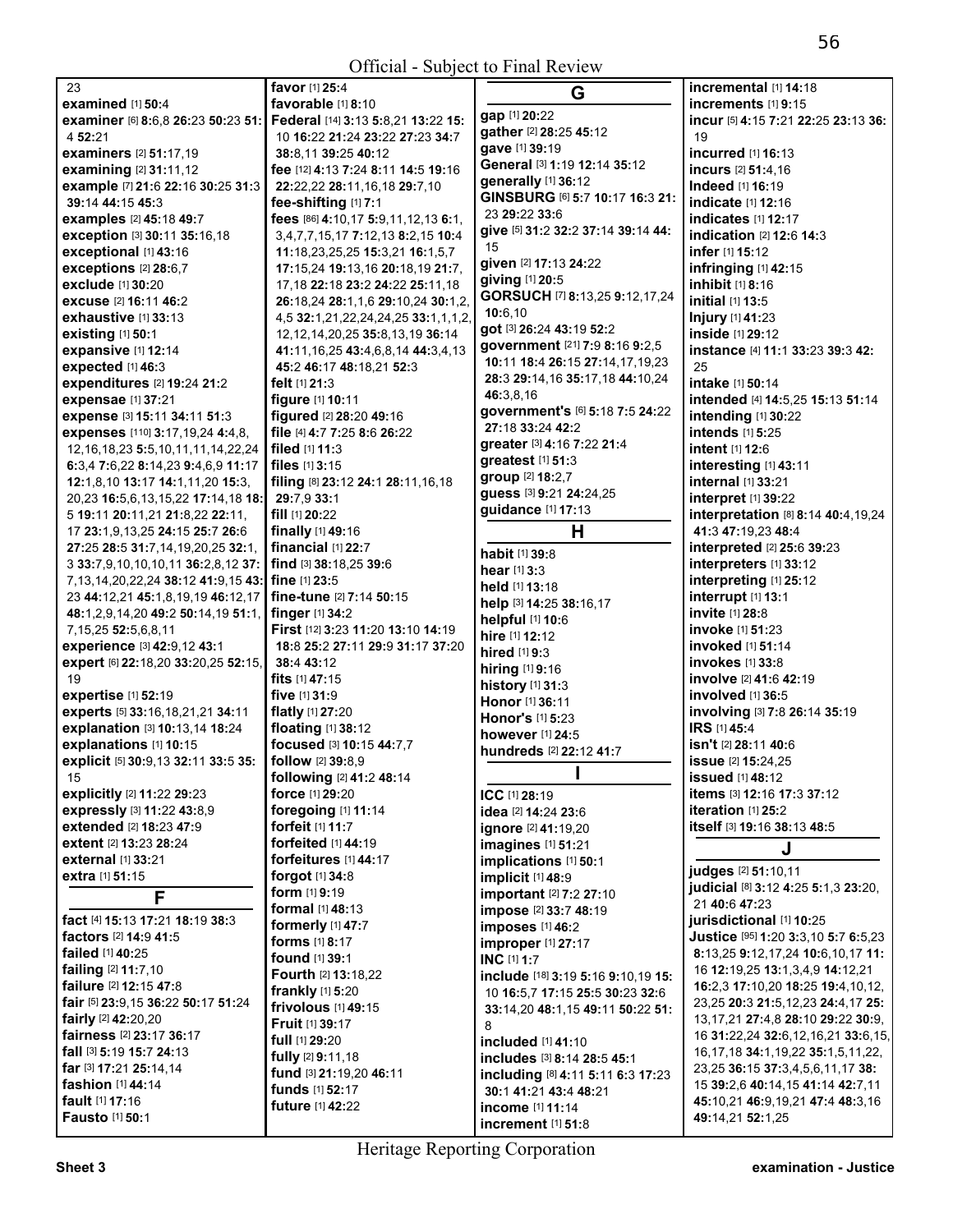| justices [1] 27:22                        | losing [2] 6:6 25:11                               | newly-enacted [1] 50:3              | 47:9 48:5                                   |
|-------------------------------------------|----------------------------------------------------|-------------------------------------|---------------------------------------------|
| Justinian [1] 49:16                       | lot [2] 18:11 46:10                                | next [1] 3:4                        | overall [4] 4:9 24:18 38:11 51:25           |
| K                                         | lower [1] 47:25                                    | nobody [3] 11:9 18:19 51:21         | overcome [2] 29:24 49:4                     |
|                                           | M                                                  | none [2] 8:3 22:13                  | <b>overhead</b> [2] 8:17 9:19               |
| KAGAN [8] 13:1,4 31:22,24 32:6,           |                                                    | <b>norm</b> [1] 7:4                 | <b>overly</b> [1] 7:16                      |
| 12.16 52:1                                | made [10] 12:5 18:3,22 19:1 20:23                  | <b>normal</b> [1] 28:12             | own [4] 15:3 35:13 36:2 40:7                |
| KAVANAUGH [13] 6:5,23 11:16               | 29:15 30:10 32:10 33:4 50:21                       | <b>Note</b> [2] <b>31:16 33:22</b>  | P                                           |
| 12:19,25 13:3 24:4,17 25:13,17,           | magic [2] 12:7 29:25                               | noteworthy [1] 15:8                 |                                             |
| 21 32:21 41:14                            | main [1] 45:17                                     | nothing [2] 9:17 39:2               | $p.m$ [1] 53:2                              |
| Kavanaugh's [2] 13:9 30:9                 | MALCOLM [5] 1:19 2:3,9 3:7 47:1                    | number [2] 7:23 22:8                | PAGE [2] 2:2 42:3                           |
| kind [4] 12:20 13:7 34:3 52:16            | mandate [11] 10:3 13:19 14:1 15:                   | O                                   | paid [13] 3:25 14:1 16:11,11 17:23          |
| <b>kinds</b> [1] 42:16                    | 11,16 19:20 20:9,12,25 23:11 51:                   |                                     | 19:5, 15 21:17 33:25 43:24 45:5             |
| known [1] 21:19                           |                                                    | objective [2] 19:7 20:13            | 46:12 52:16                                 |
|                                           | mandatory [3] 10:20,24 11:6                        | obligation [1] 26:18                | paralegals [4] 3:20 19:15 22:19             |
|                                           | many [2] 32:25,25                                  | obstacles [1] 14:17                 | 52:14                                       |
| Labor [2] 39:17,21                        | marshal [2] 33:1,12                                | <b>obtain</b> [1] 6:17              | parking [1] 33:10                           |
| language [10] 12:10,15 16:10 25:5         | match [3] 19:21 20:20 21:8                         | obtaining [1] 4:25                  | part [13] 12:2 16:12 20:13,17 23:17         |
| 26:4 29:23 31:17,18 41:4 43:21            | matter [9] 1:13 10:15 16:9 36:17,                  | obviously [2] 15:25 25:14           | 26:18 35:14 38:6 41:2 46:17 48:             |
| large [1] 7:23                            | 24 40:6.6 43:4 50:4                                | <b>occurs</b> [1] 11:4              | 25 49:2 50:7                                |
| larger [1] 7:24                           | mean [13] 6:9 13:4 28:17,25 32:17                  | <b>October</b> [1] 1:11             | particular [13] 4:1,18 7:12 12:12,          |
| <b>last</b> [3] <b>29:21 44:4 50:6</b>    | 34:15 37:20 39:24 40:23 47:5 48:                   | oddly [1] 20:4                      | 16 17:3 20:18 28:19 33:22 44:7              |
| <b>late</b> $[1]$ 38:24                   | 749:1552:7                                         | offered [1] 49:6                    | 47:18.19 49:17                              |
| <b>later</b> $[1]$ 31:16                  | meaning [12] 4:3 16:17,17,21,23                    | OFFICE [12] 1:4 17:24 29:13 31:7,   | parties [3] 40:9,17,25                      |
| Laughter [3] 34:21 47:13 49:23            | 17:2,7,19 19:13 38:7 41:4,9                        | 15,20,25 32:2 34:6 36:19 40:10      | parts [1] 37:20                             |
| <b>LAURA [1] 1:3</b>                      | meaningful [1] 50:9                                | 41:7                                | party [18] 6:6,8 7:7 13:25 24:21 25:        |
| law [6] 17:2,9 38:4 40:1 41:20 47:        | means [6] 4:24 17:14,18 37:22 40:                  | Office's [1] 47:8                   | 9,10 27:1,16,18 29:14,15 35:8,13            |
| 25                                        | 22 48:14                                           | officers [1] 21:21                  |                                             |
| lawsuit [1] 26:9                          |                                                    |                                     | 36:2 37:25 44:17,23                         |
| lawyer [3] 9:1,3 30:6                     | meant [1] 49:16                                    | officials [1] 41:8                  | party's [2] 25:10,11                        |
| lawyers [11] 3:20 14:22 22:19 30:         | mechanism [1] 24:2                                 | often [3] 10:24 11:2 20:21          | passed [1] 39:18                            |
| 20,23 32:7,13 51:11,18,19 52:12           | <b>mediation</b> [1] 42:18                         | okay [7] 9:24 12:25 21:12 29:2 42:  | passes [1] 40:20                            |
| lawyers' [2] 32:1 51:20                   | mention [1] 13:8                                   | 11 46:19 48:23                      | PATENT [40] 1:4 3:11 4:6 7:11,23            |
| $leads$ [1] 14:10                         | mentioned [1] 37:12                                | old [1] 39:10                       | 8:6,10 17:23,24 18:13 19:16 21:7,           |
| <b>least</b> $[1]$ <b>13</b> :23          | might [7] 8:18 36:24 38:16,16 41:                  | once [2] 21:2 29:18                 | 8, 18, 19, 20 22: 1, 12, 23 23: 3, 14 26:   |
|                                           | 18,18 48:24                                        | one [16] 6:10 14:9 16:10 18:10,17   | 11, 16 29: 12 31: 7, 20 32: 2 34: 6 36:     |
| <b>leaves</b> [1] 35:23                   | mind [1] 38:20                                     | 22:6 23:4 28:4 34:22 35:5 38:3,19   | 19 40:10 41:7 42:9,15 43:13 44:6            |
| legal [11] 4:4 16:16,16 24:22 32:19       | minutes [2] 13:10 46:23                            | 41:8 44:23 45:18 51:12              | 47:8 50:16 51:6,17 52:21                    |
| 37:21 38:1,2 47:6 50:10 52:13             | missed $[1]$ 8:8                                   | ones [1] 22:1                       | patentability [1] 15:24                     |
| legislation [1] 30:24                     | mistake [1] 29:15                                  | only [10] 6:9 13:24 14:20 15:13,23, | patentees [1] 46:12                         |
| $less$ [1] $23:8$                         | mode [2] 5:1 23:20                                 | 25 16:14 23:20 24:7 36:6            | Patents [1] 31:10                           |
| <b>level</b> [1] <b>20:1</b> 9            | moment [1] 11:8                                    | open-ended [3] 28:3 44:14 45:20     | path [2] 38:19,21                           |
| levy [1] 45:4                             | <b>Monday</b> [1] 1:11                             | operating [3] 4:11 15:3 23:9        | pay [48] 3:16 4:7,16,20,23 5:5 7:5,         |
| light [1] 50:4                            | money [8] 3:19,25 9:15 12:11 16:                   | opposed [1] 10:25                   | 7, 17, 21, 22, 24 8: 2, 11 18: 3, 5, 7, 13, |
| <b>limitations</b> $[3]$ <b>11:2,7,11</b> | 10,11 51:8 52:16                                   | opposite [1] 42:24                  | 13 20:10 22:10,13 23:7,8,16,24              |
| limited [3] 4:5 17:1 25:7                 | MORGAN [3] 1:22 2:6 27:6                           | oral [5] 1:14 2:2,5 3:7 27:6        | 24:21 25:9,11 26:6,18,24 27:1,18            |
| $list$ [1] 33:13                          | most [4] 14:20 20:17 28:20 48:8                    | order [1] 8:20                      | 28:16 31:13 36:4,5,18 42:23 43:3            |
| literally [1] 37:22                       | <b>motivation</b> [3] <b>22:</b> 6,15 <b>48:25</b> | ordinarily [3] 23:1,2,20            | 44:20 45:8 46:3 50:19 51:7,15,24            |
| <b>litigant</b> $[1]$ 7:5                 | much [5] 18:6 21:11 26:19 28:14                    | ordinary [10] 5:2 7:1 12:9 14:5 16: | paying [2] 19:13 36:7                       |
| litigants [3] 8:18 17:23 18:13            | 46:20                                              | 21 17:7,19 41:4,9,14                | payment [1] 6:1                             |
| litigate $[1]$ 8:21                       | must [10] 3:16 5:5 6:17 7:17,22 16:                | original [2] 16:1 20:11             | <b>pays</b> [1] <b>50:1</b> 6               |
| litigation [12] 6:17,20 7:8 13:21         | 7 27:18 30:12 33:5 44:19                           | other [42] 3:25 5:8,12,21 6:6 7:8,  | people [7] 28:20 34:10 36:4,7,18            |
| 26:14 29:13,18 36:5 37:23 38:8            |                                                    | 10 8:17, 19 9:6, 17, 19 15:4 16:24  | 42:16 51:23                                 |
| 40:9,12                                   | N                                                  | 17:14 18:11,18 21:4,21 24:14 25:    | per [1] 22:2                                |
| <b>litigator</b> [1] 38:11                | <b>NANTKWEST [6] 1:7 3:5 17:13,</b>                | 9 26:14, 15, 17 28:4, 11 29:6 30:15 | perhaps [1] 33:2                            |
| litis [1] 37:22                           | 16 33:23 49:6                                      | 31:12 32:19,25 33:1 36:4,7,18 38:   | period [13] 11:13 18:23 20:15 36:           |
| <b>little</b> [4] 22:18,20 23:7,8         | <b>narrow</b> [1] <b>16:23</b>                     |                                     |                                             |
| lodging $[1]$ 33:9                        | <b>narrower</b> [1] <b>16:17</b>                   | 1,10 41:5 44:10 45:19 49:13 52:     | 14 39:7,13,15 40:18,20 46:15,16             |
| logic [1] 4:19                            | <b>National [1] 41:22</b>                          | 18                                  | 47:9 48:5                                   |
| long [2] 20:6 28:18                       | necessary [1] 12:6                                 | others [1] 49:12                    | periods [1] 39:5                            |
| look [10] 17:2 21:4,5,13,15 26:12         | necessity [1] 22:7                                 | otherwise [3] 6:24 43:2,25          | person [4] 6:16 12:12 33:8 51:14            |
|                                           | need [2] 13:16 31:13                               | out [14] 9:2 10:11 18:11 28:23 34:  | person's [1] 52:24                          |
| 34:5,24 35:1,4                            | needed [1] 20:22                                   | 15 38:25 40:13 41:13 42:12,13 44:   | personal [1] 43:1                           |
| <b>looked</b> [1] 38:16                   |                                                    | 4,9 49:16 52:16                     | personnel [19] 4:1,7,12,23 5:5 7:6          |
| <b>looking</b> [1] 42:8                   | <b>needs</b> [1] 32:10                             | <b>outcome</b> [3] 13:20 14:2 26:20 | 9:4,9 13:17 14:10,21 16:11 22:10,           |
| looks [1] 17:4                            | never [1] 16:18                                    | outside [2] 52:15,19                | 17 30:19 32:4 33:2 48:2 52:11               |
| $Los$ [1] 1:22                            | new [2] 28:15 31:9                                 | over [7] 20:8,8 22:20 29:20 41:6    | persuade [1] 26:23                          |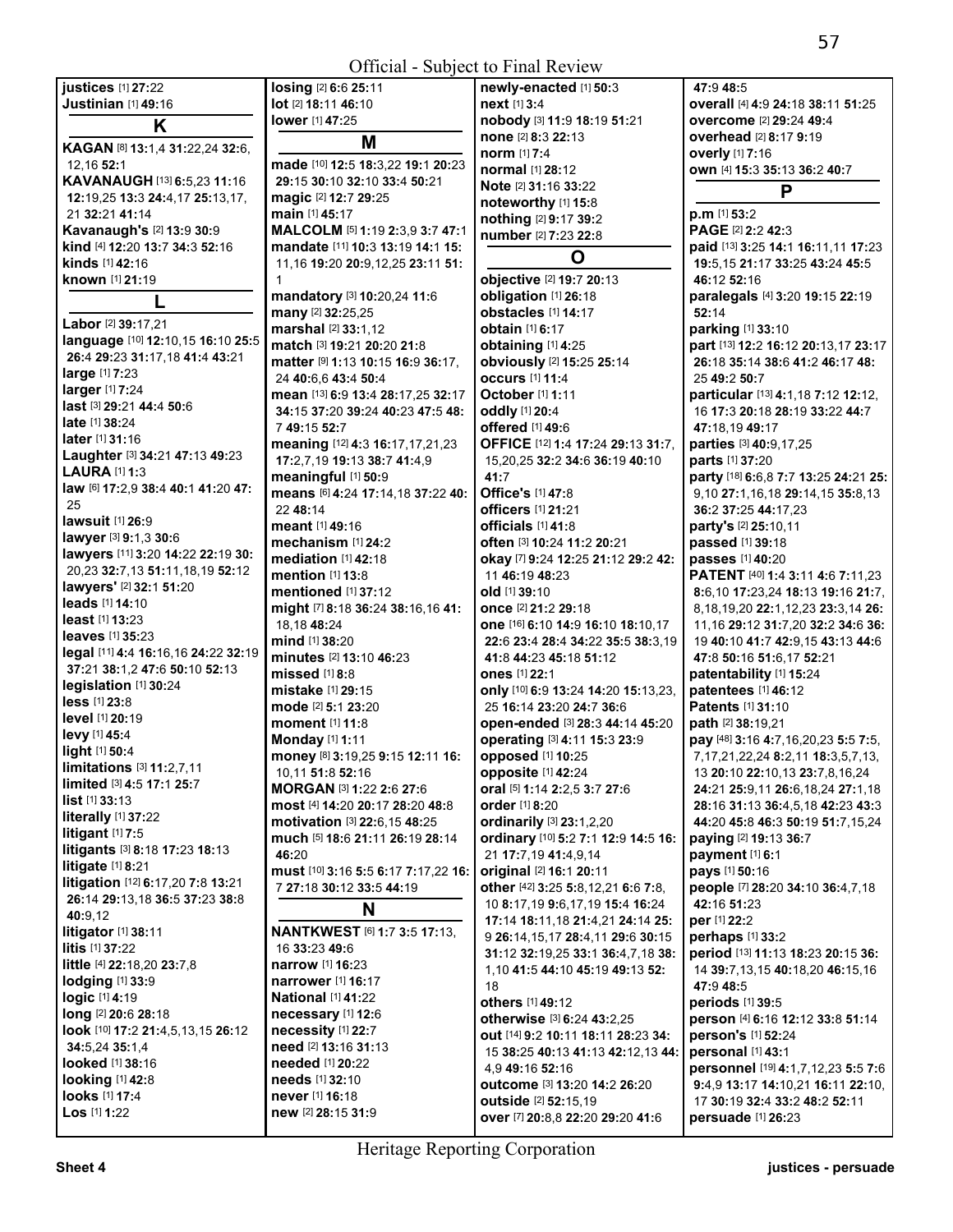|                                                        | $\sigma$ of $\sigma$ of $\sigma$ of $\sigma$ is that is $\sigma$ is $\sigma$ |                                          |                                                                  |
|--------------------------------------------------------|------------------------------------------------------------------------------|------------------------------------------|------------------------------------------------------------------|
| PETER [2] 1:3 3:4                                      | provide [3] 5:25 6:7,14                                                      | regulation [1] 48:12                     | <b>scenario</b> [1] 7:20                                         |
| petition [1] 24:11                                     | provided [1] 5:24                                                            | related [1] 36:16                        | schedules [1] 4:14                                               |
| Petitioner [7] 1:5,21 2:4,10 3:8 41:                   | provides [6] 5:8,13 15:9 23:19 43:                                           | <b>relates</b> [1] 44:16                 | scheme [2] 4:9 50:5                                              |
| 24 47:2                                                | 14 45:7                                                                      | relatively [2] 12:5 39:14                | <b>scope [1] 4:5</b>                                             |
| phrased [2] 11:2,5                                     | provision [9] 3:16 5:17 14:3,5,25                                            | remaining [1] 46:24                      | <b>scores</b> [1] 41:6                                           |
| Picking [1] 40:14                                      | 30:17,22 44:3 47:20                                                          | remember [1] 28:18                       | Sebelius [1] 6:12                                                |
| pitch [1] 24:10                                        | provisions [8] 6:19 7:2 24:7 27:                                             | repeatedly [1] 33:4                      | Second [6] 4:6 13:2 27:14 29:12                                  |
| placed [2] 21:3,19                                     | 24 28:2,4 50:2,3                                                             | reply [3] 13:7 42:2,4                    | 34:8 38:6                                                        |
| plain [4] 12:9 16:9 41:3,9                             | PTAB [8] 8:1,7,7,12,12 26:22,23,                                             | reporters [1] 33:11                      | Section [27] 3:14,15 4:7,17,22,24,                               |
| plaintiff [1] 26:7                                     | 25                                                                           | representation [1] 14:23                 | 25 13:16,19 14:23 15:8,9,14,15                                   |
| plaintiffs [1] 4:22                                    | PTO [39] 3:19 4:8,10,13,17 7:12,14,                                          | request [1] 33:24                        | 22:8,25 23:12,18 26:2 31:5,16 33:                                |
|                                                        |                                                                              |                                          |                                                                  |
| please [2] 3:10 27:9                                   | 18,21 14:19,21 15:1,2,19 16:11,13                                            | requested [1] 15:22                      | 7 41:10 43:13.18 44:3 50:8                                       |
| point [16] 7:3 9:21 12:8 25:24 26:1                    | 19:7,19 20:13,20,25 21:25 22:10,                                             | require [6] 4:15,20,22 7:4,6 25:9        | See [6] 16:3 17:3 26:12 34:1 49:18,                              |
| 28:4 30:9 40:13 41:13,17 44:9 45:                      | 21 23:4,13 26:19 40:18 48:10,11,                                             | required [4] 8:20 22:10 51:6,13          | 19                                                               |
| 17 47:11 49:20 50:8.12                                 | 20 49:1 50:3,13,15,23,25 51:4,16                                             | requirement [6] 5:3 10:25 12:7,23        | seek [4] 3:12 7:25 15:19 49:2                                    |
| pointed [1] 49:10                                      | <b>PTO's [9] 4:23 5:5 20:24 22:6,15</b>                                      | 13:25 15:2                               | seem [2] 11:20,24                                                |
| points [2] 35:17,18                                    | 47:7 48:25 51:22,24                                                          | requiring [3] 4:6 6:20 27:1              | seemed [1] 34:4                                                  |
| policy [2] 36:22,24                                    | public [1] 36:22                                                             | requisite [1] 8:24                       | Seems [2] 23:15 29:8                                             |
| position [4] 5:18 24:12 42:4 47:8                      | purpose [2] 24:18 29:7                                                       | reserve [1] 27:2                         | self-financing [2] 15:1 20:14                                    |
| positions [2] 31:10 42:5                               | purposes [2] 9:9 16:22                                                       | resolving [1] 42:14                      | self-funded [1] 19:8                                             |
| possible [2] 20:20 21:11                               | put [6] 4:17 18:18,19 20:25 27:22                                            | respect [5] 15:18 31:6 33:11 48:         | self-sustaining [1] 24:19                                        |
| possibly [1] 50:25                                     | 34:2                                                                         | 11 52:11                                 | send [1] 14:13                                                   |
| potential [1] 14:17                                    | putting [2] 18:14 28:23                                                      | respectfully [1] 44:11                   | <b>senior</b> [1] 41:7                                           |
| practical [2] 25:24 33:23                              | puzzled [5] 34:23,24 35:2,3,6                                                | respects [1] 31:18                       | sense [11] 10:2 18:3,6,11 24:20 25:                              |
|                                                        |                                                                              | Respondent [5] 1:8,23 2:7 14:13          | 25 26:25 37:14 41:2 50:9,10                                      |
| precedent [1] 47:18                                    | Q                                                                            |                                          | sensible [1] 46:8                                                |
| precise [1] 7:17                                       | question [14] 3:18,23 5:23 12:21                                             | 27:7                                     |                                                                  |
| predecessors [1] 41:10                                 | 15:5 16:14 30:3 36:4 40:2,3,15 44:                                           | responding [1] 13:9                      | sentence [1] 13:15                                               |
| preempt [1] 45:22                                      | 25 47:10 52:2                                                                | responds [1] 27:21                       | separate [2] 15:5 34:15                                          |
| present [1] 34:5                                       | questions [5] 11:19 13:9 27:22 28:                                           | responsibility [2] 20:24 21:2            | services [5] 20:18 21:18 30:6,18                                 |
| presented [1] 3:18                                     |                                                                              | rest [2] 44:6 49:22                      | 51:24                                                            |
| presumably [2] 5:17 32:2                               | 847:6                                                                        | restrictively [1] 25:7                   | set [2] 20:19 42:17                                              |
| presume [1] 30:16                                      | quite [1] 40:10                                                              | result [1] 34:7                          | setting [1] 52:3                                                 |
|                                                        |                                                                              |                                          |                                                                  |
| presumption [1] 13:13                                  | R                                                                            | resume [1] 42:8                          | settling [1] 42:12                                               |
| pretty [2] 40:17 44:22                                 |                                                                              | retain [2] 26:8 52:19                    | several [1] 31:18                                                |
| prevail [2] 43:24,25                                   | R.S [1] 43:19                                                                | review [6] 3:12 4:25 5:2,3 23:20,        | sewage [1] 8:19                                                  |
|                                                        | radical [3] 6:24 27:15 28:7                                                  | 21                                       | shall [5] 11:3 26:6 43:23,24 50:19                               |
| prevailing [4] 6:8 7:6 13:25 37:25<br>primary [1] 26:1 | raise [1] 11:8                                                               |                                          |                                                                  |
|                                                        | raised [1] 44:25                                                             | rewriting [1] 46:6<br>rise [1] 5:19      | share [8] 14:18 23:9 30:18 49:21                                 |
| principal [1] 3:22                                     | rata [3] 30:18 50:22 52:23                                                   | ROBERTS [9] 3:3 14:12 27:4 28:           | 50:17,22 51:24 52:23<br>shifted [1] 43:8                         |
| principle [1] 27:12                                    | rate [2] 9:11,18                                                             |                                          |                                                                  |
| printing [2] 33:11 52:10                               | rather [2] 26:7 52:18                                                        | 10 45:10,21 46:21 49:21 52:25            | shifting [3] 5:24 14:5 16:23                                     |
| prior [2] 43:20 47:22                                  | <b>ratified</b> [1] 47:22                                                    | rough [2] 4:14 7:19                      | short [3] 29:23 30:1 39:15<br>shorter [2] 39:5.7                 |
| private [8] 27:16,18 29:14,15 39:                      | reading [1] 43:1                                                             | <b>route</b> [1] 46:1                    |                                                                  |
| 20 42:17,17 45:6                                       | ready [2] 4:14 7:19                                                          | <b>routes</b> [1] 46:1                   | shortfall [2] 19:18 20:21                                        |
| pro [3] 30:18 50:22 52:23                              | really [5] 14:16 17:13,17 22:6,15                                            | <b>roving</b> [1] 36:25                  | shouldn't [2] 44:18 50:21                                        |
| probably [2] 38:13 42:7                                | reasonable [2] 30:5 49:1                                                     | rule [43] 10:25 11:21 13:6,13,21 14:     | <b>show</b> [1] 8:24                                             |
| problem [1] 20:5                                       | reasons [3] 3:22 24:25 33:23                                                 | 8 18:16 24:6 27:11,13,15 29:11,          | showed [1] 30:22                                                 |
| problematic [1] 29:1                                   | <b>REBUTTAL [2] 2:8 47:1</b>                                                 | 19,24 30:12 31:2 32:9 33:4 34:3,         | side [1] 51:18                                                   |
| procedures [1] 40:1                                    | receipts [3] 19:8,21 21:1                                                    | 17 35:10, 12, 14, 20 36:1, 1, 9, 10, 11, | significance [1] 47:7                                            |
| proceeded [1] 38:19                                    | receives $[1]$ 6:16                                                          | 13 40:11,21 41:19,21,22 42:2,6           | significant [2] 28:24 29:6                                       |
| proceeding [15] 3:17 8:12,23 9:4,                      | recent [1] 14:20                                                             | 43:7 48:17,22 49:4 51:13,21              | silent [1] 43:6                                                  |
| 6 20:11 26:7 28:14,19 29:3 31:19                       | recognition [1] 43:7                                                         |                                          | similarly [4] 4:3 48:13 51:5,17                                  |
| 33:8 40:10 43:23 51:7                                  |                                                                              | S                                        | simply [2] 5:13 16:9                                             |
| proceedings [6] 14:2 15:7,14,19                        | recognized [1] 27:12                                                         | salaries [2] 21:21 31:14                 | since [1] 25:1                                                   |
| 45:13.17                                               | record [1] 5:2                                                               | salary [3] 9:14 14:18 50:22              | single [1] 51:3                                                  |
| process [12] 7:11,14 9:23 10:2 26:                     | recoup [1] 13:17                                                             | same [7] 23:19 25:23 30:14 36:17         | situation [5] 6:13 22:24 23:11 36:                               |
| 3, 16, 21 50: 11, 15, 20 51: 15, 16                    | recoupment [4] 15:11,20,22 16:1                                              | 38:1 43:17,20                            | 3 40:16                                                          |
| processing [1] 10:24                                   | recoverable [1] 48:9                                                         | satisfy [1] 11:24                        | situations [2] 12:13 45:12                                       |
|                                                        | reenacts [1] 47:20                                                           | save [1] 28:6                            | Six [2] 29:5 46:23                                               |
| prohibit [1] 9:5                                       | refer [3] 11:24 30:9 32:25                                                   | saying [12] 11:17 13:24 18:12 25:        |                                                                  |
| prolonged [1] 20:15                                    | reference [2] 27:25 44:13                                                    | 13 29:23 30:1 31:24 32:8 34:4,12         | slightly [1] 49:15                                               |
| promulgated [1] 48:12                                  | referred [1] 9:10                                                            | 44:17 48:1                               | small [2] 22:9,14                                                |
| property [4] 44:19 45:5,6,8                            | refers [5] 8:22 10:24 26:5 45:18,19                                          | says [15] 6:2 8:8 16:25 17:6 26:5,9      | smaller [1] 25:14                                                |
| proportion [1] 7:18                                    | regard [2] 13:20 15:8                                                        | 29:14 34:5 35:14,20 38:20 42:5,          | Solicitor [1] 1:19                                               |
| proposed [1] 7:23<br>propounded [1] 49:10              | regardless [1] 14:1                                                          | 15 45:6 48:17                            | somebody [3] 23:21 34:8 52:22<br>sometimes [5] 6:2,3 12:13 16:20 |